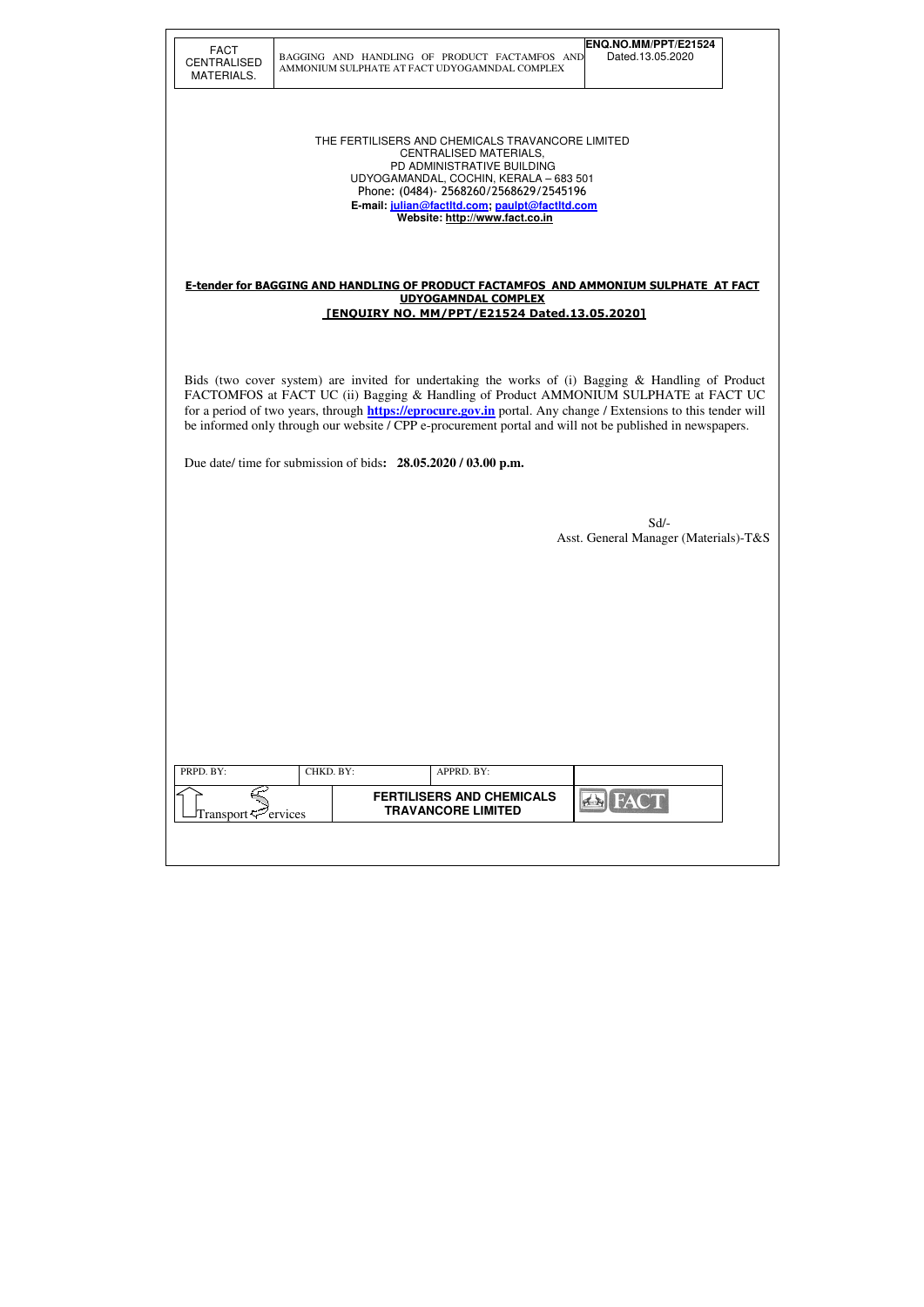| PRPD. BY:               | CHKD. BY: | APPRD. BY:                                                    |  |  |
|-------------------------|-----------|---------------------------------------------------------------|--|--|
| ransport $\leq$ ervices |           | <b>FERTILISERS AND CHEMICALS</b><br><b>TRAVANCORE LIMITED</b> |  |  |

#### THE FERTILISERS AND CHEMICALS TRAVANCORE LTD (A Government of India Enterprise)

#### NOTICE INVITING e-TENDERS

e-Tenders (two cover system) are invited from experienced Transport Contractors for undertaking the work (i) Bagging & Handling of Product FACTOMFOS at FACT UC (ii) Bagging & Handling of Product AMMONIUM SULPHATE at FACT UC (FACT UDYOGAMANDAL COMPLEX) for a period of 2 years, through https://e-procure.gov.in portal. The details of work are described in the Scope of Work attached. The bidders may also refer the Instructions to Bidders (Annexure-I) and Special Terms and Conditions (Annexure-VI) applicable for the proposed contract.

### PLEASE NOTE THAT ONLY ONLINE BIDS WILL BE CONSIDERED AGAINST THIS TENDER

### Visit https://eprocure.gov.in for online bid submission

### 1.0 General Information

Visit our website www.fact.co.in or Central Public Procurement Portal https://eprocure.gov.in for tender documents. Bid submission shall be in electronic form through https://eprocure.gov.in only. See Annexure I 'Instructions to Bidders (eTender)'.

| Enquiry No.                                      | MM/PPT/E21524 Dated.13.05.2020                                                                                         |
|--------------------------------------------------|------------------------------------------------------------------------------------------------------------------------|
| Mode of Tendering                                | <b>TWO COVER SYSTEM</b><br>Part A: Pre-Qualification cum Techno-Commercial Bid<br>Part B: Price Bid (BOQ)              |
| Due date & time for<br>Submission of bids        | 28.05.2020 / 03.00 PM                                                                                                  |
| Date & Time for opening<br>of Part A of the Bid. | 29.05.2020 /03.30 PM                                                                                                   |
| Name of                                          |                                                                                                                        |
| Work/Description                                 | <b>BAGGING AND HANDLING OF PRODUCT FACTAMFOS AND AMMONIUM</b><br>SULPHATE AT FACT UDYOGAMANDAL FOR A PERIOD OF 2 YEARS |
| <b>EMD</b>                                       | Rs. 1,00,000/- Each for item i & ii by NEFT/RTGS<br>(Total Rs.2,00,000/- for both the items of work)                   |
| <b>Security Deposit</b>                          | 5% of the total contract value                                                                                         |
| Period of contract                               | 2 years from date of commencement of work                                                                              |

#### 2.0 TENDER DOCUMENTS (e-TENDER)

#### **3.0 Evaluation of bids:**

Bidders shall quote rates for the items of work, against Description of work in the Price Bid Format (Annexure-VIII). Bids not complying with the above will not be considered. Evaluation of price bids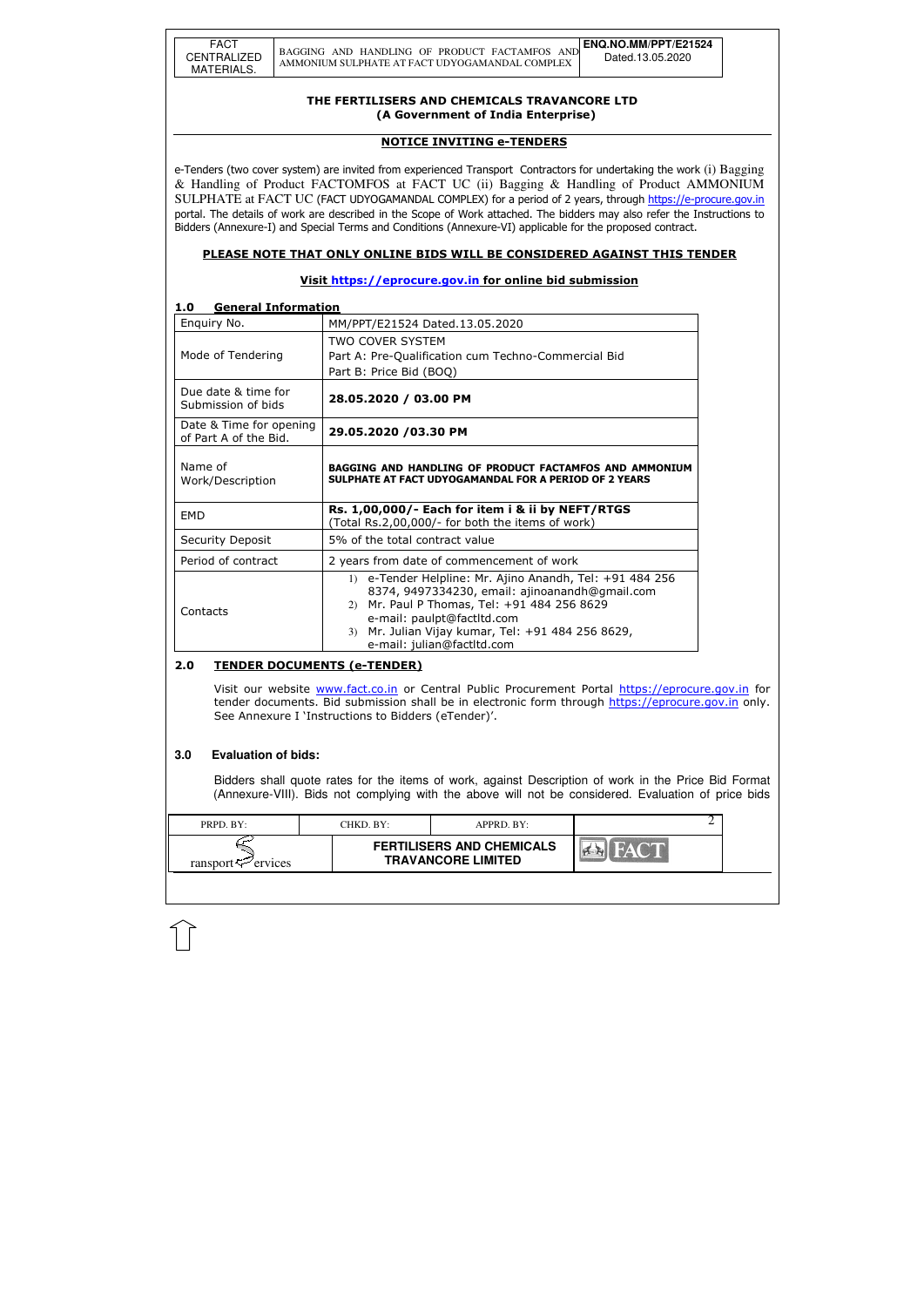| FACT        |
|-------------|
| CENTRALIZED |
| MATERIALS.  |

| PRPD. BY:               | CHKD. BY:- | APPRD. BY:                                                    |  |
|-------------------------|------------|---------------------------------------------------------------|--|
| ransport $\sim$ ervices |            | <b>FERTILISERS AND CHEMICALS</b><br><b>TRAVANCORE LIMITED</b> |  |

(BoQ) and determination of the **lowest bidder** (L1) shall be done separately for both items of work in the BOQ. Bids will be evaluated based on the pre-qualification criteria and other requirements stipulated in the tender enquiry. Bidders may quote separate rates for each category of work as per Price bid format. Evaluation of bids shall be done separately for each item of work based on individual rates obtained.

 In case more than one bidder becomes L1 based on the evaluation method the contract will be finalised based on revised lower rates which will be obtained from the L1 bidders. However, bidders will not be allowed to increase any of the original rates quoted by them in the revised bid submitted by them as above.

### **4.0 GENERAL**

Mr. P.K. Vijayakumar, IRS (Retd), Madhavam, Vaniyan Lane, Punkunnam P.O, Thrissur – 680002 Mobile: 8547381122, E-mail address: vkmenon 78@gmail.com"

- 4.1 When bids are received from any proprietorship / firm / company having the same proprietor or one or more partners/directors in the business organization of any other party (hereinafter called Common Firms), such bids shall be considered having been received from only one applicant in different names and the lowest acceptable quotation of such Common Firm shall only be considered for evaluation.
- 4.2 Bids from bidders against whom any criminal case, enquiry or investigation/report by authorities like Vigilance, CBI etc., are pending in relation with FACT or bidders who are defaulting contractors of FACT shall be disqualified.
- 4.3 FACT reserves the right to reject any or all bids without assigning any reasons whatsoever, and / or based on the past unsatisfactory performance by bidders at FACT / other PSEs / Govt. Departments. The opinion of FACT regarding the same shall be final and conclusive.
- 4.4 "Integrity Pact: The bidders shall sign and submit an "Integrity Pact (IP)" to be executed between the bidder and Fertilisers and Travancore Ltd. along with the bid as per Annexure-XI. IP shall be implemented through the following Independent External Monitor (IEM) for the bid.

 **Note: In case bidders require any clarification pertaining to the tender please contact the officers at 4.5 & 4.6 below. "Kindly note that the Independent External Monitor should NOT be contacted for clarifications regarding the tenders."**

- 4.5 Any further information on familiarisation/ nature of work, if required by the bidders, can be had from the Plant Manager (Phosphate) [Phone No.2567375] for item (i) and Plant Manager (New Sulphate Plant) , [Phone No.0484- 2567824] FACT UD, Udyogamandal for item (ii).
- 4.6 For any clarification on this enquiry please contact Asst.General Manager (Materials)-T&S, [Phone-0484- 254196, 2568260] or Officer (Materials)-T&S [Phone No.0484-256 8629], CENTRALISED MATERIALS, FACT Ltd., FACT PD Administration Building, Udyogamandal PIN-683 501

For The Fertilisers And Chemicals, Travancore Limited

ASST.GENERAL MANAGER (MATERIALS)-T&S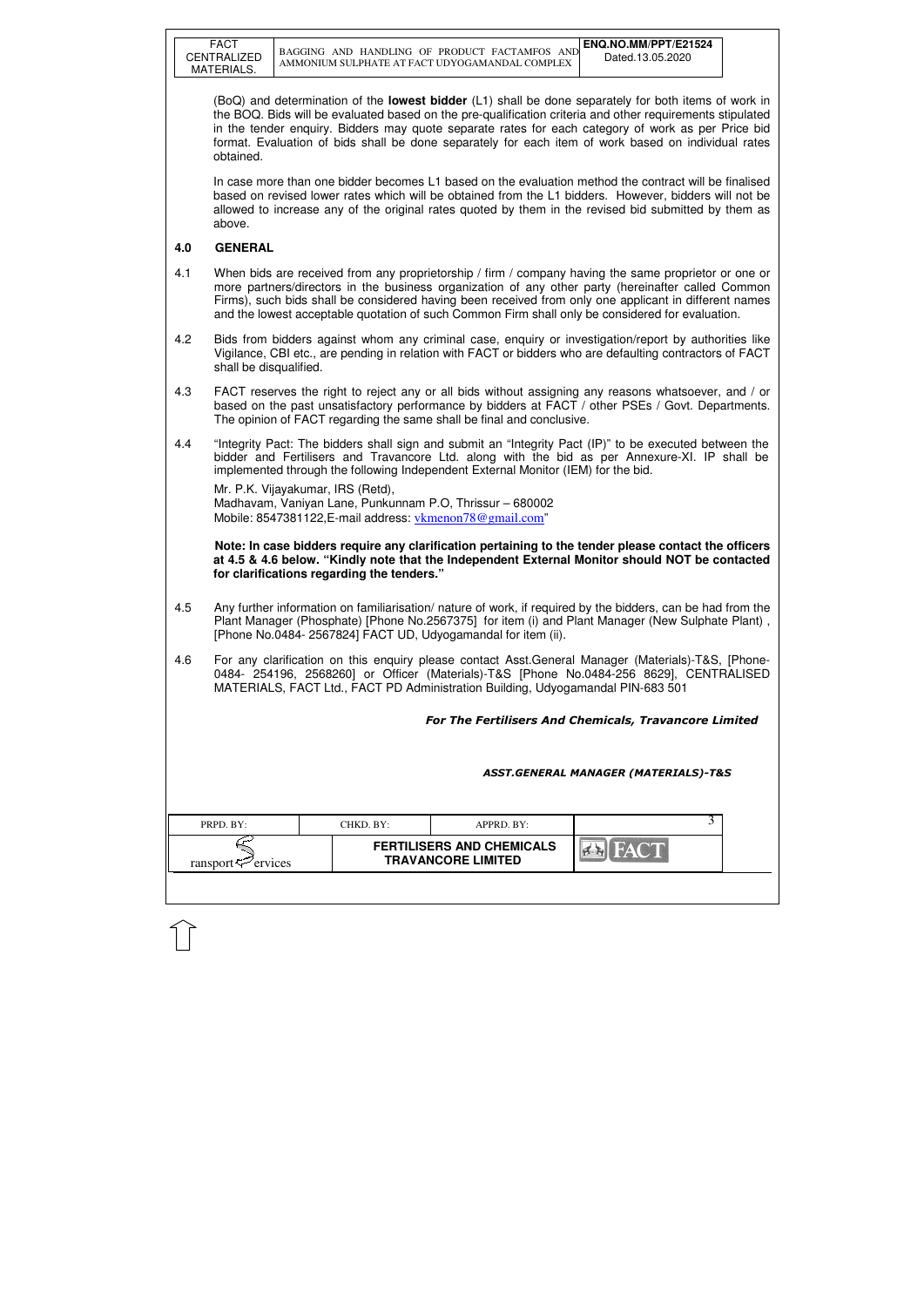| PRPD. BY:                  | CHKD. BY: | APPRD. BY:                                                    |  | 4 |
|----------------------------|-----------|---------------------------------------------------------------|--|---|
| ransport $\approx$ ervices |           | <b>FERTILISERS AND CHEMICALS</b><br><b>TRAVANCORE LIMITED</b> |  |   |
|                            |           |                                                               |  |   |

#### List of Enclosures of this NIT is as follows

| SI.<br>No.     | Document      | TITI F                                          | No. of<br>Pages |
|----------------|---------------|-------------------------------------------------|-----------------|
| 1              | Annexure I    | Instructions to Bidders (e-Tender)              | 6               |
| 2              | Annexure II   | Pre-Qualification Criteria for bidders          | 1               |
| 3              | Annexure III  | Vendor Data Updation (Declaration) Form         | 3               |
| $\overline{4}$ | Annexure IV   | Compliance Statement                            | 1               |
| 5              | Annexure VA   | Special Terms and Conditions (FACTOMFOS)        | <i>10</i>       |
| 6              | Annexure VB   | Special Terms and Conditions(Amm.Sulphate)      | 11              |
| 7              | Annexure VI   | <b>Standard Terms and Conditions</b>            | 5               |
| 8              | Annexure VII  | Un-priced copy of Price bid format              | 1               |
| 9              | Annexure VIII | Price bid format (BoQ)                          | 1               |
| 10             | Annexure IX   | Proforma of Bank Guarantee for Security Deposit | $\mathcal{P}$   |
| 11             | Annexure X    | Proforma of Agreement                           | 1               |
| 12             | Annexure XI   | <b>Integrity Pact</b>                           | 5               |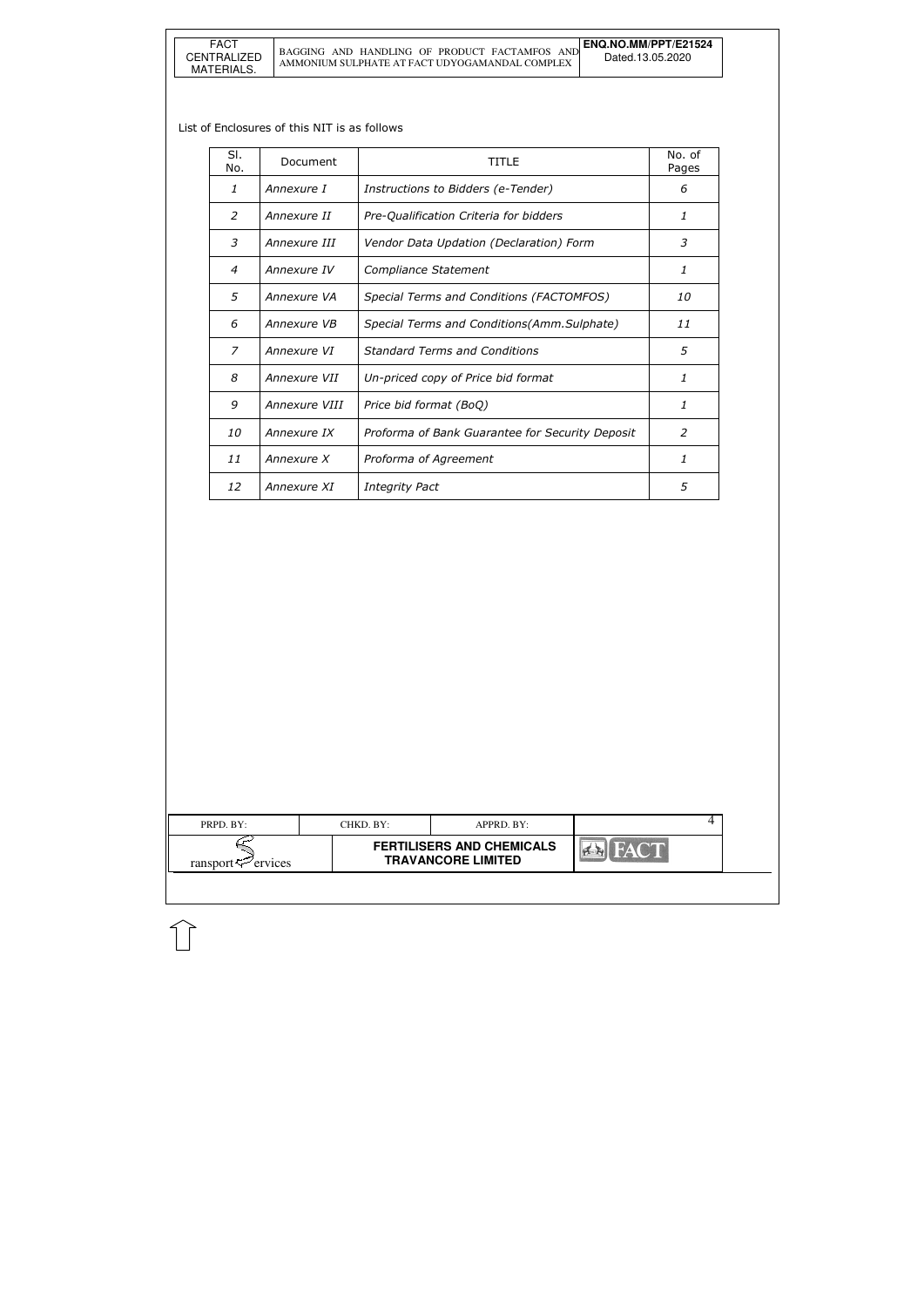| FACT        |
|-------------|
| CENTRALIZED |
| MATERIALS.  |

| <b>FERTILISERS AND CHEMICALS</b>                        | PRPD. BY: | CHKD. BY: | $APPRD$ . $BY:$ |  |
|---------------------------------------------------------|-----------|-----------|-----------------|--|
| <b>TRAVANCORE LIMITED</b><br>ransport $\approx$ ervices |           |           |                 |  |

## **ANNEXURE – I**

# **Instructions to Bidders (OPEN e-Procurement)**

- 1.0 Bidders shall study carefully the complete tender documents viz. NIT with Prequalification criteria, Instructions to Bidders (ANNEXURE-I), Technical Procurement Specifications if any, Terms & Conditions and any other documents forming part of this tender attached herewith. All conditions set out there in shall be binding on the bidders unless conflicting with any conditions expressly stated by FACT while accepting any bid in the event of such acceptance. One signed and scanned copy of the above documents shall accompany their online bids signifying their acceptance of the same. Bidder shall also submit along with his bid Vendor data updation (Declaration) Form, Check list (If applicable) and Compliance Statement duly filled with all details required therein and also attach supporting documents as required.
- 2.0 Before submitting the bid, the bidder shall familiarise himself about the details of the work, operating conditions during different seasons of year, etc., collect all necessary data regarding the facilities available at various points indicated in Special Terms and Conditions, applicable timings, routes etc., and satisfy himself on all aspects relating to this work which he has to handle and execute for the full contract period and shall make due provisions in his rates for any contingency or difficulty involved in the work covered by this enquiry. Claiming lack of knowledge shall not be a reason for exoneration of the bidder of his contractual obligations, if the contract is awarded to him or for demand for increase in rate.
- 3.0 Offers against this NIT shall be submitted online on e-Tendering portal https://eprocure.gov.in, with valid digital signature certificate. Offers submitted on any other platform or in any other mode or including e-mails, physical submission of offers etc. SHALL NOT be accepted.
- 3.1 The bidders are requested to register themselves on the above website with their valid digital signature certificate, if not done already. It is mandatory for bidder to have valid digital signature certificate (Class II or Class III) issued by any of the Certifying Authority approved by Govt. of India for participating in the tender. The digital signature certificate shall be arranged by the bidder at his cost. Bidders may refer **Bidders Manual Kit** available on the above website for detailed information and instructions for registration, bid submission etc.
- 3.2 The documents, if any, which necessarily have to be submitted in originals if specified specifically in the enquiry documents, shall be submitted offline. However scanned copies of such documents shall be uploaded along with the offer submitted online.
- 3.3 The cover (s) containing the documents in original etc. to be submitted offline as required in the enquiry documents shall be duly superscribed with enquiry No., due date of enquiry, bidder's name & address and contact details. The documents shall be submitted to the following on or before the due date :

The Asst.General Manager (T&S), Centralized Materials, PD Administrative Building, FACT Ltd., Udyogamandal PO, Kochi – 683 501, Kerala

- **4.0 SUBMISSION OF BIDS: The bid shall be uploaded with all relevant documents before due date and time in the above portal as given above.**
- 5.0 Bid documents shall consist of Part-A and Part B as detailed below: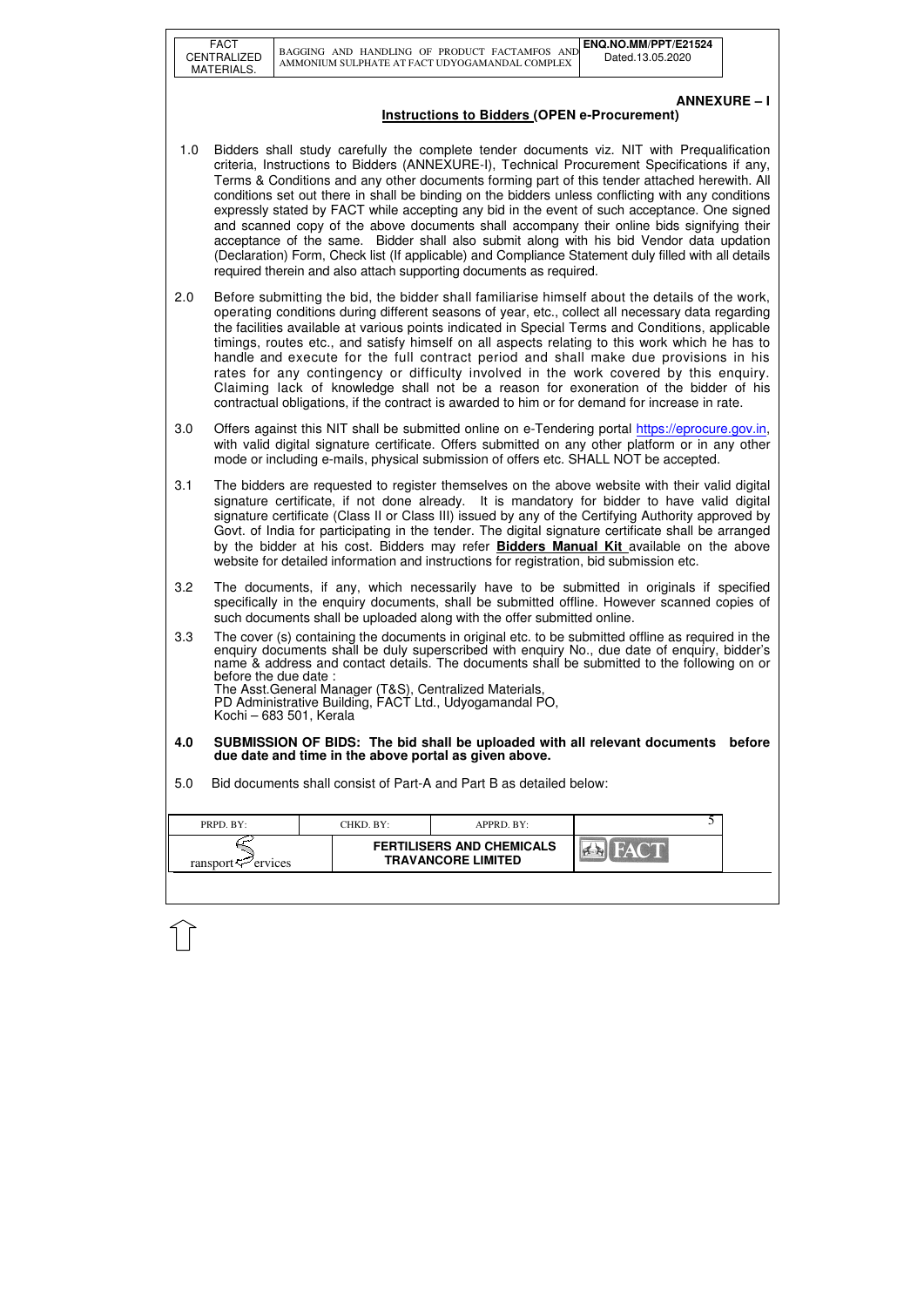|     | <b>FACT</b><br>CENTRALIZED<br>MATERIALS. |                    |                                                   | BAGGING AND HANDLING OF PRODUCT FACTAMFOS AND<br>AMMONIUM SULPHATE AT FACT UDYOGAMANDAL COMPLEX | ENQ.NO.MM/PPT/E21524<br>Dated.13.05.2020                                                                                                                                                             |  |
|-----|------------------------------------------|--------------------|---------------------------------------------------|-------------------------------------------------------------------------------------------------|------------------------------------------------------------------------------------------------------------------------------------------------------------------------------------------------------|--|
|     |                                          |                    |                                                   |                                                                                                 |                                                                                                                                                                                                      |  |
|     |                                          |                    |                                                   | 5.1 Part A (Pre-qualification-cum-Techno Commercial Bid) shall contain:                         |                                                                                                                                                                                                      |  |
|     | 1.                                       |                    |                                                   |                                                                                                 | Documentary proof for remittance of EMD such as scanned copy of EMD Instrument<br>(UTR No./Payment Receipt/Challan), as applicable or Claim for EMD exemption with                                   |  |
|     |                                          | documentary proof. |                                                   |                                                                                                 |                                                                                                                                                                                                      |  |
|     | 2.                                       |                    |                                                   |                                                                                                 | Scanned copies of supporting documents for satisfying Pre-Qualification criteria.                                                                                                                    |  |
|     | 3.                                       |                    |                                                   |                                                                                                 | Digitally Signed copies of NIT, Instructions to Bidders (Annexure I) and terms conditions.                                                                                                           |  |
|     | 4.                                       |                    |                                                   | Scanned copy of Signed & duly filled Vendor Data Updation Declaration Form'                     |                                                                                                                                                                                                      |  |
|     | 5.                                       |                    |                                                   |                                                                                                 | Signed and duly filled up Check List for Commercial Terms' (if applicable) and scanned                                                                                                               |  |
|     |                                          |                    |                                                   | copies of attached documents as detailed in Check list.                                         |                                                                                                                                                                                                      |  |
|     | 6.                                       |                    |                                                   | Scanned copy of Signed & duly filled 'Compliance Statement'                                     |                                                                                                                                                                                                      |  |
|     | 7.                                       |                    |                                                   | columns. Rates shall not be indicated in Un-priced Bid.                                         | Scanned copy of Signed "Un-priced bid indicating "QUOTED" in the applicable                                                                                                                          |  |
|     |                                          |                    |                                                   |                                                                                                 |                                                                                                                                                                                                      |  |
| 5.2 |                                          |                    |                                                   |                                                                                                 | Part-B: shall comprise of the filled Price bid. The filled price bid ie. BoQ attached to the                                                                                                         |  |
|     |                                          |                    |                                                   |                                                                                                 | tender shall be uploaded after filling all relevant details such as name and address of the                                                                                                          |  |
|     |                                          |                    | bidder, rates etc. as applicable.                 |                                                                                                 |                                                                                                                                                                                                      |  |
| 5.3 |                                          |                    |                                                   |                                                                                                 | The priced BOQ shall be uploaded strictly in the format attached, failing which the offer is                                                                                                         |  |
|     |                                          |                    |                                                   |                                                                                                 | liable to be rejected. Renaming or changing the format of the BoQ is not permitted and the                                                                                                           |  |
| 5.4 |                                          |                    | System will not accept any such changed document. |                                                                                                 |                                                                                                                                                                                                      |  |
|     |                                          |                    |                                                   |                                                                                                 | Fill-in all the relevant fields of the BoQ either in value or as a percentage as specified in the<br>BoQ. Blank field, if any, in the uploaded BoQ shall be considered as Nil (not Quoted). No claim |  |
|     |                                          |                    | or revisions shall be entertained in this regard. |                                                                                                 |                                                                                                                                                                                                      |  |
| 5.5 |                                          |                    |                                                   |                                                                                                 | Bidders shall quote prices in the BOQ only and nowhere else. No other documents shall be                                                                                                             |  |
|     |                                          |                    | enclosed with Price Bid (BOQ).                    |                                                                                                 |                                                                                                                                                                                                      |  |
| 5.6 |                                          |                    |                                                   |                                                                                                 | Rates shall be quoted in the same unit of measure given in the BOQ and shall be considered                                                                                                           |  |
|     | accordingly.                             |                    |                                                   |                                                                                                 |                                                                                                                                                                                                      |  |
| 5.7 |                                          |                    |                                                   |                                                                                                 | Bidders shall ensure that all the required documents as per enquiry are uploaded in the System                                                                                                       |  |
|     |                                          |                    |                                                   |                                                                                                 | before due date and time. The System does not allow submission of bids or any other                                                                                                                  |  |
|     |                                          |                    |                                                   |                                                                                                 | document forming part of the bid after due date & time of bid submission. Non-submission of                                                                                                          |  |
|     |                                          |                    |                                                   |                                                                                                 | documents or incomplete documents may result in rejection of offers and no communication in<br>this regard will be entertained. FACT reserves the right to reject any bid not submitted as per       |  |
|     | instructions at their discretion.        |                    |                                                   |                                                                                                 |                                                                                                                                                                                                      |  |
| 5.8 |                                          |                    |                                                   |                                                                                                 | Timely submission of offers along with all the relevant documents online is the responsibility of                                                                                                    |  |
|     |                                          |                    |                                                   |                                                                                                 | the bidder concerned. The bids may be submitted well in advance to avoid last minute issues                                                                                                          |  |
|     |                                          |                    |                                                   |                                                                                                 | like non availability of internet, server not available, power failure etc. FACT shall not be held                                                                                                   |  |
|     |                                          |                    |                                                   |                                                                                                 | responsible for bidder's inability to submit documents in time, incomplete submission of offers                                                                                                      |  |
|     |                                          |                    |                                                   | or non submission of any documents forming part of the offers etc.                              |                                                                                                                                                                                                      |  |
| 5.9 |                                          |                    |                                                   |                                                                                                 | Bidders shall meet all expenses in connection with submission of his bid, attending the bid opening,                                                                                                 |  |
| 6.0 | meetings etc.<br><b>BID OPENING:</b>     |                    |                                                   |                                                                                                 |                                                                                                                                                                                                      |  |
| 6.1 |                                          |                    |                                                   |                                                                                                 | <b>Part-A</b> of the bids of all bidders who submit their Bids as per the instructions on or before the                                                                                              |  |
|     |                                          |                    |                                                   |                                                                                                 | due date and time shall be opened online, on the specified bid opening date and time. Bids                                                                                                           |  |
|     |                                          |                    |                                                   |                                                                                                 | submitted not in conformity with the Enquiry instructions are liable to be rejected without further                                                                                                  |  |
|     | processing.                              |                    |                                                   |                                                                                                 |                                                                                                                                                                                                      |  |
| 6.2 |                                          |                    |                                                   |                                                                                                 | Part-B - Price bids of those bidders whose Part-A bid is acceptable, based on pre-qualification                                                                                                      |  |
|     |                                          |                    |                                                   |                                                                                                 | and techno-commercial evaluation, only shall be opened online on a subsequent date, on                                                                                                               |  |
|     | completion of evaluation.                |                    |                                                   |                                                                                                 |                                                                                                                                                                                                      |  |
|     | PRPD. BY:                                |                    | CHKD. BY:                                         | APPRD. BY:                                                                                      | 6                                                                                                                                                                                                    |  |
|     |                                          |                    |                                                   | <b>FERTILISERS AND CHEMICALS</b>                                                                |                                                                                                                                                                                                      |  |
|     | ransport $\mathcal{F}$ ervices           |                    |                                                   | <b>TRAVANCORE LIMITED</b>                                                                       |                                                                                                                                                                                                      |  |
|     |                                          |                    |                                                   |                                                                                                 |                                                                                                                                                                                                      |  |
|     |                                          |                    |                                                   |                                                                                                 |                                                                                                                                                                                                      |  |

イト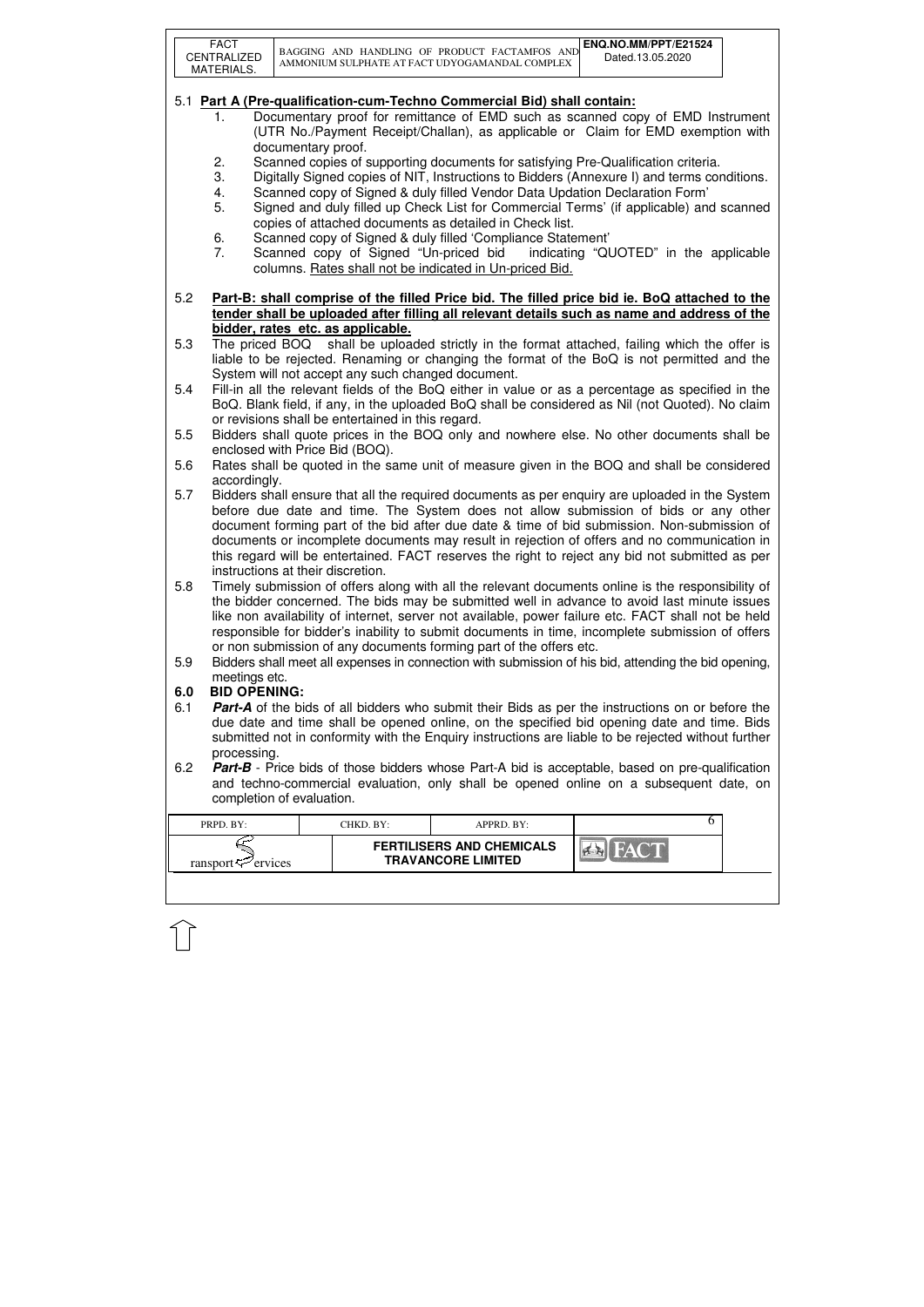| <b>FACT</b><br><b>CENTRALIZED</b><br>MATERIALS. | BAGGING AND HANDLING OF PRODUCT FACTAMFOS<br>AMMONIUM SULPHATE AT FACT UDYOGAMANDAL COMPLEX | ENQ.NO.MM/PPT/E21524<br>Dated.13.05.2020 |
|-------------------------------------------------|---------------------------------------------------------------------------------------------|------------------------------------------|
|                                                 |                                                                                             |                                          |

| PRPD. BY:               | CHKD. BY: | APPRD. BY:                                                    |  |
|-------------------------|-----------|---------------------------------------------------------------|--|
| ransport $\leq$ ervices |           | <b>FERTILISERS AND CHEMICALS</b><br><b>TRAVANCORE LIMITED</b> |  |

# **7.0 EARNEST MONEY:**

- 7.1 **Earnest Money Deposit (EMD)** shall be furnished for the respective amount indicated in the NIT only through **NEFT/RTGS to FACT a/c No. 57017844467 with the State Bank of India, Udyogamandal Branch, IFSC Code SBIN0070158.** A scanned copy of the Payment Receipt /UTR No. shall also be furnished along with Part-A bid. **Bids without EMD or inadequate amount of EMD will be rejected**. No interest shall be paid on the EMD. EMD of the unsuccessful bidder will be refunded after awarding the contract. EMD furnished against one enquiry will not be adjusted against any other enquiry.
- 7.2 Bids without EMD shall be rejected except in the following cases. EMD will be exempted for Govt. Depts/firms/public sector units/ Startups recognized by Dept. of Industrial policy & Promotion, MSE units registered under MSMED Act/ firms registered under NSIC/Khadi Board etc. as per applicable govt. directions, on submission of valid documents in proof of the same.
- 7.3 If any bidder retracts from or without request of FACT revises his bid during its validity period or fails to submit Security Deposit and execute the required agreement when the contract is awarded or fails to commence the execution of the work on the stipulated date, the EMD furnished shall be liable to be forfeited without prejudice to FACT's other right to claim damages.

This tender shall be based on MSME order dt. 23<sup>rd</sup> March 2012, and as amended from time to time, pertaining to Public Procurement Policy in respect of procurement of goods and services, produced and provided by micro and small enterprises, including special benefits to MSE firms owned by SC/ST and women entrepreneurs, on furnishing relevant documents as proof. Declaration of UAM numbers on CPPP is mandatory, failing which bidders will not be able to enjoy the benefits as per PP policy. Bidders will get the benefit of PP policy only if they are MSE bidders at the time of submission of their offers.

In case of non divisible tenders, an MSE quoting in the price band of L1+15% may be awarded for full/compete work of tendered value, considering the spirit of policy for enhancing the Government procurement from MSEs subject to bringing down of price to L1 by the MSE concerned.

# **8.0 PURCHASE PREFERENCE:**

In divisible tenders, participating MSEs quoting price within price band of L1+15% shall also be allowed to supply a portion of requirement by bringing down their price to L1 price in a situation where L1 price is from someone other than an MSE. Such MSEs shall be allowed to supply atleast 25% (or as applicable) of the total tendered value. In case of more than one such MSE, the supply will be shared proportionately (to tendered quantity). Special provisions extended to certain categories of MSEs as per the order shall also be applicable.

This tender is non divisible.

### **9.0 DEVIATIONS:**

- 9.1 Deviations in the tender clauses shall not be accepted.
- 9.2 FACT reserves the right to reject the offers with deviations without further correspondence.
- 9.3 Bidder shall clearly indicate the time required for mobilisation /commencement of work from the date of receipt of Letter of Intent (LOI) / Work Order.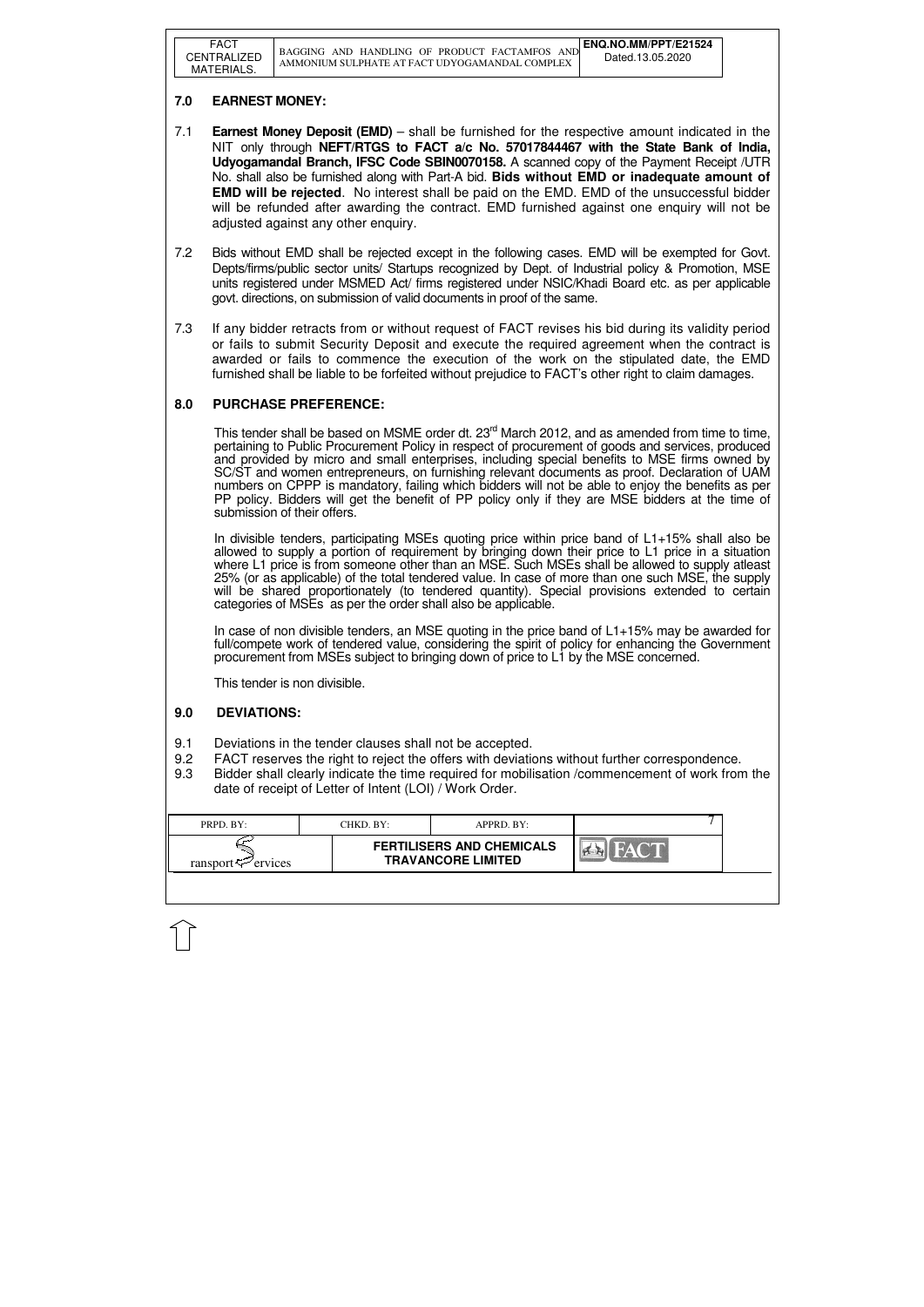| <b>FERTILISERS AND CHEMICALS</b>                            |  |
|-------------------------------------------------------------|--|
| <b>TRAVANCORE LIMITED</b><br>ransport $\mathcal{P}$ ervices |  |

# **10.0 CONFORMITY:**

Bids must conform in all respects with the applicable terms and conditions of this enquiry. Bidder must certify in the compliance Statement that his bid complies with all Enquiry documents and technical specifications.

## **11.0 Rates:**

11.1 Bidder shall quote his lowest rate for the work strictly as per the BoQ (Price Bid format) . Bids not complying with the above are liable to be rejected.

The Un-priced bid shall be submitted along with Part-A bid duly signed by the Bidder, indicating "QUOTED" in the columns. Rates shall not be indicated in Un-priced Bid.

- 11.2 Bidder shall quote all-inclusive rate for the work, but **exclusive of GST.** GST if applicable, will be payable extra by FACT as per statutory notification.
- 11.3 The rates quoted in the tender are to hold good for a period of four months from the date of opening of the Pre-Qualification-cum-Techno-Commercial bid (Part-A). If contract is awarded, the work order rates shall be valid for the entire period of contract inclusive of extension / extensions. **No bidder can withdraw his tender or revoke or revise the rates within the aforesaid period of 120 days.** If the bidder withdraws/revises/revokes OR shows unwillingness to confirm with his offer, the Earnest Money Deposit (EMD) remitted by the bidder against the tender shall be forfeited by FACT, without prejudice to FACT's other rights to claim damages.

## **12.0 SECURITY DEPOSIT**:

- 12.1 The successful bidder (Contractor) shall be required to furnish an interest free Security Deposit (SD) equivalent to **five percent (5%) of the total contract value** by DD/NEFT/RTGS or by Bank Guarantee issued by a Nationalised / Scheduled Bank as per the Proforma prescribed within 15 days of issue of the work order. The Bank Guarantee shall be valid till the expiry of the contract with a claim period of six months thereafter. FACT a/c No. 57017844467 with the State Bank of India, Udyogamandal Branch, IFSC Code SBIN0070158 shall be used in case of remittance of Security deposit by NEFT/RTGS and proof of remittance shall be submitted to FACT.
- 12.2 In case the bidder whose bid is accepted, fails to deposit the prescribed Security Deposit or fails to execute the agreement or fails to commence the execution of the work within the specified time, the contract issued to him is liable to be terminated and the Earnest Money already deposited by the contractor shall be forfeited without any further reference to the contractor and alternative arrangements made at the risk and cost of the Contractor.

# **13.0 PURCHASER'S RIGHT:**

 FACT reserves the right to reject any or all bids without assigning any reason whatsoever. No claims shall lie against FACT on this account and FACT's decision in this regard shall be final and binding on the bidders. FACT reserves the right to negotiate with the lowest bidder.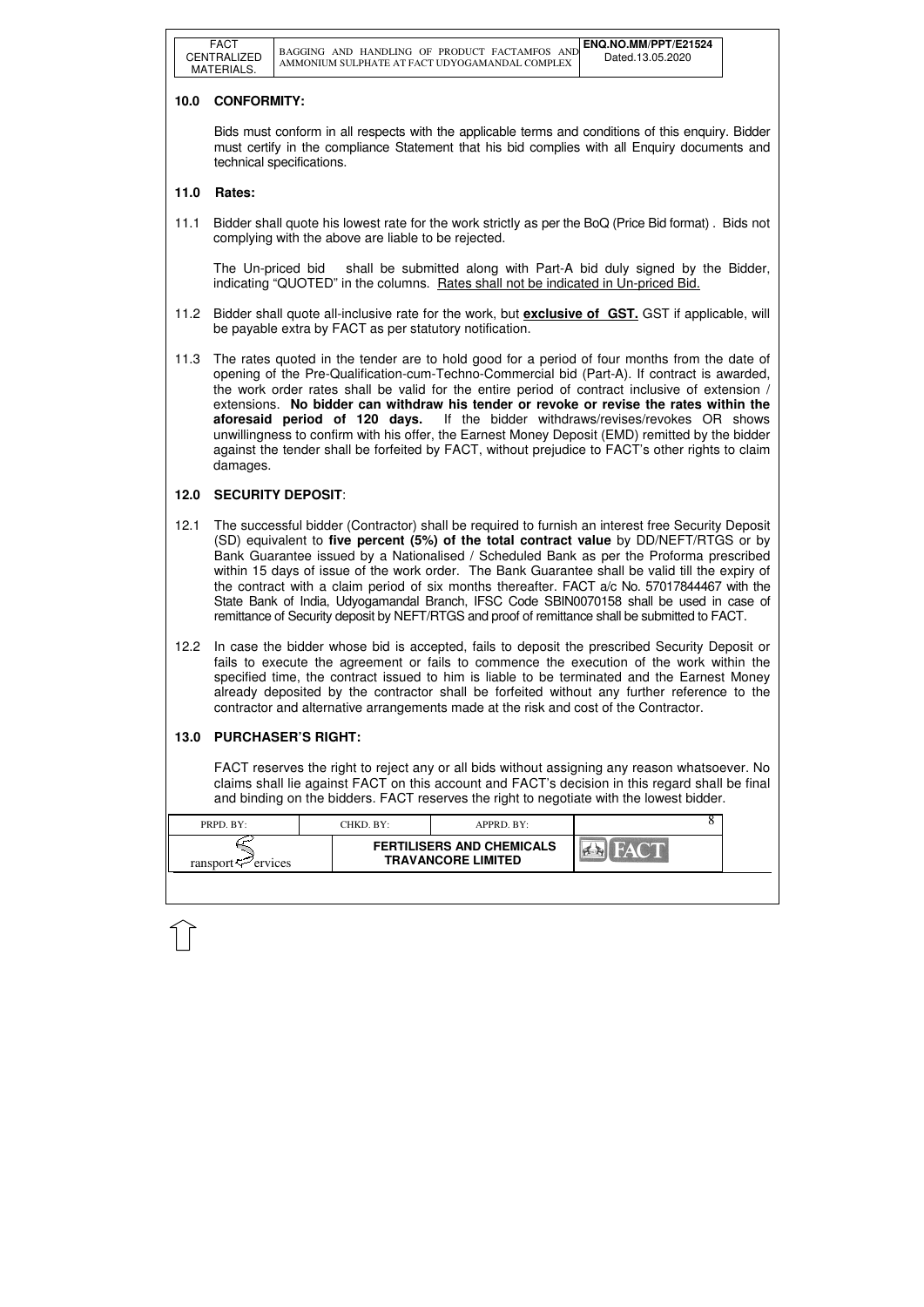| PRPD. BY:               | CHKD. BY: | $APPRD$ . BY:                                                 |  |
|-------------------------|-----------|---------------------------------------------------------------|--|
| ransport $\leq$ ervices |           | <b>FERTILISERS AND CHEMICALS</b><br><b>TRAVANCORE LIMITED</b> |  |

# **14.0 CONTRACTOR TO EXECUTE AGREEMENT**:

 The contractor's responsibility under this contract will commence on the date specified in the Letter of Intent/Work Order. The successful Bidder shall be required to execute an Agreement with FACT, within 15 days of the receipt by him of the Work order issued by FACT for carrying out the work according to the terms and conditions of the contract given along with the Work Order. The Agreement shall be executed on Rs.500/- Stamp paper and shall be in the pro forma as specified by FACT. The provisions contained in tender papers and other documents exchanged between the Bidder and FACT shall form part of the contract. The Earnest Money Deposit is liable to be forfeited in case the contractor fails to execute the Agreement within the stipulated period as mentioned above.

# **15.0 The bidder shall furnish the following along with the offers.**

- 1. The GST registration Number and details. In the case of Provisional ID, GST Registration Number shall be provided on receipt of the same.
- 2. Place of supply/Service
- 3. Address of the supplier/service provider's billing the item if it is different from 2 above
- 4. GST rates applicable for each item
- 5. HSN / SAC codes of each of the goods / services quoted

In case of unregistered contractor, a declaration to that effect with reason should be furnished.

FACT's GST No. in the state of Kerala is **32AAACT6204C1Z2**. FACT's GST numbers in other southern states is as follows:

| Tamilnadu:      | 33AAACT6204C1Z0 |
|-----------------|-----------------|
| Karnataka:      | 29AAACT6204C1ZP |
| Andhra Pradesh: | 37AAACT6204C1ZS |
| Telangana:      | 36AAACT6204C1ZU |
| Puducherry:     | 34AAACT6204C1ZY |

The supplier/contractor shall do the following:

- a) Submit GST compliant tax invoice to FACT along with supply.
- b) Shall ensure uploading the above invoice as per statute &

c) File monthly returns in time enabling FACT to claim the input tax credit.

GST charged by the supplier/contractor shall be released separately to the supplier/contractor only after filing of (i) the outward supply details & the monthly return on GSTN portal by the supplier/contractor and (ii) on matching the input tax credit to such invoice with the corresponding details of outward supply of the supplier/contractor.

In case FACT incurs any liability (like interest, penalty etc.,) due to denial/reversal of such input tax credit in respect of the invoice submitted by the supplier/contractor, for the reasons attributable to the supplier/contractor, the same shall be recovered from the supplier/contractor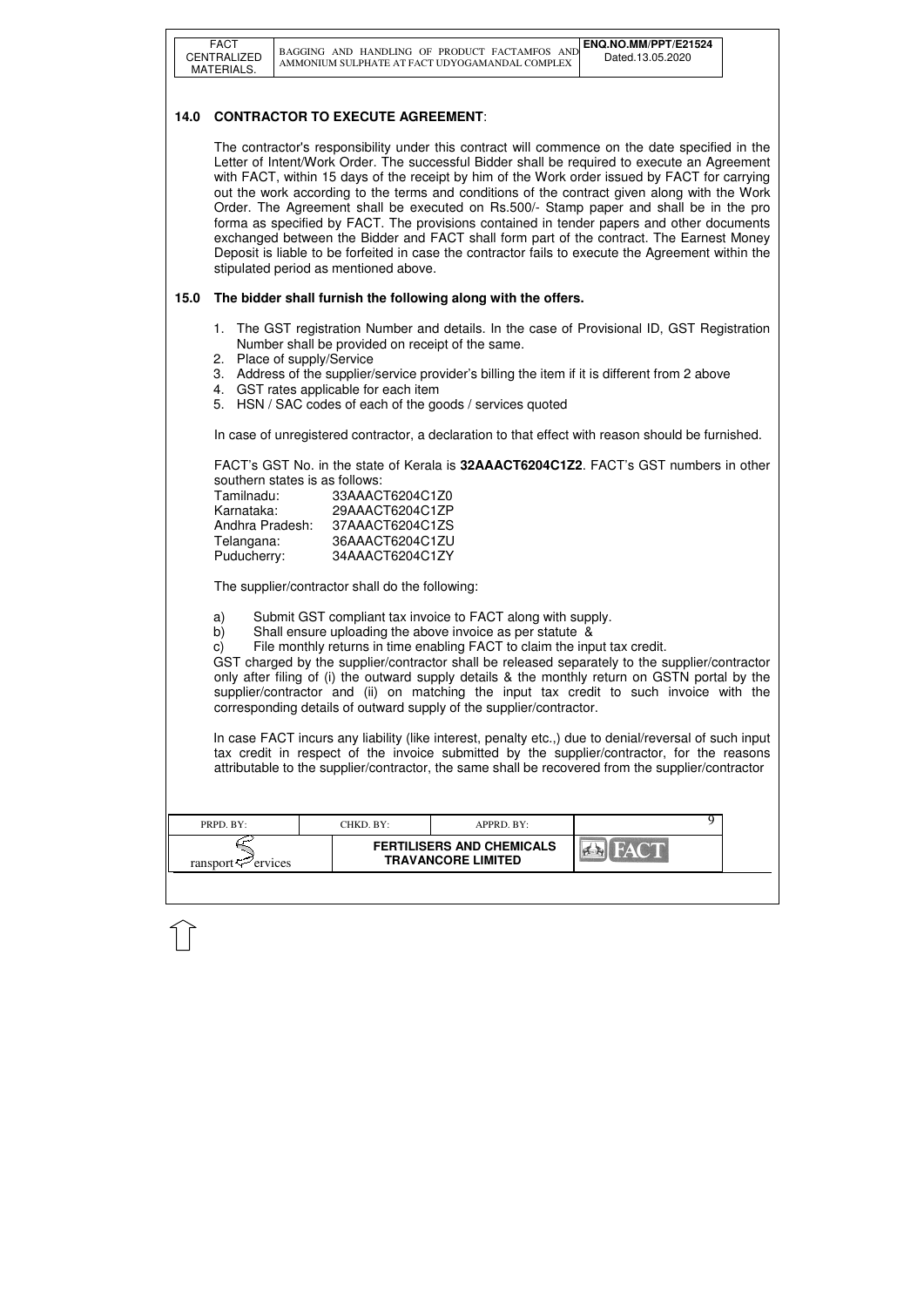|      | <b>FACT</b>                                                                                                                                                                                                                                                                                                                                                                                                                                                                                                     |  |                                                  |                                                                                                 | ENQ.NO.MM/PPT/E21524                                                                                                                                                                                                                                                                                                                                                                                                                                                                                    |  |  |  |  |
|------|-----------------------------------------------------------------------------------------------------------------------------------------------------------------------------------------------------------------------------------------------------------------------------------------------------------------------------------------------------------------------------------------------------------------------------------------------------------------------------------------------------------------|--|--------------------------------------------------|-------------------------------------------------------------------------------------------------|---------------------------------------------------------------------------------------------------------------------------------------------------------------------------------------------------------------------------------------------------------------------------------------------------------------------------------------------------------------------------------------------------------------------------------------------------------------------------------------------------------|--|--|--|--|
|      | CENTRALIZED<br>MATERIALS.                                                                                                                                                                                                                                                                                                                                                                                                                                                                                       |  |                                                  | BAGGING AND HANDLING OF PRODUCT FACTAMFOS AND<br>AMMONIUM SULPHATE AT FACT UDYOGAMANDAL COMPLEX | Dated.13.05.2020                                                                                                                                                                                                                                                                                                                                                                                                                                                                                        |  |  |  |  |
| 16.0 | supplier/contractor.<br><b>GENERAL:</b>                                                                                                                                                                                                                                                                                                                                                                                                                                                                         |  |                                                  |                                                                                                 | Further in case FACT is deprived of the input tax credit due to any reason attributable to the<br>supplier/contractor, the same shall not be paid or recovered if already paid to the                                                                                                                                                                                                                                                                                                                   |  |  |  |  |
| 16.1 | FACT reserves the right to extend without giving any reason, the last date for submission and<br>opening of bid, but such extension will be duly intimated to those who have submitted online. In<br>case the date of bid opening happens to be a day of strike/hartal etc. due to any reasons or<br>happens to be a holiday for FACT, declared due to unforeseen and emergency reasons or due to<br>any tech problems, the bids will be opened at the same time on the next full working day.                  |  |                                                  |                                                                                                 |                                                                                                                                                                                                                                                                                                                                                                                                                                                                                                         |  |  |  |  |
| 16.2 | FACT reserves the right to make changes in the tender documents, but such changes will be<br>published in our portal as a corrigendum. Bidders are requested to counter check with portal before                                                                                                                                                                                                                                                                                                                |  |                                                  |                                                                                                 |                                                                                                                                                                                                                                                                                                                                                                                                                                                                                                         |  |  |  |  |
| 16.3 | submitting their bids.<br>Mere submission of all the documents will not necessarily mean that the Bidder is suitable.<br>Worthiness assessed by FACT will be final and binding on the Bidder.                                                                                                                                                                                                                                                                                                                   |  |                                                  |                                                                                                 |                                                                                                                                                                                                                                                                                                                                                                                                                                                                                                         |  |  |  |  |
| 16.4 |                                                                                                                                                                                                                                                                                                                                                                                                                                                                                                                 |  |                                                  |                                                                                                 | FACT may relax condition of prior turnover and prior experience (if specified in the tender) with<br>respect to Micro & Small Enterprises (MSEs) subject to meeting of quality and technical                                                                                                                                                                                                                                                                                                            |  |  |  |  |
| 16.5 | specifications.<br>Except in the cases of items/services related to public safety, health, critical security operations<br>and equipment etc., FACT at its discretion may relax the conditions of prior turnover and prior<br>experience (if specified in the tender) for Startups recognised by Dept. of Industrial policy and<br>promotion (DIPP) subject to meeting quality and technical specifications, on furnishing copies<br>of relevant certificates / documents in proof of such recognition by DIPP. |  |                                                  |                                                                                                 |                                                                                                                                                                                                                                                                                                                                                                                                                                                                                                         |  |  |  |  |
| 16.6 |                                                                                                                                                                                                                                                                                                                                                                                                                                                                                                                 |  | 2545196, Email:julian@factltd.com                |                                                                                                 | All clarification and correspondence related to this enquiry shall be made only in English to the<br>Asst.General Manager(Materials)T&S, Centralised Materials, PD Administrative Building, FACT<br>Ltd., Udyogamandal – 683 501, Tel : 0484-2568260/2568629/2546427, FAX No: 0484-                                                                                                                                                                                                                     |  |  |  |  |
| 16.7 |                                                                                                                                                                                                                                                                                                                                                                                                                                                                                                                 |  | regarding the work before submitting their bids. |                                                                                                 | All disputes and questions, claims, rights, matters or things, whatsoever, in any way, arising out<br>of or relating to the calling of bids, evaluation of offers, award of contract, change in structure of<br>bids or any other matter relating to finalization of contract are to be referred to the sole<br>Arbitrator who shall be the General Manager [Materials] of FACT. The award shall be binding<br>on both the parties. The bidders are advised to get informed of all details they require |  |  |  |  |
| 16.7 |                                                                                                                                                                                                                                                                                                                                                                                                                                                                                                                 |  |                                                  | Work order shall be issued by Asst. General Manager [Materials]-T&S.                            |                                                                                                                                                                                                                                                                                                                                                                                                                                                                                                         |  |  |  |  |
| 17.0 | <b>TENDER UPDATES:</b>                                                                                                                                                                                                                                                                                                                                                                                                                                                                                          |  |                                                  | other mode of communication shall be made in this regard.                                       | Bidders are requested to visit Central Public Procurement Portal (https://eprocure.gov.in)<br>regularly for any updates/corrigendum on the tender, including extension of due date, if any. No                                                                                                                                                                                                                                                                                                          |  |  |  |  |
|      |                                                                                                                                                                                                                                                                                                                                                                                                                                                                                                                 |  | <b>18.0 FRAUD PREVENSION POLICY:</b>             |                                                                                                 |                                                                                                                                                                                                                                                                                                                                                                                                                                                                                                         |  |  |  |  |
|      |                                                                                                                                                                                                                                                                                                                                                                                                                                                                                                                 |  | available in FACT's Website www.fact.co.in.      |                                                                                                 | Bidders shall comply with Fraud Prevention Policy of FACT 2012 (FPPF 2012). The said Policy is                                                                                                                                                                                                                                                                                                                                                                                                          |  |  |  |  |
|      |                                                                                                                                                                                                                                                                                                                                                                                                                                                                                                                 |  |                                                  |                                                                                                 | ASST. GENERAL MANAGER (MATERIALS)-TS                                                                                                                                                                                                                                                                                                                                                                                                                                                                    |  |  |  |  |
|      |                                                                                                                                                                                                                                                                                                                                                                                                                                                                                                                 |  |                                                  |                                                                                                 |                                                                                                                                                                                                                                                                                                                                                                                                                                                                                                         |  |  |  |  |
|      | PRPD. BY:                                                                                                                                                                                                                                                                                                                                                                                                                                                                                                       |  | CHKD. BY:                                        | APPRD. BY:                                                                                      | 10                                                                                                                                                                                                                                                                                                                                                                                                                                                                                                      |  |  |  |  |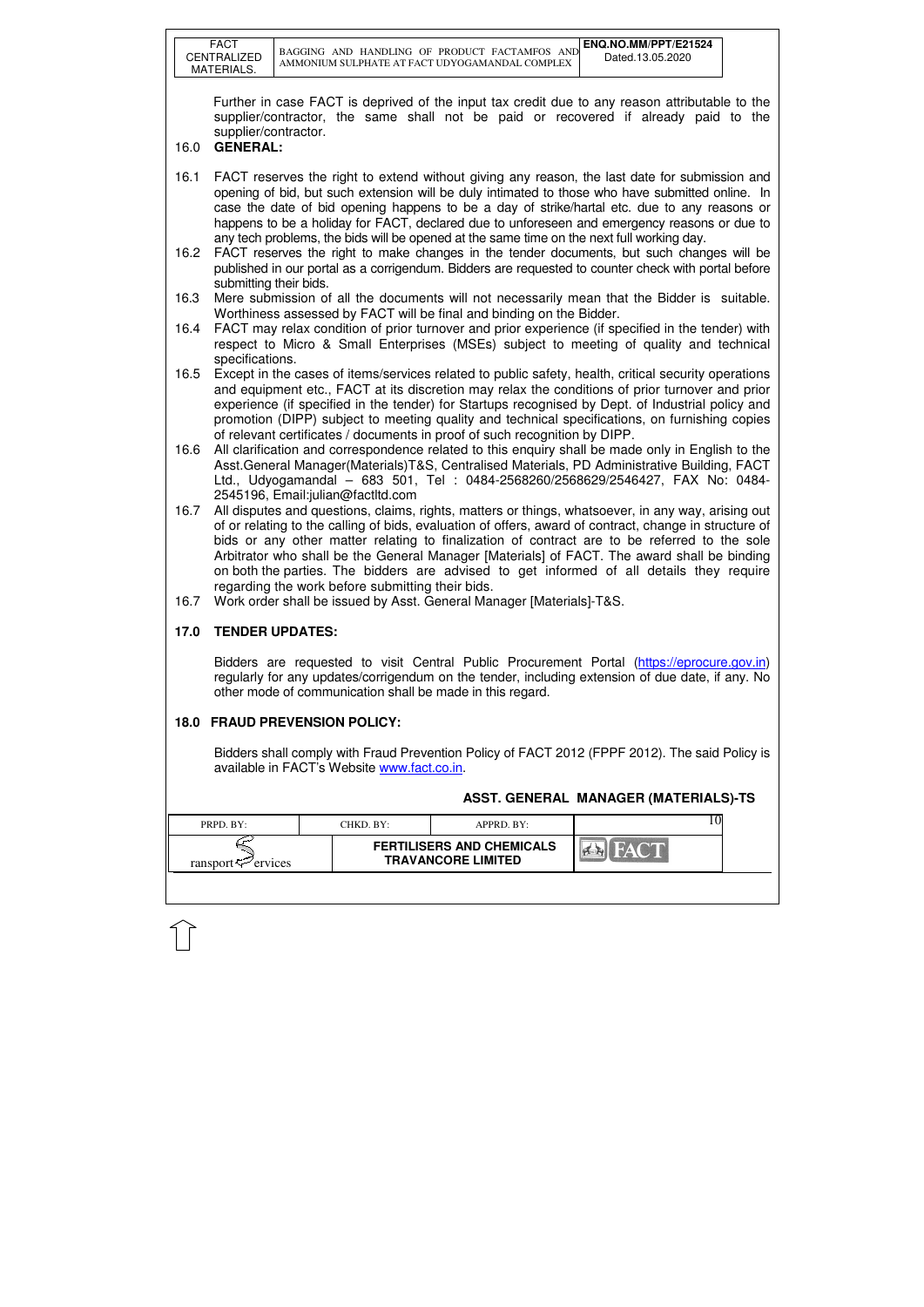| PRPD. BY:               | CHKD. BY:- | $APPRD$ . $BY:$                                               |  |
|-------------------------|------------|---------------------------------------------------------------|--|
| ransport $\leq$ ervices |            | <b>FERTILISERS AND CHEMICALS</b><br><b>TRAVANCORE LIMITED</b> |  |

#### ANNEXURE - II

## PRE-QUALIFICATION CRITERIA FOR BIDDERS

- 1. Bidder should have successfully completed any one job involving deployment of labour like bagging, material handling, loading/unloading, stacking, maintenance, plant operation services etc. of executed value of minimum Rs.11 Lakhs during any one of the last 7 years as on date of tender. As a proof for satisfying the above criteria bidder must enclose copies of i) Work Order supported by corresponding (ii) Experience/Completion certificate with value and (iii) Performance certificate issued by the contractee with Part A bid as documentary evidence. In case of running contracts, performance certificate submitted should have been issued after the date of enquiry. For this purpose, the documents from organisations of similar standing as FACT, or organisations of sound financial capability and having status of principal employer; or Govt./Quasi Govt./Pvt. Ltd. companies which do their work mainly through public contracts shall be considered for acceptance.
- 2. Bidder shall furnish a Solvency Certificate (original) for Rs.13 Lakhs from a Nationalised/ Scheduled Bank along with Part A Bid (Techno commercial Bid). The Solvency Certificate issued shall be dated after the date of enquiry.
- 3. Bidder shall have Office in Kochi or nearby areas or be willing to open offices immediately on awarding the contract. The office must have a responsible person with sufficient authority to co-ordinate the day-to-day activities with FACT. The office must have necessary communication facilities like telephone, fax, etc.

Bidders not fulfilling the above criteria will not be considered.

#### Note for Micro & Small Enterprises and Startups

Prequalification criteria specified above shall also be applicable for Micro & Small Enterprises and Startups without any relaxation.

------------------------------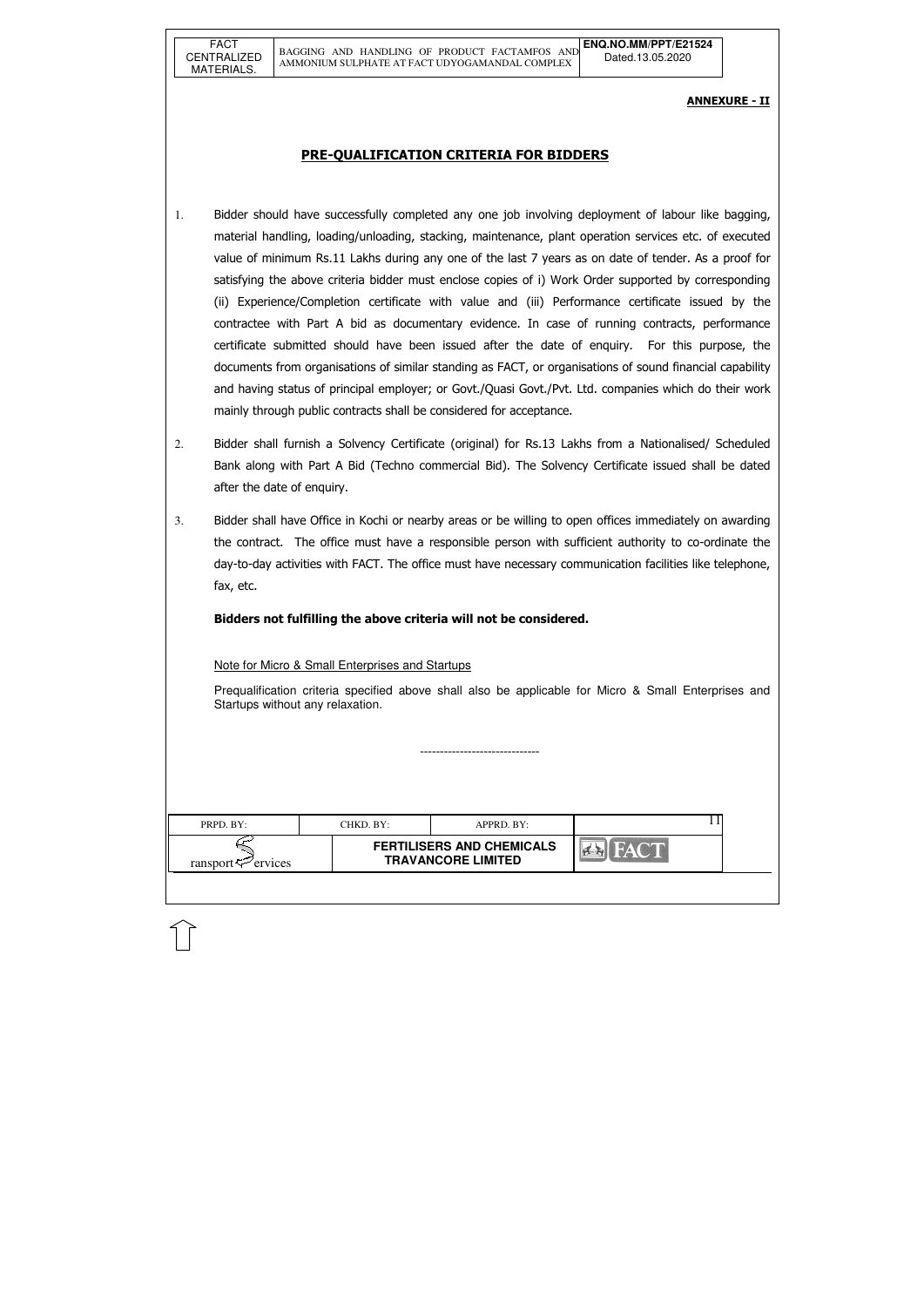ANNEXURE-III

#### VENDOR DATA UPDATION FORM

(PLEASE USE ADDITIONAL SHEETS, IF SPACE IS INSUFFICIENT)

FACT reserves the right to verify the information given as per the format and enclosures. It is the responsibility of the bidder to give the full details asked for as per this format for evaluating his bid as per this Enquiry. Any misrepresentation of facts and withholding of information may result in disqualification.

| SI.<br>No.     | Description                                                       |                                                                                                                         |                                                               | To be filled in by Vendor        |
|----------------|-------------------------------------------------------------------|-------------------------------------------------------------------------------------------------------------------------|---------------------------------------------------------------|----------------------------------|
| 1              | Name of the bidder                                                |                                                                                                                         |                                                               |                                  |
| 2              | Address and designation of the Bidder                             |                                                                                                                         |                                                               |                                  |
| 3              |                                                                   | Telephone Nos. (with Country/STD codes)                                                                                 |                                                               |                                  |
| $\overline{4}$ | Tele fax Nos.                                                     |                                                                                                                         |                                                               |                                  |
| 5              | E-Mail id                                                         |                                                                                                                         |                                                               |                                  |
| 6              | not applicable                                                    | Constitution of the firm: (Strike out which is                                                                          | Proprietorship<br>$\sqrt{2}$<br>Company                       | Regd.<br>Partnership/<br>Limited |
| 7.             | Year of Establishment                                             |                                                                                                                         |                                                               |                                  |
| 8.             | Name, Address , Telephone Nos. of<br>Proprietor/Partner/Directors |                                                                                                                         |                                                               |                                  |
| а.             | Name                                                              |                                                                                                                         |                                                               |                                  |
| b.             | Address                                                           |                                                                                                                         |                                                               |                                  |
| c.             | Phone No.                                                         |                                                                                                                         | Office:<br>Residence:                                         |                                  |
| d.             | Mobile No.                                                        |                                                                                                                         |                                                               |                                  |
| е.             | Fax No.                                                           |                                                                                                                         |                                                               |                                  |
| f.             | Email id.                                                         |                                                                                                                         |                                                               |                                  |
| 9              | Name and Address of the authorised<br>signatory                   |                                                                                                                         |                                                               |                                  |
| 10.            | <b>CATEGORY:</b>                                                  |                                                                                                                         |                                                               |                                  |
| a              | the following status (please tick)<br><b>CPP Portal</b>           | Whether the entrepreneur comes under<br>In case of Micro/Small pl. enclose UAM<br>certificate and declare UAM number in | Micro/Small/Medium                                            |                                  |
| b              | he/she belongs to SC/ST category                                  | In case the bidder is an Entrepreneur whether                                                                           |                                                               |                                  |
|                | PRPD. BY:                                                         | CHKD. BY:                                                                                                               | APPRD. BY:                                                    | 12                               |
|                | ervices<br>ransport $\ddot{\nabla}$                               |                                                                                                                         | <b>FERTILISERS AND CHEMICALS</b><br><b>TRAVANCORE LIMITED</b> | <b>A</b> FACT                    |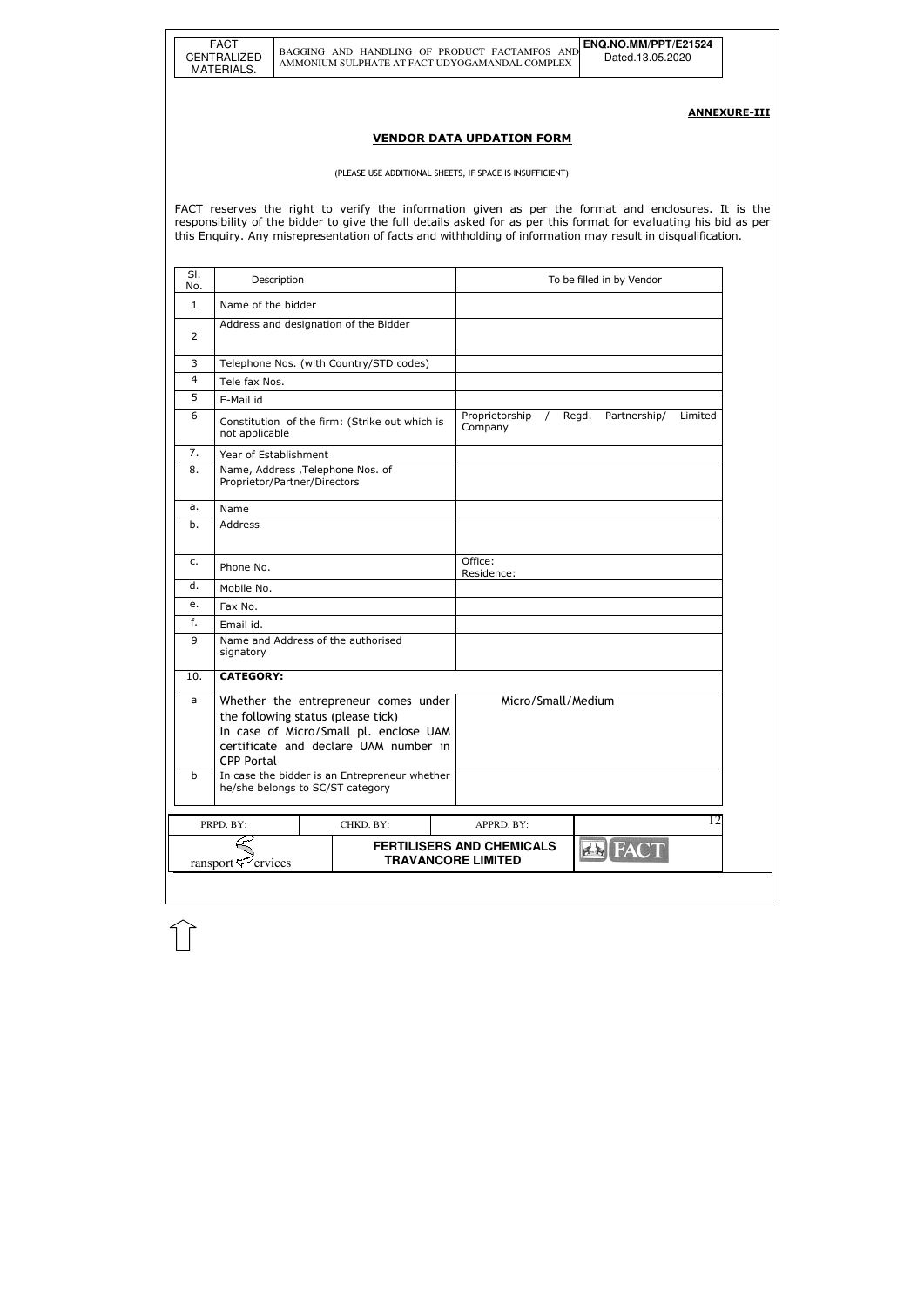|              | <b>FACT</b><br><b>CENTRALIZED</b><br>MATERIALS.                                                                                                                                                     |  |                  |  | BAGGING AND HANDLING OF PRODUCT FACTAMFOS AND<br>AMMONIUM SULPHATE AT FACT UDYOGAMANDAL COMPLEX |        | ENQ.NO.MM/PPT/E21524<br>Dated.13.05.2020                                                |
|--------------|-----------------------------------------------------------------------------------------------------------------------------------------------------------------------------------------------------|--|------------------|--|-------------------------------------------------------------------------------------------------|--------|-----------------------------------------------------------------------------------------|
|              |                                                                                                                                                                                                     |  |                  |  |                                                                                                 |        |                                                                                         |
| bid.         |                                                                                                                                                                                                     |  |                  |  |                                                                                                 |        | Copies of the following documents (SI.No.11 to 17) shall be attached alongwith Part A   |
| 11           | Document showing Provident Fund code No.                                                                                                                                                            |  |                  |  |                                                                                                 |        |                                                                                         |
| 12           | PAN CARD No.                                                                                                                                                                                        |  |                  |  |                                                                                                 |        |                                                                                         |
| 13.          | <b>GST Registration Certificate</b>                                                                                                                                                                 |  |                  |  |                                                                                                 |        |                                                                                         |
|              |                                                                                                                                                                                                     |  |                  |  |                                                                                                 |        |                                                                                         |
| 14.          | Copy of Audited Balance Sheet and Profit &<br>Loss A/c (for 3 years-2016-17,2017-18 &<br>2018-2019)                                                                                                 |  |                  |  |                                                                                                 |        |                                                                                         |
| 15           | Authorisation Letter/Document certifying the                                                                                                                                                        |  |                  |  |                                                                                                 |        |                                                                                         |
| 16.          | name and signature of authorised signatory<br>Copy of certificate for having registration with                                                                                                      |  |                  |  |                                                                                                 |        |                                                                                         |
|              | <b>ESI</b>                                                                                                                                                                                          |  |                  |  |                                                                                                 |        |                                                                                         |
| 17.          | Power of attorney in favour of Authorised                                                                                                                                                           |  |                  |  |                                                                                                 |        |                                                                                         |
| 18           | signatory<br>Mobilization Period                                                                                                                                                                    |  |                  |  |                                                                                                 |        |                                                                                         |
|              |                                                                                                                                                                                                     |  |                  |  |                                                                                                 |        |                                                                                         |
| 19           |                                                                                                                                                                                                     |  |                  |  | Name of the Bank and the Branches with which bidder has dealing                                 |        |                                                                                         |
|              | 1) Details of credit limits/facilities enjoyed                                                                                                                                                      |  |                  |  |                                                                                                 |        |                                                                                         |
|              | SI.No.                                                                                                                                                                                              |  | Name of the Bank |  | Type of credit(ie                                                                               |        | Amount of credit limit                                                                  |
|              | а.                                                                                                                                                                                                  |  |                  |  | CC/C, O/D etc.                                                                                  |        | sanctioned                                                                              |
|              | b.                                                                                                                                                                                                  |  |                  |  |                                                                                                 |        |                                                                                         |
|              | c.                                                                                                                                                                                                  |  |                  |  |                                                                                                 |        |                                                                                         |
|              |                                                                                                                                                                                                     |  |                  |  |                                                                                                 |        | 20. Please furnish the following details along with your Banker's Authorisation letter: |
| a)           | Income Tax PAN No.                                                                                                                                                                                  |  |                  |  |                                                                                                 |        |                                                                                         |
| b)           | GST Registration No.                                                                                                                                                                                |  |                  |  |                                                                                                 |        |                                                                                         |
| $\mathsf{C}$ | Name of the Bank with<br>address                                                                                                                                                                    |  |                  |  |                                                                                                 |        |                                                                                         |
| d)           | Name of the Branch with<br>address                                                                                                                                                                  |  |                  |  |                                                                                                 |        |                                                                                         |
| e)           | <b>MICR Code</b>                                                                                                                                                                                    |  |                  |  |                                                                                                 |        |                                                                                         |
| f)           | <b>IFSC Code</b>                                                                                                                                                                                    |  |                  |  |                                                                                                 |        |                                                                                         |
| g)           | Account Type                                                                                                                                                                                        |  |                  |  |                                                                                                 |        |                                                                                         |
| h)           | Bank Account No.                                                                                                                                                                                    |  |                  |  |                                                                                                 |        |                                                                                         |
| $\mathsf{i}$ | Account holder's Name                                                                                                                                                                               |  |                  |  |                                                                                                 |        |                                                                                         |
| j)           | Vendor email address                                                                                                                                                                                |  |                  |  |                                                                                                 |        |                                                                                         |
| 21           |                                                                                                                                                                                                     |  |                  |  | Whether your firm/company is blacklisted by FACT or any other                                   | Yes/No |                                                                                         |
|              |                                                                                                                                                                                                     |  |                  |  | Public /sector/Govt./Quasi Govt. Organisation/any other client                                  |        |                                                                                         |
| 22           | Whether your contract was terminated before expiry of<br>contract period or security deposit/EMD forfeited by FACT or<br>any other Public Sector/Govt./Quasi Govt. Organisation/any<br>other client |  |                  |  |                                                                                                 | Yes/No |                                                                                         |
| 23           | Whether Proprietor/Partner/Director(as applicable) has been<br>prosecuted by any judicial court for any criminal                                                                                    |  |                  |  |                                                                                                 | Yes/No |                                                                                         |
| 24.          | Are you a fertiliser dealer of FACT attached to the ASC which<br>operates the RH, for which bid is submitted.                                                                                       |  |                  |  |                                                                                                 | Yes/No |                                                                                         |
| 25           | Declaration on Proprietor/Partners/Directors                                                                                                                                                        |  |                  |  |                                                                                                 |        |                                                                                         |
|              | PRPD. BY:                                                                                                                                                                                           |  | CHKD. BY:        |  | APPRD. BY:                                                                                      |        | 13                                                                                      |
|              | ransport $\approx$ ervices                                                                                                                                                                          |  |                  |  | <b>FERTILISERS AND CHEMICALS</b><br><b>TRAVANCORE LIMITED</b>                                   |        |                                                                                         |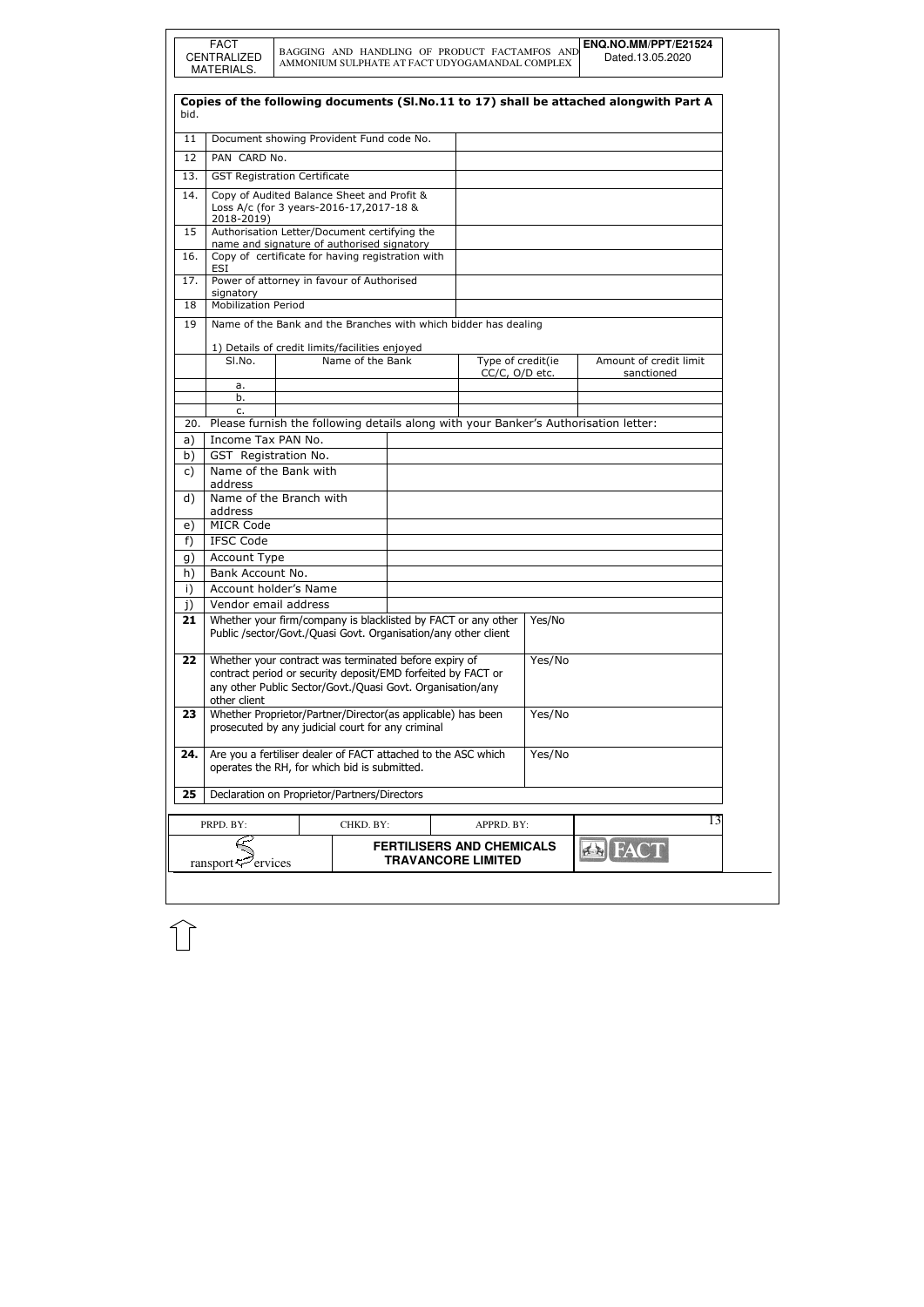| PRPD. BY: | CHKD. BY: | APPRD. BY: | 14 |
|-----------|-----------|------------|----|

|                  | <b>FACT</b><br><b>CENTRALIZED</b><br>MATERIALS. | BAGGING AND HANDLING OF PRODUCT FACTAMFOS AND<br>AMMONIUM SULPHATE AT FACT UDYOGAMANDAL COMPLEX |                             | ENQ.NO.MM/PPT/E21524<br>Dated.13.05.2020                                                                                                                                            |
|------------------|-------------------------------------------------|-------------------------------------------------------------------------------------------------|-----------------------------|-------------------------------------------------------------------------------------------------------------------------------------------------------------------------------------|
|                  |                                                 | Full Name of the Proprietor/Partner/Director                                                    | proprietor/partner/Director | Name of the other firm(s) of which bidder is a                                                                                                                                      |
| a                |                                                 |                                                                                                 |                             |                                                                                                                                                                                     |
| b<br>$\mathbf c$ |                                                 |                                                                                                 |                             |                                                                                                                                                                                     |
| d                |                                                 |                                                                                                 |                             |                                                                                                                                                                                     |
| e                |                                                 |                                                                                                 |                             |                                                                                                                                                                                     |
|                  |                                                 |                                                                                                 |                             | firm/company who has applied for against same advertisement. In case of common<br>Proprietor/Partner/Director in other firm, who has applied against same advertisement, pl mention |
| 26               | the name of the firm/firms.<br>Details of EMD   |                                                                                                 |                             |                                                                                                                                                                                     |
|                  | Name of Bank/issuing<br><b>Branch</b>           | UTR No./Challan/ Receipt<br>No.                                                                 | Date                        | Amount(Rs.)                                                                                                                                                                         |
| a                |                                                 |                                                                                                 |                             |                                                                                                                                                                                     |
| b                |                                                 |                                                                                                 |                             |                                                                                                                                                                                     |
|                  |                                                 | <b>DECLARATION</b>                                                                              |                             |                                                                                                                                                                                     |

| Authorised Signatory, |  |
|-----------------------|--|
|                       |  |

| Date: | Name |  |
|-------|------|--|
|       |      |  |

Place: Place: Place: Place: Place: Place: Place: Place: Place: Place: Place: Place: Place: Place: Place: Place

Signature :

(Seal)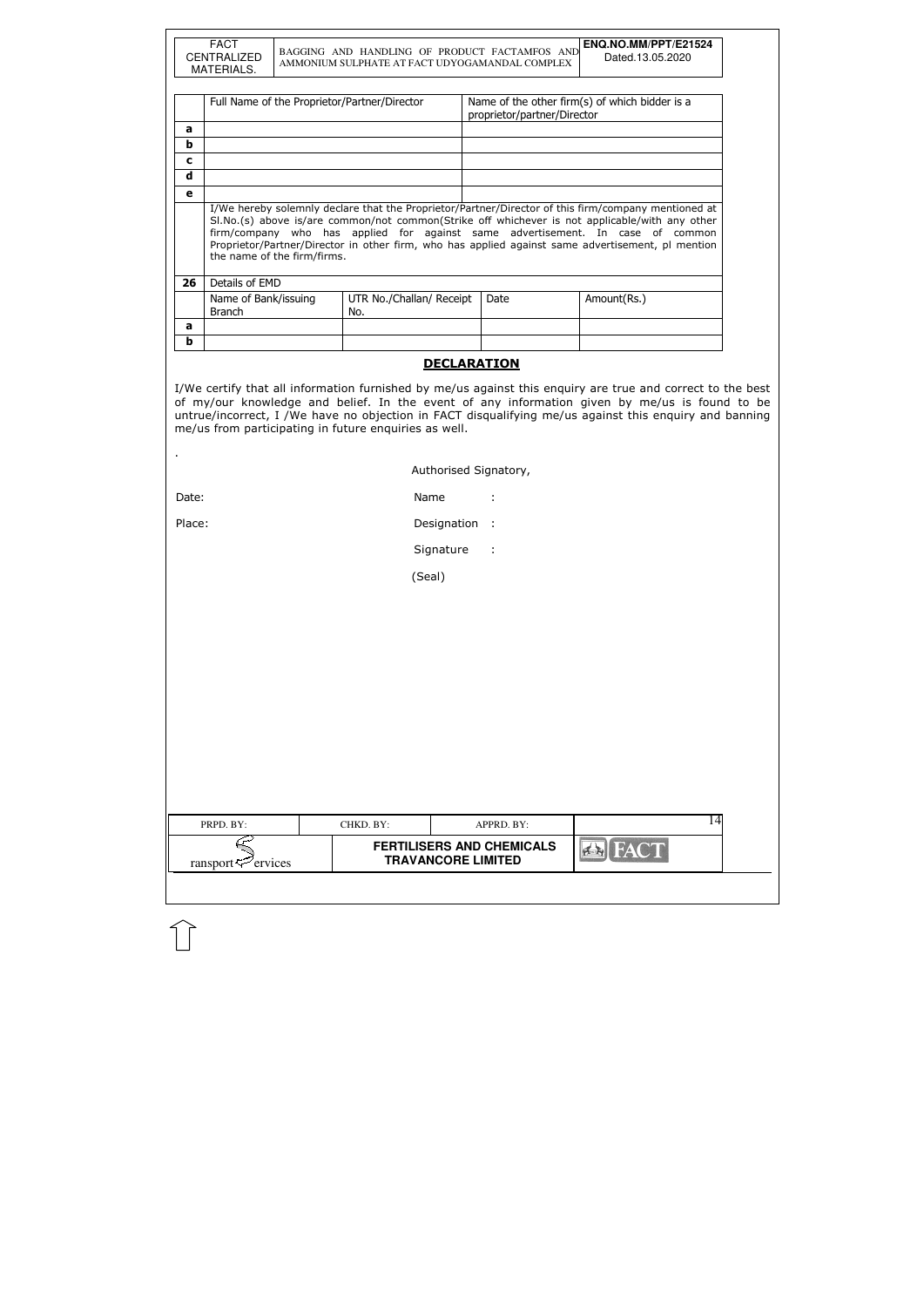| FACT               |
|--------------------|
| <b>CENTRALIZED</b> |
| MATERIALS.         |

| PRPD. BY:                      | CHKD. BY: | APPRD. BY:                                                    |  |
|--------------------------------|-----------|---------------------------------------------------------------|--|
| ransport $\mathcal{P}$ ervices |           | <b>FERTILISERS AND CHEMICALS</b><br><b>TRAVANCORE LIMITED</b> |  |
|                                |           |                                                               |  |

#### ANNEXURE –IV

# COMPLIANCE STATEMENT

We state that Enquiry No. MM/PPT/E21524 dated 13.05.2020 is in full compliance with the documents issued against the Enquiry No: MM/PPT/E21524 dated 13.05.2020 and we have read and understood the Notice Inviting Tender, Scope of Work, Instructions to Bidders, Schedule of operation and Terms and Conditions of Contract attached with this enquiry referred above and hereby confirm our acceptance to the same.

Name of bidder: Signature of the Bidder:

Place: (Seal) and the contract of the contract of the Date: (Seal) and the contract of the contract of the contract of the contract of the contract of the contract of the contract of the contract of the contract of the con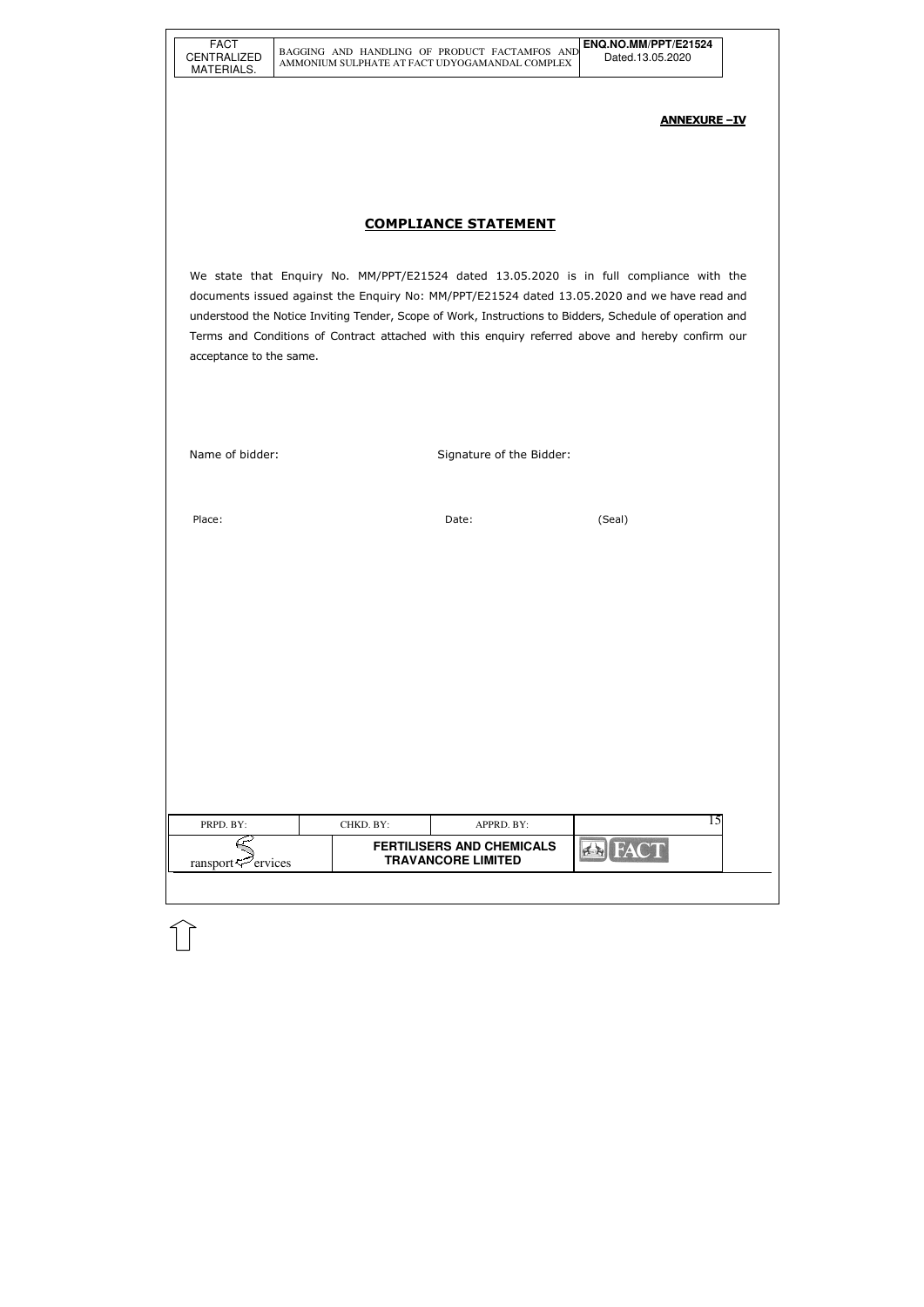|                                                     | <b>FACT</b><br>CENTRALIZED<br>MATERIALS.                                                                                                                                                                                                                                                                                                                                                                                                                                                                                                                                                                              |  | BAGGING AND HANDLING OF PRODUCT FACTAMFOS AND<br>AMMONIUM SULPHATE AT FACT UDYOGAMANDAL COMPLEX |                                                               |  | ENQ.NO.MM/PPT/E21524<br>Dated.13.05.2020                                                                                                                                                                                                                                                                          |  |  |  |
|-----------------------------------------------------|-----------------------------------------------------------------------------------------------------------------------------------------------------------------------------------------------------------------------------------------------------------------------------------------------------------------------------------------------------------------------------------------------------------------------------------------------------------------------------------------------------------------------------------------------------------------------------------------------------------------------|--|-------------------------------------------------------------------------------------------------|---------------------------------------------------------------|--|-------------------------------------------------------------------------------------------------------------------------------------------------------------------------------------------------------------------------------------------------------------------------------------------------------------------|--|--|--|
|                                                     |                                                                                                                                                                                                                                                                                                                                                                                                                                                                                                                                                                                                                       |  |                                                                                                 |                                                               |  | <b>ANNEXURE-VA</b>                                                                                                                                                                                                                                                                                                |  |  |  |
| <b>SPECIAL TERMS AND CONDITIONS (for FACTOMFOS)</b> |                                                                                                                                                                                                                                                                                                                                                                                                                                                                                                                                                                                                                       |  |                                                                                                 |                                                               |  |                                                                                                                                                                                                                                                                                                                   |  |  |  |
| L.                                                  | 1. Introduction<br>FACT-Udyogamandal Complex proposes to carry out the Bagging of Product Factamfos (bagged in<br>HDPE /PP bags of net 50 Kg) from bagging hoppers as per product availability in hoppers in the 300<br>TPD and 150 TPD Factamfos Plants located at Udyogamandal (FACT-UC) on Contract basis. The<br>period of contract shall be for two years. The contractor shall provide the labour work force required and<br>carry out the above operations as per the requirement of FACT.                                                                                                                     |  |                                                                                                 |                                                               |  |                                                                                                                                                                                                                                                                                                                   |  |  |  |
| Ш.                                                  | At Present, Bagging operations in Factamfos Plants are being done by the contract employees through<br>two slats (A/B at 300 TPD Factamfos Plant and one slat at 150 TPD Factamfos Plant). The proposed<br>contract is for bagging in both plants or any new bagging bins to be established in these plants.                                                                                                                                                                                                                                                                                                          |  |                                                                                                 |                                                               |  |                                                                                                                                                                                                                                                                                                                   |  |  |  |
| III.                                                |                                                                                                                                                                                                                                                                                                                                                                                                                                                                                                                                                                                                                       |  | The estimated quantity for bagging shall be as indicated in the Price Bid format.               |                                                               |  |                                                                                                                                                                                                                                                                                                                   |  |  |  |
| IV.                                                 | Loading of bagged fertilisers (FACTAMFOS) from the plant to Trucks/lorries to Kalamassery Railway<br>siding and to other destinations is outsourced and operated by a separate contract arranged by our<br>Traffic Department (UD); hence not covered in this scope of work. However the contractor shall work in<br>close coordination with the loading crew to ensure that the entire activity of bagging and loading are<br>synchronised.                                                                                                                                                                          |  |                                                                                                 |                                                               |  |                                                                                                                                                                                                                                                                                                                   |  |  |  |
| 2.0 SCOPE OF WORK AND QUANTITY FOR HANDLING:        |                                                                                                                                                                                                                                                                                                                                                                                                                                                                                                                                                                                                                       |  |                                                                                                 |                                                               |  |                                                                                                                                                                                                                                                                                                                   |  |  |  |
| 2.1 SCOPE OF WORK                                   |                                                                                                                                                                                                                                                                                                                                                                                                                                                                                                                                                                                                                       |  |                                                                                                 |                                                               |  |                                                                                                                                                                                                                                                                                                                   |  |  |  |
| I.                                                  | Bagging of Product Factamfos in the hoppers of the plants/godowns (bagged in HDPE/PP bags of net<br>50 Kg).                                                                                                                                                                                                                                                                                                                                                                                                                                                                                                           |  |                                                                                                 |                                                               |  |                                                                                                                                                                                                                                                                                                                   |  |  |  |
| Ш.                                                  | Bagging of fertilisers in Factamfos Plants are required in three shifts (00:00AM to 08.00 AM, 08:00AM to<br>04:00PM and 04.00PM to 12.00Midnight) on all days including Sundays and Holidays. Contractor has to<br>complete the work in the specified time.                                                                                                                                                                                                                                                                                                                                                           |  |                                                                                                 |                                                               |  |                                                                                                                                                                                                                                                                                                                   |  |  |  |
| III.                                                | The minimum quantity of the product to be bagged in the above plants during normal operations is<br>envisaged to be as follows: a) 240 MTPD @80 MT in a shift (one slat) in 150 TPD Amophos plant which<br>can vary up to 300MTPD @ 100 MT in a shift b) 450 MTPD @ 150 MT in a shift (Two slats) in 300 TPD<br>Amophos plant in a day of 24 hours reckoned from 00.00 hours to 24:00 hrs. In case only one slat is<br>allotted to the contractor in the 300 TPD Amophos plant, the minimum quantity to be bagged shall be<br>correspondingly reduced to 50% of the above quantities. (MTPD is Metric Tonnes per Day) |  |                                                                                                 |                                                               |  |                                                                                                                                                                                                                                                                                                                   |  |  |  |
| IV.                                                 | The contractor shall guarantee bagging of product as per the above subject to FACT offering the above<br>quantities. However depending on FACT requirements, FACT may offer higher or lower quantities and<br>the contractor shall be prepared to bag accordingly.                                                                                                                                                                                                                                                                                                                                                    |  |                                                                                                 |                                                               |  |                                                                                                                                                                                                                                                                                                                   |  |  |  |
| V.                                                  | The contractor or his authorized representative/supervisor shall call on the Senior Manager<br>(Phosphate)-UC or his authorized officers every shift viz at 8:00AM, 4:00PM and 12 Midnight in advance<br>and receive instructions regarding the quantity to be bagged in the succeeding shift from Phosphate<br>plants.                                                                                                                                                                                                                                                                                               |  |                                                                                                 |                                                               |  |                                                                                                                                                                                                                                                                                                                   |  |  |  |
| VI.                                                 |                                                                                                                                                                                                                                                                                                                                                                                                                                                                                                                                                                                                                       |  |                                                                                                 |                                                               |  | Necessary man power is to be arranged by the contractor and carry out the bagging activities which<br>includes bagging, stitching, hammering, poking of the hoppers to ensure free flowing of product from<br>hoppers to bagging machines, cleaning of weigh scales and below slat conveyor, supply of empty bags |  |  |  |
|                                                     | PRPD. BY:                                                                                                                                                                                                                                                                                                                                                                                                                                                                                                                                                                                                             |  | CHKD. BY:                                                                                       | APPRD. BY:                                                    |  | 16                                                                                                                                                                                                                                                                                                                |  |  |  |
|                                                     | ransport $\approx$ ervices                                                                                                                                                                                                                                                                                                                                                                                                                                                                                                                                                                                            |  |                                                                                                 | <b>FERTILISERS AND CHEMICALS</b><br><b>TRAVANCORE LIMITED</b> |  |                                                                                                                                                                                                                                                                                                                   |  |  |  |
|                                                     |                                                                                                                                                                                                                                                                                                                                                                                                                                                                                                                                                                                                                       |  |                                                                                                 |                                                               |  |                                                                                                                                                                                                                                                                                                                   |  |  |  |

 $\bigcap$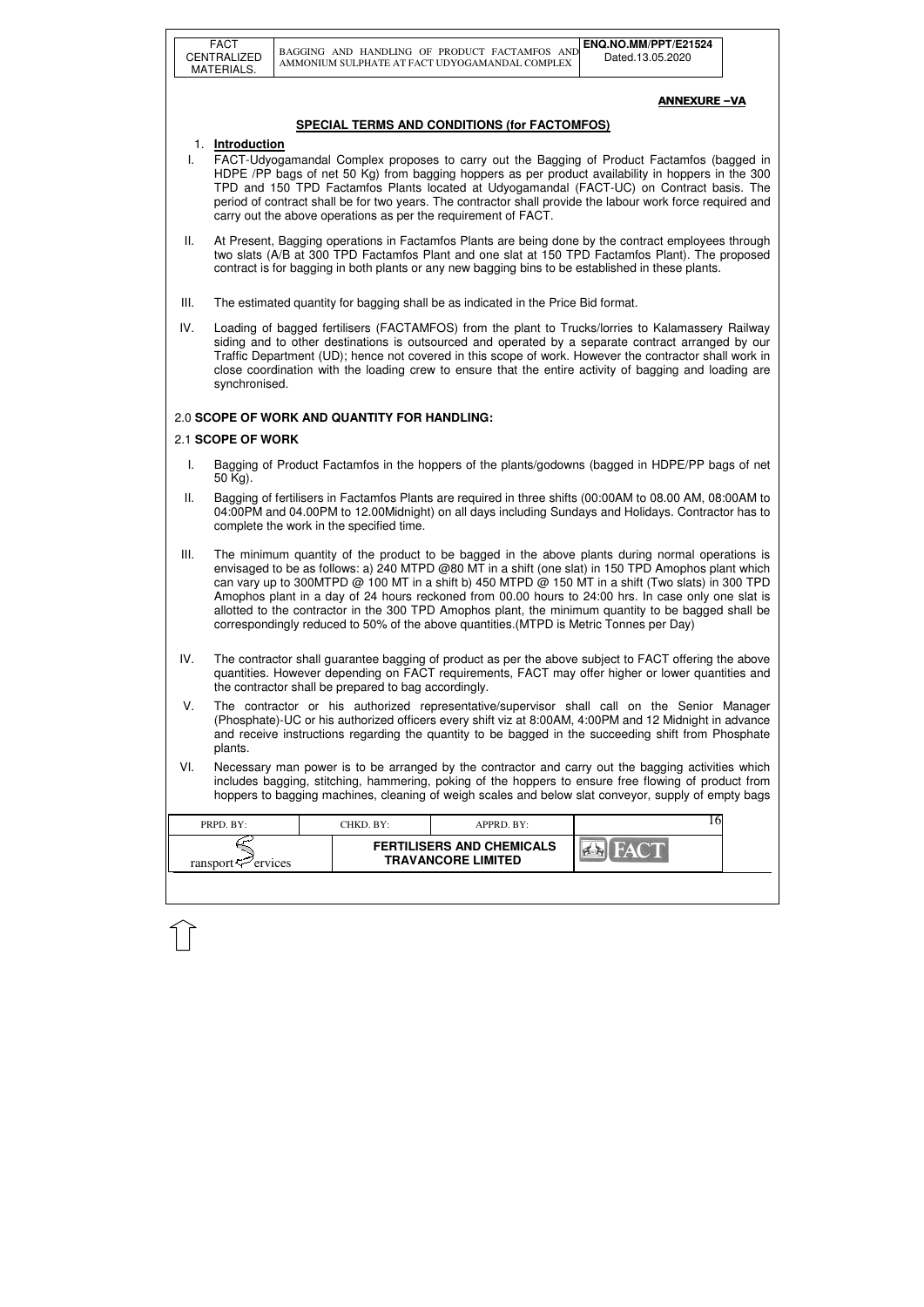| <b>FACT</b><br>CENTRALIZED<br>MATERIALS. |                                                                                                                                                                                                                                                                                                                                                                                                                                                                                                                                                                                                                                                                    |  |           | BAGGING AND HANDLING OF PRODUCT FACTAMFOS AND<br>AMMONIUM SULPHATE AT FACT UDYOGAMANDAL COMPLEX | ENQ.NO.MM/PPT/E21524<br>Dated.13.05.2020                                                                                                                                                                          |  |  |  |
|------------------------------------------|--------------------------------------------------------------------------------------------------------------------------------------------------------------------------------------------------------------------------------------------------------------------------------------------------------------------------------------------------------------------------------------------------------------------------------------------------------------------------------------------------------------------------------------------------------------------------------------------------------------------------------------------------------------------|--|-----------|-------------------------------------------------------------------------------------------------|-------------------------------------------------------------------------------------------------------------------------------------------------------------------------------------------------------------------|--|--|--|
|                                          | to bagging area, checking the number of bags bagged, checking weight of bags at rate of 1 bag in 20<br>bags or at shorter intervals if required, but if any weight variation noticed, weight checking to be done till<br>the correction is achieved. Wastage generated at the bagging section i.e HDPE wrappings, tying strips,<br>thread spools etc to be cleared and collected at specified locations as per the direction of plant<br>authorised persons.                                                                                                                                                                                                       |  |           |                                                                                                 |                                                                                                                                                                                                                   |  |  |  |
| VII.                                     | representative.                                                                                                                                                                                                                                                                                                                                                                                                                                                                                                                                                                                                                                                    |  |           |                                                                                                 | Contractor shall deploy adequate number of workers/labourers on each day of work, as required for<br>carrying out the work as per the instructions from the Senior Manager (Phosphate) or his authorised          |  |  |  |
| VIII.                                    |                                                                                                                                                                                                                                                                                                                                                                                                                                                                                                                                                                                                                                                                    |  |           | and safety personal protective equipments like Safety shoes, Helmets, face masks etc.           | The Contractor should provide the required tools like Shovels, Wheel barrows, Hand carts, hammers,                                                                                                                |  |  |  |
| IX.                                      | The contractor shall ensure bagging of correct number of bags and maintain shift wise proper records of<br>bags bagged, time wise data of weight checking done, damaged bags, quantity bagged, bags, and<br>threads taken for bagging in shift, which should be certified by shift-in Charge of the shift. Duplicate<br>Copy of all above mentioned data maintained by contractor /contractor's representative, duly & mutually<br>countersigned is also to be submitted to Shift-in Charge on shift basis for records. Each empty bags to<br>be checked for FACT logo, before bagging and ensure the bagging of the product in the specified bags.                |  |           |                                                                                                 |                                                                                                                                                                                                                   |  |  |  |
| X.                                       | The bagged product should conform to the weight and quality standards and specifications stipulated by<br>FACT from time to time. When weights of bags is found to be non-conforming to requisite specifications<br>stipulated by FACT, the bagging operations should be stopped and the concerned operator/Engineer,<br>Shift-in-charge is to be informed for taking necessary corrective actions to ensure correct weight in<br>bags. Bagging can be resumed only again with the permission of Shift-in-Charge. When product does<br>not conform to Product parameters, the Shift-in Charge will instruct the quantity, which can't be send<br>with the product. |  |           |                                                                                                 |                                                                                                                                                                                                                   |  |  |  |
| XI.                                      | It may be noted that it is the prime responsibility of the contractor to ensure that all the bags bagged<br>shall have the specified weights and are stitched and handled properly.                                                                                                                                                                                                                                                                                                                                                                                                                                                                                |  |           |                                                                                                 |                                                                                                                                                                                                                   |  |  |  |
| XII.                                     | In case the bagged products are to be recycled due to weight variation, improper stitching or any other<br>reason attributed to the contractor, the weight of such bags shall not be considered for assessment of<br>the quantity bagged. Also such recycled bags are to be unloaded, unstitched, products to be re-bagged/<br>dissolved to the system etc. by the contractor as instructed by FACT at no extra cost.                                                                                                                                                                                                                                              |  |           |                                                                                                 |                                                                                                                                                                                                                   |  |  |  |
| XIII.                                    | If the bagged products are to be recycled due to reasons not attributable to the contractor (Ex: Product<br>quality problems or others), the weight of such bags shall be considered for assessment of the quantity<br>bagged to facilitate payment. Also such bags shall be unloaded and handled by FACT/other agencies.                                                                                                                                                                                                                                                                                                                                          |  |           |                                                                                                 |                                                                                                                                                                                                                   |  |  |  |
| XIV.                                     | Any problems whatsoever in the items under FACT scope shall be informed immediately on notice by<br>the contractor to FACT's authorised representative assigned by Senior Manager (Phosphate).                                                                                                                                                                                                                                                                                                                                                                                                                                                                     |  |           |                                                                                                 |                                                                                                                                                                                                                   |  |  |  |
| XV.                                      | The contractor shall not be penalized in this regard for non-performance if he or his authorised<br>supervisor informs timely and promptly to the authorised representative of FACT any such issues which<br>are in the FACT's scope to be addressed by FACT.                                                                                                                                                                                                                                                                                                                                                                                                      |  |           |                                                                                                 |                                                                                                                                                                                                                   |  |  |  |
| XVI.                                     | Non timely information to the authorised representative of FACT or information to other employees other<br>than the authorised representative of FACT shall not be entertained and the contractor cannot claim any<br>exemption with regard to the penalties imposed as per this contract.                                                                                                                                                                                                                                                                                                                                                                         |  |           |                                                                                                 |                                                                                                                                                                                                                   |  |  |  |
| XVII.                                    |                                                                                                                                                                                                                                                                                                                                                                                                                                                                                                                                                                                                                                                                    |  |           | labour/workers for the period of contract as and when required.                                 | The Contractor shall furnish to FACT a copy of the agreement executed between himself and his                                                                                                                     |  |  |  |
| XVIII.                                   | the various courses of the work.                                                                                                                                                                                                                                                                                                                                                                                                                                                                                                                                                                                                                                   |  |           |                                                                                                 | The contractor shall be responsible for all the goods/materials entrusted to him and will indemnify the<br>Company in all aspects of any damage or loss to the goods while in the contractor's custody and during |  |  |  |
| PRPD. BY:                                |                                                                                                                                                                                                                                                                                                                                                                                                                                                                                                                                                                                                                                                                    |  | CHKD. BY: | APPRD. BY:                                                                                      | 17                                                                                                                                                                                                                |  |  |  |
|                                          | ransport <sup>52</sup> ervices                                                                                                                                                                                                                                                                                                                                                                                                                                                                                                                                                                                                                                     |  |           | <b>FERTILISERS AND CHEMICALS</b><br><b>TRAVANCORE LIMITED</b>                                   |                                                                                                                                                                                                                   |  |  |  |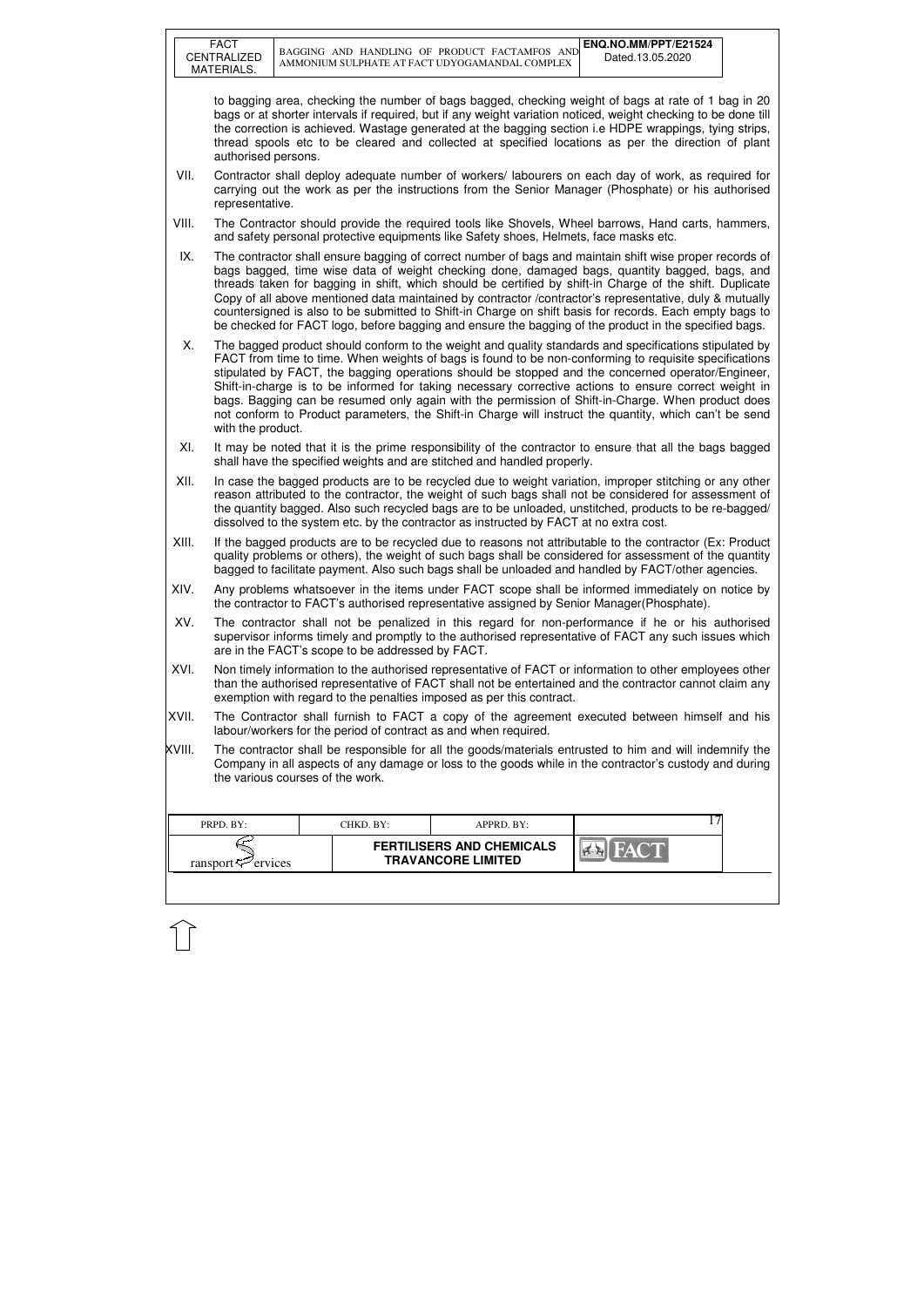| <b>FACT</b><br>CENTRALIZED<br>MATERIALS. | ENQ.NO.MM/PPT/E21524<br>BAGGING AND HANDLING OF PRODUCT FACTAMEOS<br><b>AND</b><br>Dated.13.05.2020<br>AMMONIUM SULPHATE AT FACT UDYOGAMANDAL COMPLEX |
|------------------------------------------|-------------------------------------------------------------------------------------------------------------------------------------------------------|
|------------------------------------------|-------------------------------------------------------------------------------------------------------------------------------------------------------|

| PRPD. BY:                  | CHKD. BY: | APPRD. BY:                                                    |  |
|----------------------------|-----------|---------------------------------------------------------------|--|
| ransport $\approx$ ervices |           | <b>FERTILISERS AND CHEMICALS</b><br><b>TRAVANCORE LIMITED</b> |  |

- XIX. The labour/workers working for the contractor shall in no way violate the discipline or safety requirements stipulated by FACT and any damages if caused shall be penalised from the contractor.
- XX. The contractor shall maintain the work area/ bagging platform/slat conveyor/bags store room and surroundings neat and tidy by regular cleaning for proper housekeeping.
- XXI. In case of plant shutdown, the Contractor should empty the hoppers for cleaning *linspecting the bins.*
- XXII. The Contractor shall obtain all required license(s) from the Labour Department for employing his labourers before commencement of the work. The Contractor shall also ensure coverage of the labourers under the PF and ESI Acts, as applicable from time to time. Contractor shall also get familiarized with prevailing general contract labourer's conditions, terms and agreements.
- XXIII. The Contract shall not mean continuous work for the Contractor. The Contractor is expected to take up the work as and when required by FACT whether or not there is full day's work for his men.
- XXIV. The quantities indicated are only approximate indications and are liable to vary either way.
- XXV. Hooks shall not be used on bags during any operation or during handling.
- XXVI. The contractor shall visit the site to assess the prevailing labour conditions, equipment's available for bagging operations, scope of activities and other prevailing conditions before quoting the work. No future claims will be entertained in this regard.

### **2.2 QUANTITY**

- I. The quantities indicated are only approximate indications and are liable to vary either way depending on the seasonal demands, Govt. policies, monsoon pattern, plant production level, Wagon/Lorry availability, Rail movement, raw material availability etc. The contractor shall be liable to carry out the work as per the actual requirement of FACT and as per instructions from FACT officers from time to time.
- II. FACT reserves the right to reduce or increase the estimated quantity as given above at any time without assigning any reason whatsoever and does not give any guarantee regarding the quantity to be produced /handled. FACT does not guarantee to the Contractor, either continuity of work or any definite or minimum quantity for production/handling/transportation at any time or during the contract period. The Contractor shall have no right to claim damages including idle time of the labourers engaged by the Contractor or loss of profit on account of reduction in revenue arising out of decrease in quantity made available for the works as above, which may also be due to equipment failure/production shortage.
- III. However prior intimation shall be given by FACT to the contractor to the extent possible regarding loss of production/ break down of equipment etc. (FACT shall mean the Senior Manager (Phosphate) or his authorised representative).

#### **2.3 ASSESSMENT OF QUANTITY:**

I. The assessment of quantity for releasing payments to the Contractor for the work done shall be based on the quantity executed under each item of work. For assessment of quantity, weight of one bag filled with Factamfos will be considered as 50 Kg. The contractor shall get counter signed & authorised from the FACT authorised Representative in the plant of the quantity bagged (number of bags bagged & damaged), weight checking records, bags & thread use data, after each shift. All bags in the slat conveyor at time of stoppage of bagging due to a weight problem may be weight checked individually, after necessary weight correction, bags are to be released for loading.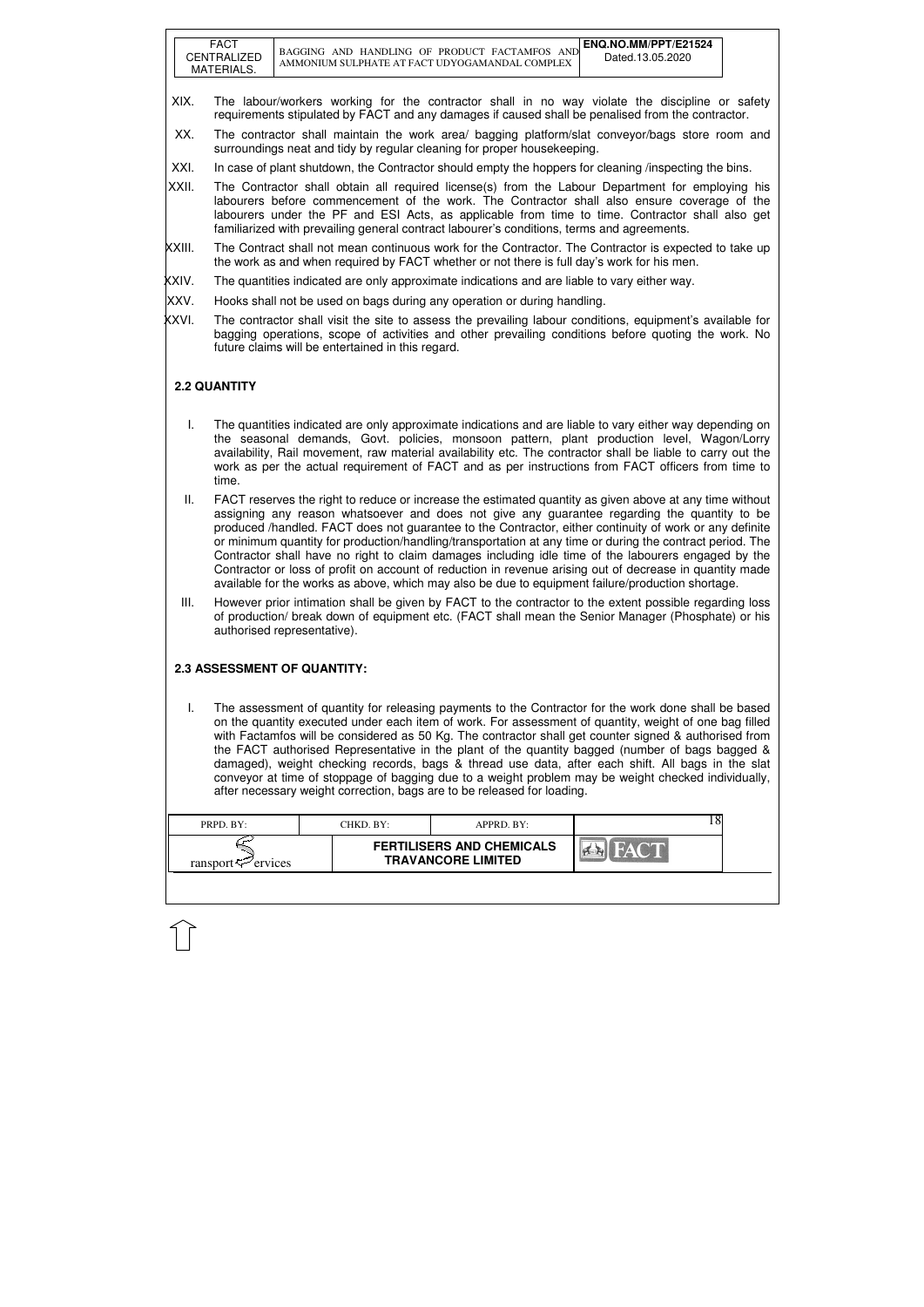| <b>FERTILISERS AND CHEMICALS</b><br><b>TRAVANCORE LIMITED</b><br>ransport $\leq$ ervices |  |
|------------------------------------------------------------------------------------------|--|

## **2.4 SPECIAL NOTES:**

i. FACT's Scope of supply/service for free usage:

- a. FACT shall supply bags, stitching machines, bagging machines, threads required for stitching etc.
- b. Maintenance service of bagging machines and stitching machines shall also be provided by FACT.
- c. Power connection will be provided by FACT. Free water and Power supply will be provided within 50 Metre from the respective slats.
- ii. The spillages and the product from the damaged bags in the Slat /below slat, loading point, belt conveyors and bagging Hopper in which the contractor is working is to be cleared, as and when generated and re-processed, as per instruction from authorized personnel without any extra cost.
- iii. Bagging and Stitching equipment's/machineries, bin hoppers and other items present in the bagging section and available in "as is where is condition" at the Factamfos Plants can be used by the contractor for bagging of products from the Hoppers in Factamfos Plants for the specified work. These equipment's/machineries shall be used carefully by the contractor and in the event of any damage caused to them due to the faulty operation/negligence of the contractor, the cost of repairing the same shall be recovered from the contractor.
- iv. NO OTHER EQUIPMENT/ MACHINERY SUPPORT WILL BE PROVIDED BY FACT for bagging operations specified. However FACT may allow the contractor to use his own equipment's/machinery with the concurrence of FACT representative at his own risk and cost.

### **3.0 Rate:**

- I. The rate shall **per MT** of product as per the Price Bid Format shall be firm till the complete execution of the contract. For the purpose of assessment of quantity for the work done, weight of one bag will be taken as **50 Kg**.
- II. No claim for extra payment shall be entertained by FACT on account of payments like "kettukooli", "attikooli", "marikooli" etc. i.e., FACT shall not make any payment to the Contractor other than the rates as per the work order.
- III. In case the contractor is requested to carry out any similar extra work not initially covered by the rates given in the contract, during the period of contract, the contractor shall be prepared to undertake such work, at rates mutually agreed upon.

#### **4.0 Period of Contract**:

The period of contract shall be **two years** from the date of commencement of work. Once commenced, the work has to be executed in three shifts (12/8, 8/4 & 4/12) as per FACT's requirement in each shift including Sundays and Holidays.

#### **5.0 Capacity of Contractor**:

- I. Contractor shall be able to mobilise sufficient labour (Skilled and Unskilled) to discharge their obligations in respect of the contract issued by FACT. As a purely general guide line, the contractor shall mobilise **15-24 or more labourers per day** depending on the job requirement as per tender.
- II. The operations shall include in brief but not limited to as follows: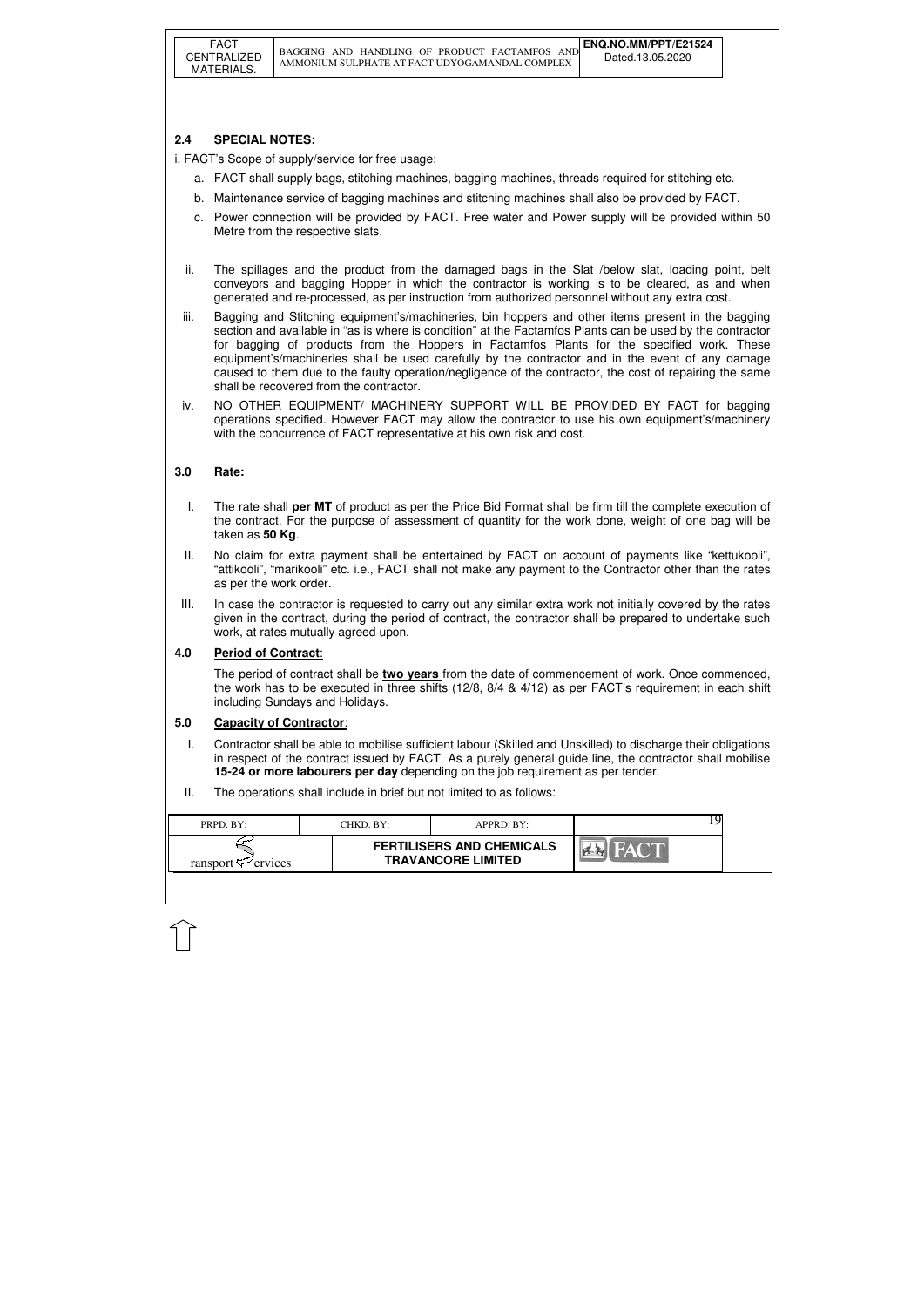| <b>FERTILISERS AND CHEMICALS</b><br><b>TRAVANCORE LIMITED</b> | PRPD. BY:           | CHKD. BY:- | $APPRD$ . BY: |  |
|---------------------------------------------------------------|---------------------|------------|---------------|--|
|                                                               | ransport<br>ervices |            |               |  |

|     | <b>FACT</b><br><b>CENTRALIZED</b><br>MATERIALS. | BAGGING AND HANDLING OF PRODUCT FACTAMFOS AND<br>AMMONIUM SULPHATE AT FACT UDYOGAMANDAL COMPLEX                              | ENQ.NO.MM/PPT/E21524<br>Dated.13.05.2020                                                                                |
|-----|-------------------------------------------------|------------------------------------------------------------------------------------------------------------------------------|-------------------------------------------------------------------------------------------------------------------------|
| 1.0 |                                                 | Bagging and stitching                                                                                                        | Adequate number of skilled workers to be finalised in<br>consultation with Senior Manager (Phosphate)                   |
| 2.0 | works per shift.                                | Cleaning / Clearing / weight<br>checking/Poking/ clearing of<br>chocking/re-processing,<br>reporting/coordinating and allied | Adequate number of unskilled and skilled workers to<br>be finalised in consultation with Senior Manager<br>(Phosphate). |

iii. The contractor shall ensure that trained personnel are deployed for bagging and stitching operations, as it is a skilled job. The contractor shall remove any worker/workers due to unsatisfactory performance or increase the number of workers to achieve the desired performance as directed by the plant Manager or his authorized representative.

### **6.0 Security Deposit:**

The contractor shall, within **15** days of issue of the work order, remit an amount equal to **5%** (Five Percent) of the total work order value towards Security Deposit by way of Demand Draft or by Bank guarantee from a Nationalised/Scheduled Bank in the prescribed format issued by FACT. No interest shall be payable by FACT on the security deposit. The security deposit shall be released only after the work as per contract is satisfactorily completed and final bills paid, after deducting all amounts, which are due to FACT from the contractor.

#### **7.0 Agreement:**

The Contractor shall execute within 15 days from the date of issue of Work Order an Agreement on Non-Judicial Stamp paper of value of Rs.500/- in the form prescribed by FACT and shall bear all expenses incidental thereto.

#### **8.0 Penalty for Non-performance**:

- I. Contractor shall deploy adequate number of workers/ labourers on each shift of work, as required for carrying out the work as per the contract and based on the instructions from Senior Manager (Phosphate) of FACT-UC or his authorised representative.
- II. If the contractor fails to bag the required quantity in each shift, resulting in reduction in plant load or stoppage of plant due to failure of contractor to deploy the required number of labourers or due to any other reasons attributable to the contractor, the contractor shall pay liquidated damages (LD) to FACT.
- III. The shortfall in bagging the required quantity in each shift will be computed by Senior Manager (Phosphate).The quantity thus informed by the Senior Manager (Phosphate)/ authorised officer in the Phosphate department in each shift would be the basis to assess shortfall.
- IV. The rates of liquidated damages per MT of shortfall will be the same rate indicated in the work order for the activity and shall be deducted from the bills of the contractor. Contractor can make up a shift shortfall in subsequent shifts of the day if possible by the plant conditions. The period of time reckoning for the purpose of assessing the shortfall for calculation of LD is 00.00 hours to 24:00 hrs on the day (24 hrs).
- V. A register will be maintained in the Phosphate department to record the quantity informed to the contractor and the quantity bagged. The concerned officer in Phosphate department and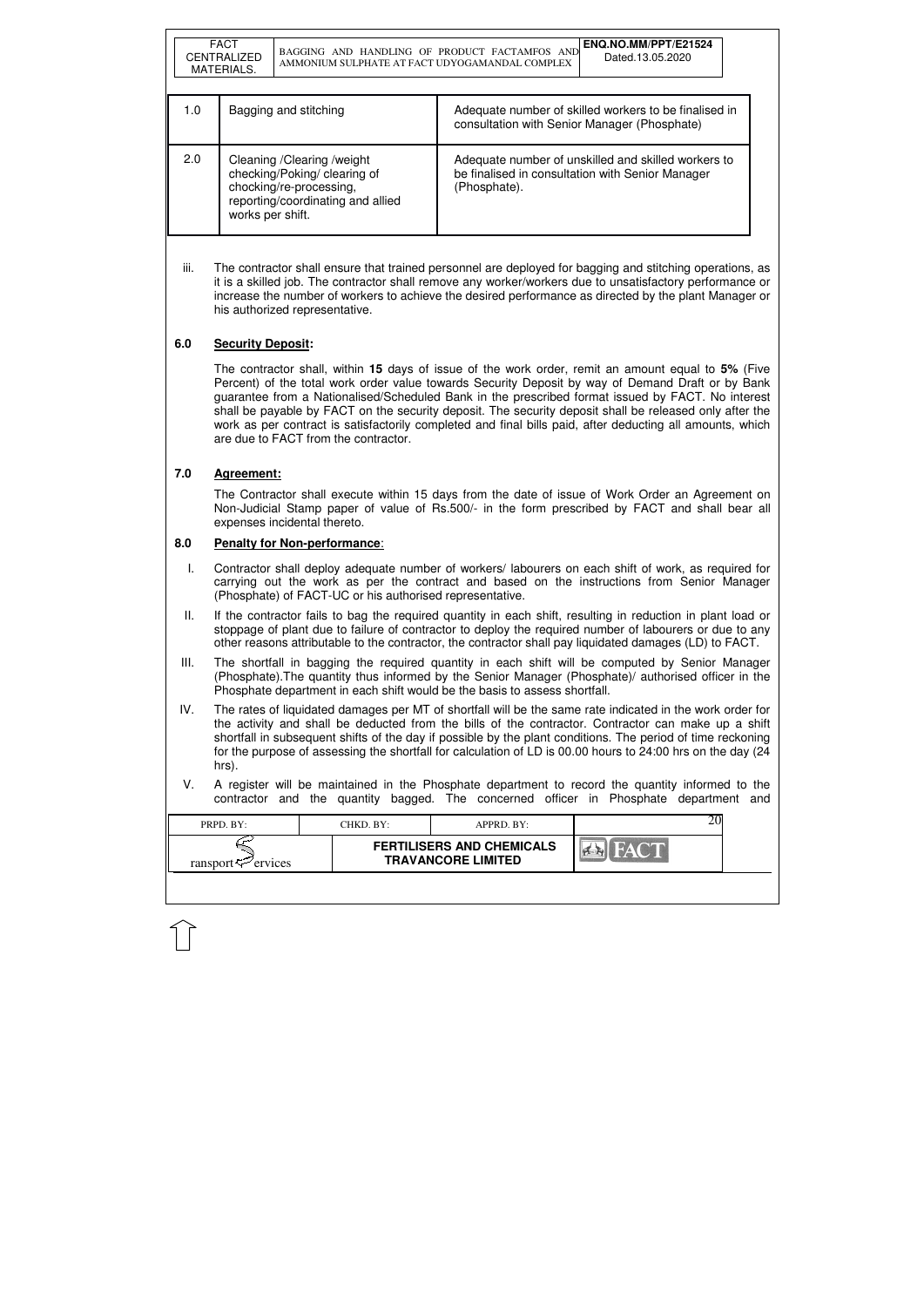| PRPD. BY:               | CHKD. BY:- | $APPRD$ $BY:$                                                 |  |
|-------------------------|------------|---------------------------------------------------------------|--|
| ransport $\sim$ ervices |            | <b>FERTILISERS AND CHEMICALS</b><br><b>TRAVANCORE LIMITED</b> |  |

contractor/contractor's representative shall sign this register. The recovery towards LD will be effected based on the record.

- VI. If the shortage is due to non-availability of sufficient quantity of product due to stoppage of production, failure of bagging machine/stitching machines etc or any other reasons not attributable to the contractor, penalty will be waived proportionately as decided by FACT.
- VII. Penalty under this section will not be imposed for the first 10 days from the date of commencement of the work in order to familiarize the bagging and stitching operation.
- VIII. The maximum LD recovered towards this account shall be limited to 10% of the total contract value. The Penalty under this section shall be independent of other penalties dealt in other sections.

### **9.0 Penalty due to the damages.**

- I. In case of damages to the bags and material inside the bags due to rough handling of labourers/machinery, the cost of bag and material as fixed by the company from time to time will be recovered from the Contractor's bill.
- II. In the event of any damage caused to the free issue items or other item/property of FACT due to the faulty operation/ negligence or any other act attributable to the contractor or his workforce, the cost of repairing the same or the applicable cost incurred by the company shall be recovered from the contractor.
- III. If the contractor fails to keep the working area in a clean condition as observed and certified by the authorised representative of FACT, or at instances when the work(s) in the scope of the contractor as per this contract had to be done by FACT in spite of request to the contractor, the amount due to the work force engaged by the company for cleaning purpose and other activities as per the above, will be recovered from the bills of the contractor.
- IV. In case for any activity under the scope of the contractor other than dealt above and the contractor fails to carry out satisfactorily as per contract and FACT has to carry out the same or FACT becomes responsible for payment for any negligent act of the contractor, the corresponding amount will be recovered from the bills of the contractor.
- V. The Penalty under this section shall be independent of other penalties dealt in other sections.

#### **10. Liability to work**:

I. The contractor shall post one representative at FACT -UC in each shift for co-ordinating and supervising the work who shall do all liaison work with the Phosphate department and ensure safe and continuous operation of the Bagging. Before commencement of work in each shift, the contractor's representative shall inform the authorised representative in Phosphate dept regarding the number of labourers posted at bagging points, and vehicles/equipment deployed for the work. The contractor or his authorised representative shall inform the officer in Phosphate dept regarding the number of labourers posted at bagging point. The contractor or his authorised representative shall call on the Senior Manager (Phosphate) (UC) or any other officer nominated by him, to receive instructions regarding the execution of work as per the contract and arrange to work accordingly. Orders given to the contractor's representative shall be considered to have the same effect as they have been given to the contractor himself. The appointment of the authorised representative(s) shall be notified by the contractor and got approved by Senior Manager (Phosphate). Senior Manager (Phosphate) shall be the contract administrator for this work.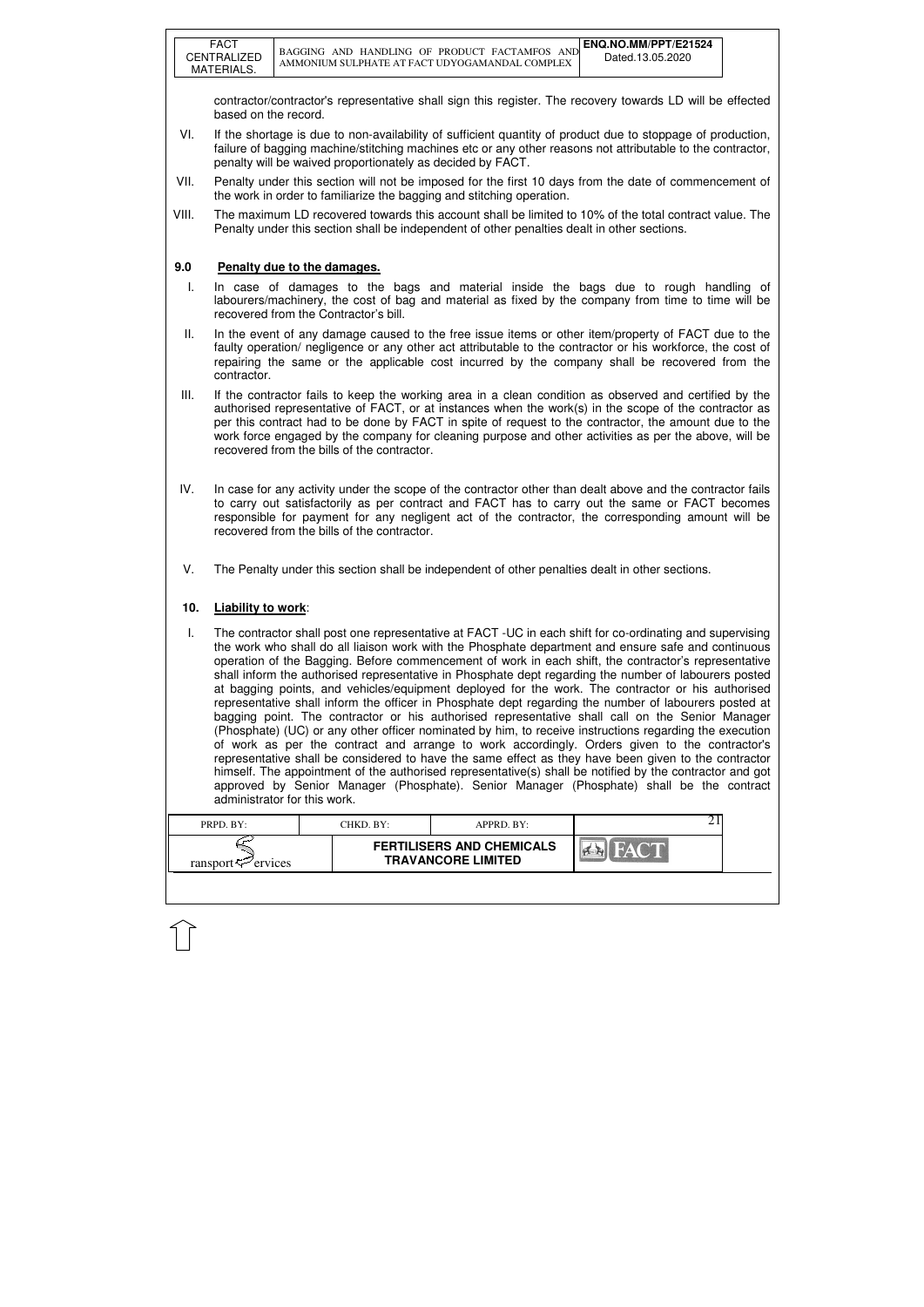|       | <b>FACT</b><br>CENTRALIZED                                                                                                                                                                                                                                                                                                                                                                                                                                                                                                                                                                                                                                                                                                                                                                                                                 |  |                                    | BAGGING AND HANDLING OF PRODUCT FACTAMFOS AND<br>AMMONIUM SULPHATE AT FACT UDYOGAMANDAL COMPLEX                                                                                                                                                                                                                                                                                                                                                                                                                                                                                                                                                                                                                                                                                                                                      | ENQ.NO.MM/PPT/E21524<br>Dated.13.05.2020 |  |
|-------|--------------------------------------------------------------------------------------------------------------------------------------------------------------------------------------------------------------------------------------------------------------------------------------------------------------------------------------------------------------------------------------------------------------------------------------------------------------------------------------------------------------------------------------------------------------------------------------------------------------------------------------------------------------------------------------------------------------------------------------------------------------------------------------------------------------------------------------------|--|------------------------------------|--------------------------------------------------------------------------------------------------------------------------------------------------------------------------------------------------------------------------------------------------------------------------------------------------------------------------------------------------------------------------------------------------------------------------------------------------------------------------------------------------------------------------------------------------------------------------------------------------------------------------------------------------------------------------------------------------------------------------------------------------------------------------------------------------------------------------------------|------------------------------------------|--|
|       | MATERIALS.                                                                                                                                                                                                                                                                                                                                                                                                                                                                                                                                                                                                                                                                                                                                                                                                                                 |  |                                    |                                                                                                                                                                                                                                                                                                                                                                                                                                                                                                                                                                                                                                                                                                                                                                                                                                      |                                          |  |
| Ш.    |                                                                                                                                                                                                                                                                                                                                                                                                                                                                                                                                                                                                                                                                                                                                                                                                                                            |  |                                    | Before commencing the work, the contractor shall submit all the details of labours/working crew and<br>equipment deployed for the work to the authorised officer at FACT-UC                                                                                                                                                                                                                                                                                                                                                                                                                                                                                                                                                                                                                                                          |                                          |  |
| III.  | idling charges on account of this.                                                                                                                                                                                                                                                                                                                                                                                                                                                                                                                                                                                                                                                                                                                                                                                                         |  |                                    | The contract shall not mean continuous work for the Contractor. There will not be any payment towards                                                                                                                                                                                                                                                                                                                                                                                                                                                                                                                                                                                                                                                                                                                                |                                          |  |
| IV.   |                                                                                                                                                                                                                                                                                                                                                                                                                                                                                                                                                                                                                                                                                                                                                                                                                                            |  |                                    | FACT shall have the right to object to any unsafe practice used or resorted to by the Contractor and to<br>direct the Contractor to carry out the job in a manner considered safe by FACT.                                                                                                                                                                                                                                                                                                                                                                                                                                                                                                                                                                                                                                           |                                          |  |
| V.    |                                                                                                                                                                                                                                                                                                                                                                                                                                                                                                                                                                                                                                                                                                                                                                                                                                            |  | for a minimum period of two years. | In case, the contractor fails to carry out the works satisfactorily as per the contract, FACT may give 24<br>hours' notice in writing to the contractor calling him to make good the failure, neglect or contravention<br>complained of within the said time. In default of compliance of said notice, the company shall have the<br>option and be at liberty without prejudice to its rights, to arrange to complete the work by other<br>means/other agencies and all losses, damages or extra expenditure incurred in this connection shall be<br>to the contractor's account. FACT will also have the option to put the vendor on" Enquiry Holiday"                                                                                                                                                                              |                                          |  |
| VI.   |                                                                                                                                                                                                                                                                                                                                                                                                                                                                                                                                                                                                                                                                                                                                                                                                                                            |  |                                    | If the contractor becomes insolvent or in the event of his going into liquidation or winding up his<br>business as the case may be or if in the opinion of the company, fails to fulfil his obligations in the<br>execution of the work to company's satisfaction, the company may forthwith terminate the contract or<br>take it over in whole or in part and employ any other agency or agencies to continue the work or get it<br>done departmentally and forfeit the contractor's security deposit and retention of money without<br>prejudice to the company's rights to claim compensation from the contractor for losses or damages<br>suffered by the company as a result of the above arrangements. The contractor shall have no claim to<br>compensation for any loss that may occur consequent to the above arrangements. |                                          |  |
| VII.  | The security and safety of the Contractor's belongings shall be arranged by him at his own responsibility<br>and cost.                                                                                                                                                                                                                                                                                                                                                                                                                                                                                                                                                                                                                                                                                                                     |  |                                    |                                                                                                                                                                                                                                                                                                                                                                                                                                                                                                                                                                                                                                                                                                                                                                                                                                      |                                          |  |
| VIII. | Insurance coverage of the Contractor's belongings, personnel deployed for the job shall be arranged by<br>him at his own responsibility and cost.                                                                                                                                                                                                                                                                                                                                                                                                                                                                                                                                                                                                                                                                                          |  |                                    |                                                                                                                                                                                                                                                                                                                                                                                                                                                                                                                                                                                                                                                                                                                                                                                                                                      |                                          |  |
| IX.   | The Contractor shall exercise care, diligence and promptness in the work and adhere to all rules and<br>regulations, statutory obligations and all other rules and laws that have a bearing on the work. Any<br>damage, or any action legal or otherwise arising on account of the contractor's failure or negligence or<br>breach of the statutory obligations, shall be to the contractor's account. If any loss/expenditure arising<br>from the breach thereof is not satisfactorily met /settled by the contractor, FACT reserves the right to<br>withhold payment of bills/security deposit and discharge the obligations of the contractor without<br>prejudice to the company's right to claim from the contractor full value of damage/compensation. The<br>Account rendered by FACT in this connection shall be treated as final. |  |                                    |                                                                                                                                                                                                                                                                                                                                                                                                                                                                                                                                                                                                                                                                                                                                                                                                                                      |                                          |  |
| Х.    |                                                                                                                                                                                                                                                                                                                                                                                                                                                                                                                                                                                                                                                                                                                                                                                                                                            |  |                                    | The Contractor shall assume all liabilities for, and keep FACT wholly indemnified against, all actions or<br>suits, costs, damages, changes and expenses arising out of or in connection with carrying out of the<br>work covered by the contract with respect to the labourers deployed by the contractor for the work.                                                                                                                                                                                                                                                                                                                                                                                                                                                                                                             |                                          |  |
| XI.   |                                                                                                                                                                                                                                                                                                                                                                                                                                                                                                                                                                                                                                                                                                                                                                                                                                            |  |                                    | Strike etc., by contractor's labour owing to any dispute pertaining to wages or otherwise will not be<br>deemed to be a reason beyond the control of the contractor.                                                                                                                                                                                                                                                                                                                                                                                                                                                                                                                                                                                                                                                                 |                                          |  |
| 11.   | <b>Settlement of Bills:</b>                                                                                                                                                                                                                                                                                                                                                                                                                                                                                                                                                                                                                                                                                                                                                                                                                |  |                                    |                                                                                                                                                                                                                                                                                                                                                                                                                                                                                                                                                                                                                                                                                                                                                                                                                                      |                                          |  |
|       |                                                                                                                                                                                                                                                                                                                                                                                                                                                                                                                                                                                                                                                                                                                                                                                                                                            |  |                                    | Payment of bills shall be made after due certification by the Senior Manager (Phosphate)/UC or his<br>authorised representatives. The contractor shall not be eligible for any charges on any account other<br>than that specifically accepted or mentioned in the Work Order. Bills shall be submitted once in a<br>fortnight to the Chief Manager (Finance) through Senior Manager (Phosphate)/UC and payment shall be<br>made through NEFT/RTGS within two weeks after submission, subject to compliance with the terms and                                                                                                                                                                                                                                                                                                       |                                          |  |
|       | PRPD. BY:                                                                                                                                                                                                                                                                                                                                                                                                                                                                                                                                                                                                                                                                                                                                                                                                                                  |  | CHKD. BY:                          | APPRD. BY:                                                                                                                                                                                                                                                                                                                                                                                                                                                                                                                                                                                                                                                                                                                                                                                                                           | 22                                       |  |
|       | ransport $\mathcal{F}$ ervices                                                                                                                                                                                                                                                                                                                                                                                                                                                                                                                                                                                                                                                                                                                                                                                                             |  |                                    | <b>FERTILISERS AND CHEMICALS</b><br><b>TRAVANCORE LIMITED</b>                                                                                                                                                                                                                                                                                                                                                                                                                                                                                                                                                                                                                                                                                                                                                                        |                                          |  |
|       |                                                                                                                                                                                                                                                                                                                                                                                                                                                                                                                                                                                                                                                                                                                                                                                                                                            |  |                                    |                                                                                                                                                                                                                                                                                                                                                                                                                                                                                                                                                                                                                                                                                                                                                                                                                                      |                                          |  |

 $\overline{1}$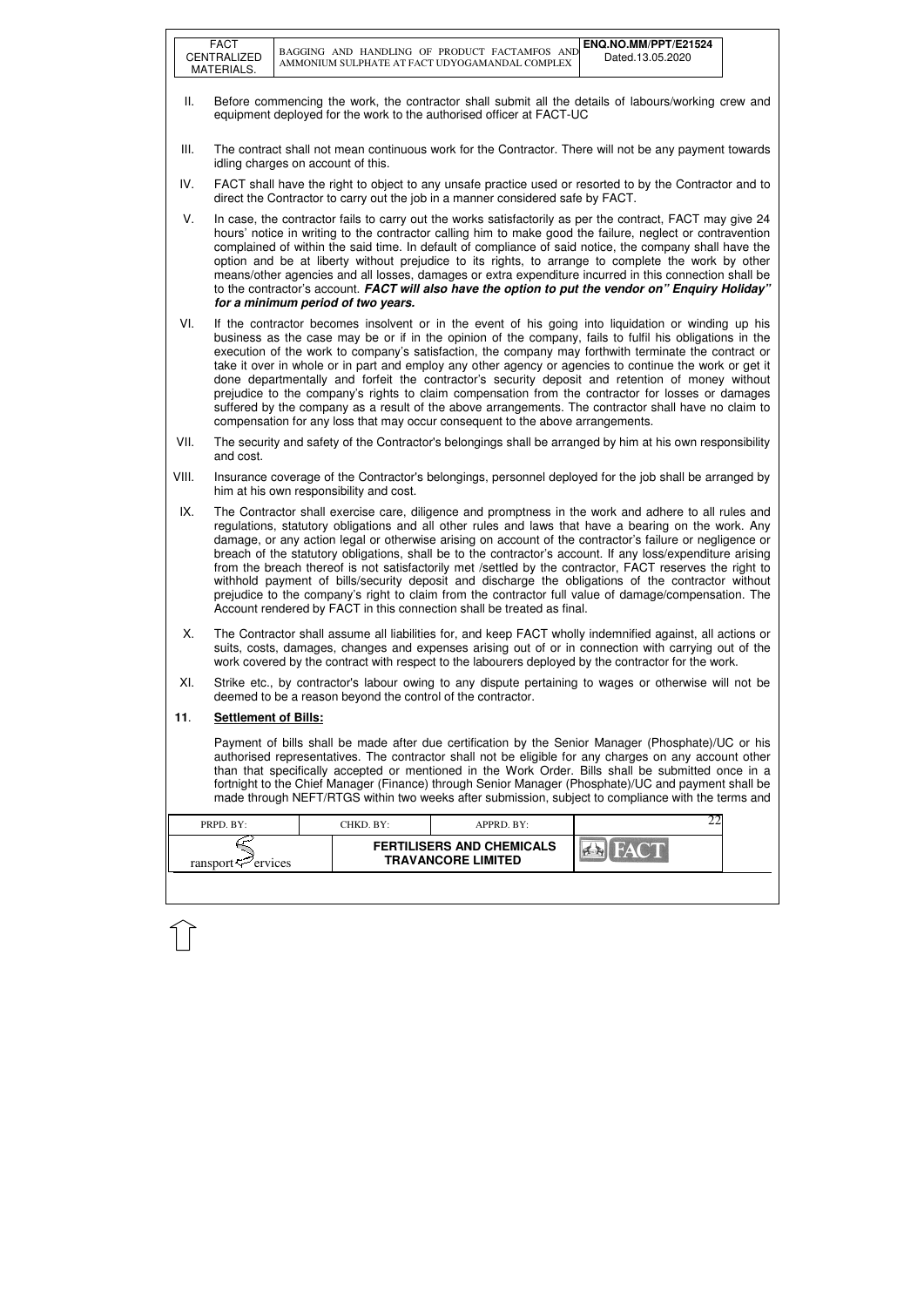|      | <b>FACT</b><br>CENTRALIZED<br>MATERIALS.                                                                                                                                                                                                                                                                                                                                                                                                                                                                         |  |                                                                      | BAGGING AND HANDLING OF PRODUCT FACTAMFOS AND<br>AMMONIUM SULPHATE AT FACT UDYOGAMANDAL COMPLEX                                                                                                                                                                                                                                                                                                                                                                                                                                                                                                                                                                                                                                                                                                                                                                                                                                                                                                                                                                                                                                                                                                                                                                                               | ENQ.NO.MM/PPT/E21524<br>Dated.13.05.2020 |  |  |
|------|------------------------------------------------------------------------------------------------------------------------------------------------------------------------------------------------------------------------------------------------------------------------------------------------------------------------------------------------------------------------------------------------------------------------------------------------------------------------------------------------------------------|--|----------------------------------------------------------------------|-----------------------------------------------------------------------------------------------------------------------------------------------------------------------------------------------------------------------------------------------------------------------------------------------------------------------------------------------------------------------------------------------------------------------------------------------------------------------------------------------------------------------------------------------------------------------------------------------------------------------------------------------------------------------------------------------------------------------------------------------------------------------------------------------------------------------------------------------------------------------------------------------------------------------------------------------------------------------------------------------------------------------------------------------------------------------------------------------------------------------------------------------------------------------------------------------------------------------------------------------------------------------------------------------|------------------------------------------|--|--|
| 12.  |                                                                                                                                                                                                                                                                                                                                                                                                                                                                                                                  |  | the contractor's bills, as applicable.<br>Goods & Service tax (GST): | conditions of the Contract. Statutory deductions towards Income Tax, ESI, PF etc., shall be made from                                                                                                                                                                                                                                                                                                                                                                                                                                                                                                                                                                                                                                                                                                                                                                                                                                                                                                                                                                                                                                                                                                                                                                                         |                                          |  |  |
|      |                                                                                                                                                                                                                                                                                                                                                                                                                                                                                                                  |  |                                                                      | The rate quoted by the Bidder for all the works as per this tender shall be exclusive of GST. GST, if<br>applicable for the work as per any statutory notification, shall be extra. If the GST is to be paid by the<br>Contractor as per the relevant notification, he shall arrange to remit the same to the concerned authority<br>and FACT shall reimburse the same to the Contractor based on documentary evidence. If the same is to<br>be paid by FACT, the above shall be done by FACT directly.                                                                                                                                                                                                                                                                                                                                                                                                                                                                                                                                                                                                                                                                                                                                                                                       |                                          |  |  |
| 13.  | <b>Working Hours:</b>                                                                                                                                                                                                                                                                                                                                                                                                                                                                                            |  |                                                                      |                                                                                                                                                                                                                                                                                                                                                                                                                                                                                                                                                                                                                                                                                                                                                                                                                                                                                                                                                                                                                                                                                                                                                                                                                                                                                               |                                          |  |  |
|      |                                                                                                                                                                                                                                                                                                                                                                                                                                                                                                                  |  | including on holidays and Sundays.                                   | For the purpose of this contract, working in three shifts without interruption is envisaged on all days                                                                                                                                                                                                                                                                                                                                                                                                                                                                                                                                                                                                                                                                                                                                                                                                                                                                                                                                                                                                                                                                                                                                                                                       |                                          |  |  |
| 14.  |                                                                                                                                                                                                                                                                                                                                                                                                                                                                                                                  |  | <b>LAWS RELATING TO LABOUR</b>                                       |                                                                                                                                                                                                                                                                                                                                                                                                                                                                                                                                                                                                                                                                                                                                                                                                                                                                                                                                                                                                                                                                                                                                                                                                                                                                                               |                                          |  |  |
| T.   | such employment.                                                                                                                                                                                                                                                                                                                                                                                                                                                                                                 |  |                                                                      | CONTRACTOR shall comply with all Acts, Rules, Orders, and Regulations. By-laws of Government of<br>India, State Government, Local Bodies or an Office, authority or unit, including BOCW & Companies<br>Acts there under pertaining to employment or labour at SITE and procure any licence that is required for                                                                                                                                                                                                                                                                                                                                                                                                                                                                                                                                                                                                                                                                                                                                                                                                                                                                                                                                                                              |                                          |  |  |
| Ш.   | CONTRACTOR shall be deemed Employer for these purposes and shall discharge all obligations of<br>Employer. CONTRACTOR shall maintain such registers and records and display such information and<br>notices as are required under these provisions and such registers shall at all-time be available for<br>inspection by OWNER. Any information or reports required from CONTRACTOR by OWNER,<br>periodically or otherwise, for discharge of OWNER'S obligations under such laws shall be provided<br>promptly. |  |                                                                      |                                                                                                                                                                                                                                                                                                                                                                                                                                                                                                                                                                                                                                                                                                                                                                                                                                                                                                                                                                                                                                                                                                                                                                                                                                                                                               |                                          |  |  |
| III. | Payment of workmen Compensation and implementation of labour laws with regard to workmen<br>employed by CONTRACTOR are CONTRACTOR'S liability and in case, OWNER is compelled to incur<br>any expense or any other amount on behalf of CONTRACTOR'S workmen, OWNER is entitled to<br>recover that amount from any bills payable to CONTRACTOR or in any other manner as deemed fit by<br>FACT.                                                                                                                   |  |                                                                      |                                                                                                                                                                                                                                                                                                                                                                                                                                                                                                                                                                                                                                                                                                                                                                                                                                                                                                                                                                                                                                                                                                                                                                                                                                                                                               |                                          |  |  |
| IV.  |                                                                                                                                                                                                                                                                                                                                                                                                                                                                                                                  |  |                                                                      | The workers deployed by the Contractor for the work shall be covered under the PF & ESI Acts. The<br>Contractor shall ensure full compliance to the above Acts. The Contractor shall be responsible for<br>making all payments to his workmen, including ESI and Provident Fund benefits etc., as applicable.<br>Deductions towards PF & ESI contributions on behalf of the workers will be made from the Contractor's<br>bills, and remitted to the concerned Departments by FACT based on wage roll cum attendance roll to be<br>furnished by the Contractor. If the workers are not presently registered with PF & ESI, necessary<br>applications signed by the workers shall be submitted by the Contractor for enabling their registration. It<br>is also made clear that FACT shall not make any payments to the Contractor other than the rates<br>agreed for the work. All extra payments, if any, to be made to the Contractor's workmen during the<br>course of contract period shall be borne entirely by the Contractor. In case the Contractor fails to<br>discharge his statutory obligations leading to a situation wherein FACT is to incur any expenditure/loss<br>in their capacity as the Principal Employer, such expenditure/loss shall be realized from the Contractor. |                                          |  |  |
| V.   | CONTRACTOR indemnifies OWNER against any claims from any person(s) engaged by<br>CONTRACTOR in connection with WORK and in the event OWNER becomes directly liable for any<br>payment consequent to breach or non-observance by CONTRACTOR of the provisions hereof, such<br>amounts shall be payable by CONTRACTOR to OWNER, and OWNER may recover such dues from<br>any amount receivable by CONTRACTOR under CONTRACT without prejudice to any other mode of<br>recovery.                                     |  |                                                                      |                                                                                                                                                                                                                                                                                                                                                                                                                                                                                                                                                                                                                                                                                                                                                                                                                                                                                                                                                                                                                                                                                                                                                                                                                                                                                               |                                          |  |  |
| VI.  |                                                                                                                                                                                                                                                                                                                                                                                                                                                                                                                  |  |                                                                      | In the event of any dispute between CONTRACTOR and persons engaged by CONTRACTOR at SITE,<br>CONTRACTOR shall amicably resolve disputes in such a way that WORK can be proceeded with                                                                                                                                                                                                                                                                                                                                                                                                                                                                                                                                                                                                                                                                                                                                                                                                                                                                                                                                                                                                                                                                                                         |                                          |  |  |
|      | PRPD. BY:                                                                                                                                                                                                                                                                                                                                                                                                                                                                                                        |  | CHKD. BY:                                                            | APPRD. BY:                                                                                                                                                                                                                                                                                                                                                                                                                                                                                                                                                                                                                                                                                                                                                                                                                                                                                                                                                                                                                                                                                                                                                                                                                                                                                    | 23                                       |  |  |
|      | ransport $\approx$ ervices                                                                                                                                                                                                                                                                                                                                                                                                                                                                                       |  |                                                                      | <b>FERTILISERS AND CHEMICALS</b><br><b>TRAVANCORE LIMITED</b>                                                                                                                                                                                                                                                                                                                                                                                                                                                                                                                                                                                                                                                                                                                                                                                                                                                                                                                                                                                                                                                                                                                                                                                                                                 | $7 - 1$                                  |  |  |

 $\widehat{1}$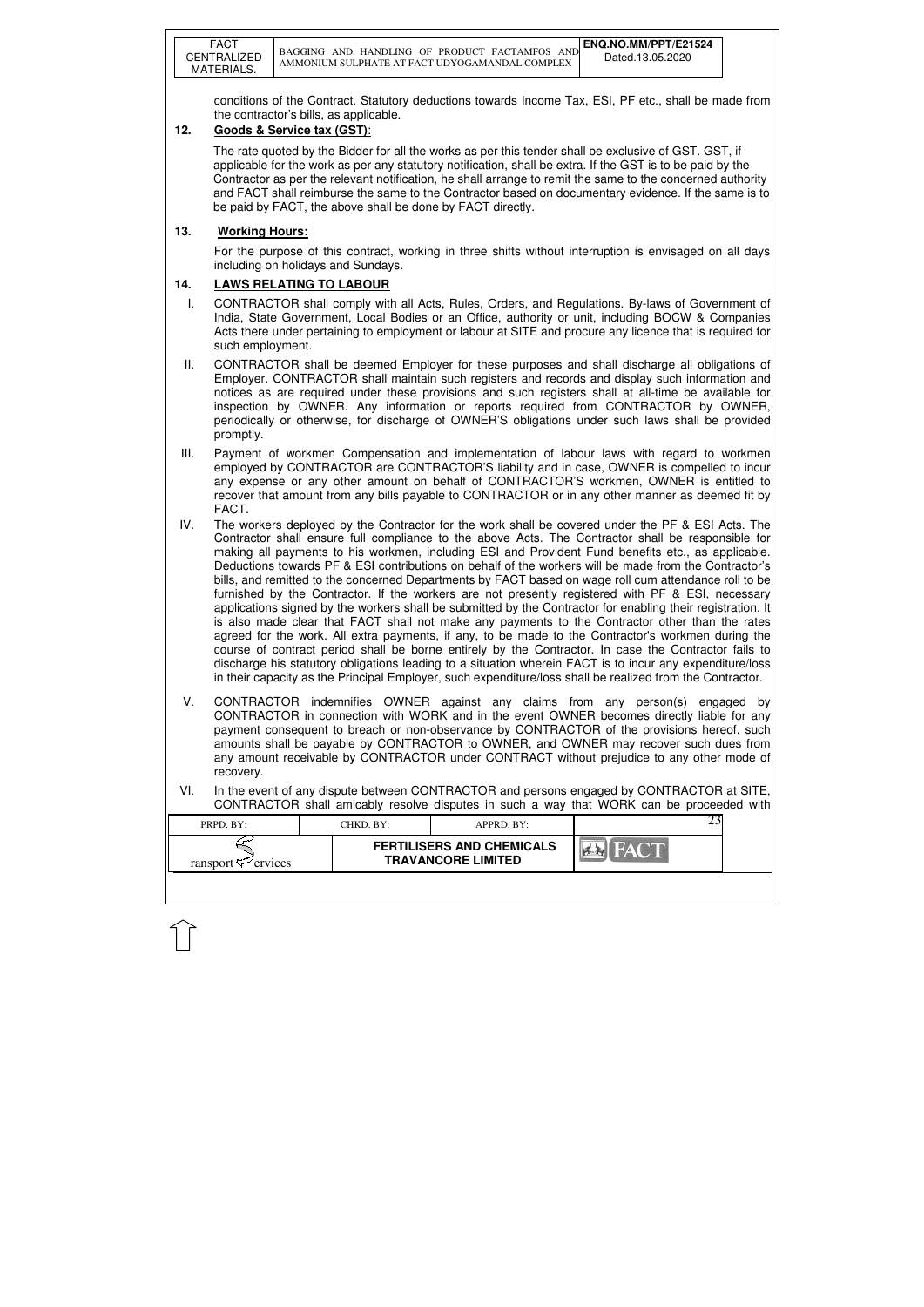|       | <b>FACT</b><br>CENTRALIZED<br>MATERIALS.                                                                                                                                                                                                                                                                                                                                                                                                                                                                                                                                                                                                                                                   |  |                                                           | BAGGING AND HANDLING OF PRODUCT FACTAMFOS AND<br>AMMONIUM SULPHATE AT FACT UDYOGAMANDAL COMPLEX                                                                                                                                                                                                                                                                                                              | ENQ.NO.MM/PPT/E21524<br>Dated.13.05.2020 |  |  |
|-------|--------------------------------------------------------------------------------------------------------------------------------------------------------------------------------------------------------------------------------------------------------------------------------------------------------------------------------------------------------------------------------------------------------------------------------------------------------------------------------------------------------------------------------------------------------------------------------------------------------------------------------------------------------------------------------------------|--|-----------------------------------------------------------|--------------------------------------------------------------------------------------------------------------------------------------------------------------------------------------------------------------------------------------------------------------------------------------------------------------------------------------------------------------------------------------------------------------|------------------------------------------|--|--|
|       |                                                                                                                                                                                                                                                                                                                                                                                                                                                                                                                                                                                                                                                                                            |  | necessary and permissible to have the situation resolved. | uninterruptedly. In the event such disputes cannot be resolved in the above $-$ said manner,<br>CONTRACTOR shall immediately notify ENGINEER-IN-CHARGE of the existence of such a dispute<br>and the nature thereof, but CONTRACTOR shall himself be responsible to take such measures as are                                                                                                                |                                          |  |  |
| VII.  |                                                                                                                                                                                                                                                                                                                                                                                                                                                                                                                                                                                                                                                                                            |  | post for attending to minor injuries.                     | Contractor MAY HAVE ACCESS TO OWNER'S / OWNER's qualified first-aid personnel and ambulance<br>in case of accidents where such facility is available. CONTRACTOR shall however provide a first-aid                                                                                                                                                                                                           |                                          |  |  |
| VIII. |                                                                                                                                                                                                                                                                                                                                                                                                                                                                                                                                                                                                                                                                                            |  |                                                           | The contractor shall keep Muster Rolls of all the labourers employed by him at the site, noting their daily<br>attendance and wages. The signature or thumb impressions of the employees shall be obtained in<br>respect of wages on rolls. A copy of the attendance and wage register shall be produced to the Finance<br>Department within one week after wage disbursement as per forms supplied by FACT. |                                          |  |  |
| IX.   | The contractor shall employ only those adult workers (above 18 years of age) who are not disabled or<br>mentally unsound or women in advanced stage of pregnancy or very old persons etc.                                                                                                                                                                                                                                                                                                                                                                                                                                                                                                  |  |                                                           |                                                                                                                                                                                                                                                                                                                                                                                                              |                                          |  |  |
| Х.    |                                                                                                                                                                                                                                                                                                                                                                                                                                                                                                                                                                                                                                                                                            |  |                                                           | The Contractor shall produce the license from the competent authority as per provisions of Contract<br>Labour (Regulation and Abolition) Act, 1970. The Contractor shall obtain a valid license from the<br>Regional Labour Commissioner (Central), Kochi. The contractor shall abide by all the provisions of the<br>various statutes and the rules framed there under in respect of the above.             |                                          |  |  |
| XI.   | All contract workers shall be enrolled with Kerala Labour Welfare Fund as per Government of Kerala<br>Order No.3989/B1/2010/LBR. FACT shall deduct both employees and employer's contribution from the<br>contractor's bill and remit the same to the fund.                                                                                                                                                                                                                                                                                                                                                                                                                                |  |                                                           |                                                                                                                                                                                                                                                                                                                                                                                                              |                                          |  |  |
| XII.  | The contractor shall be liable for payment of all claims, compensation or expenses payable as a result<br>of any accident or injury sustained by workmen employed or hired by the contractor in the execution of<br>the contract, which the contractor is liable to pay by rule, law and order of Government. The expenses, if<br>any, incurred by FACT on the above will be realized from any amount that may be due to the contractor<br>from FACT. Also, the Contractor shall be liable to pay all damages and expenses suffered by the<br>company due to his negligence to perform any of the services mentioned in the contract or due to any<br>action or omission of his employees. |  |                                                           |                                                                                                                                                                                                                                                                                                                                                                                                              |                                          |  |  |
| XIII. | The Contractor shall obtain photo identity badges (Passes) approved and issued by CISF FACT-UD<br>unit for himself, his labourers/workers and representatives for entry inside the premises of FACT -UD.<br>Passes are not transferable and shall be renewed on expiry. Passes must be surrendered to FACT's<br>Security Department, when workers/representatives are changed or when the contract is<br>completed/terminated, failing which amount as fixed by the FACT shall be payable for every pass thus<br>not surrendered.                                                                                                                                                          |  |                                                           |                                                                                                                                                                                                                                                                                                                                                                                                              |                                          |  |  |
| XIV.  | The Contractor and his employees are expected to abide by discipline and traffic regulations as<br>directed by FACT and CISF Personnel from time to time within the Offices or Plant premises. FACT<br>reserves the right to demand the removal of the contractor or his employees who have been declared<br>by FACT as offending its directives, without relieving the contractor from his obligations under the<br>contract.                                                                                                                                                                                                                                                             |  |                                                           |                                                                                                                                                                                                                                                                                                                                                                                                              |                                          |  |  |
| XV.   | If any work entrusted with other parties by FACT is obstructed by, interfered with or caused to be<br>interfered, detrimental to FACT's interest by the contractor or his employees, the contract shall be<br>terminated without notice and the remaining work for the un-expired period of the contract shall be<br>arranged by FACT through other parties at the contractor's risk and cost. The matter whether FACT's<br>work has been interfered with or obstructed shall be decided by FACT and its decision shall be final.                                                                                                                                                          |  |                                                           |                                                                                                                                                                                                                                                                                                                                                                                                              |                                          |  |  |
| XVI   |                                                                                                                                                                                                                                                                                                                                                                                                                                                                                                                                                                                                                                                                                            |  |                                                           | The contractor shall maintain the safety practice during the applicable works. Shall ensure that the<br>workers are reported for job with proper PPE's and working dress applicable.                                                                                                                                                                                                                         |                                          |  |  |
|       | PRPD. BY:                                                                                                                                                                                                                                                                                                                                                                                                                                                                                                                                                                                                                                                                                  |  | CHKD. BY:                                                 | APPRD. BY:                                                                                                                                                                                                                                                                                                                                                                                                   | 24                                       |  |  |
|       | ransport <sup>-</sup> ervices                                                                                                                                                                                                                                                                                                                                                                                                                                                                                                                                                                                                                                                              |  |                                                           | <b>FERTILISERS AND CHEMICALS</b><br><b>TRAVANCORE LIMITED</b>                                                                                                                                                                                                                                                                                                                                                |                                          |  |  |
|       |                                                                                                                                                                                                                                                                                                                                                                                                                                                                                                                                                                                                                                                                                            |  |                                                           |                                                                                                                                                                                                                                                                                                                                                                                                              |                                          |  |  |

 $\widehat{1}$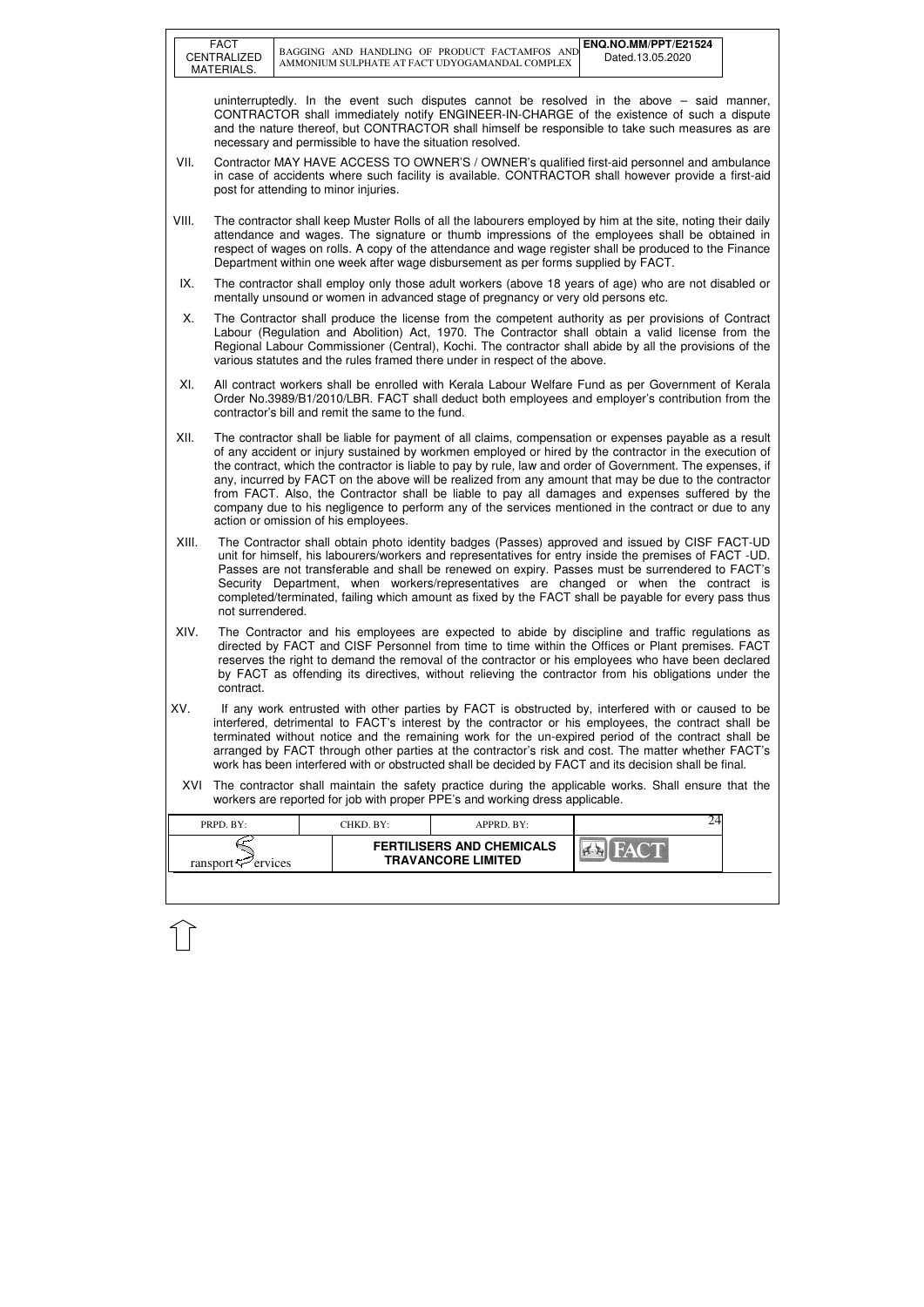|     | <b>FACT</b><br><b>CENTRALIZED</b><br>MATERIALS. | BAGGING AND HANDLING OF PRODUCT FACTAMFOS AND<br>AMMONIUM SULPHATE AT FACT UDYOGAMANDAL COMPLEX                                                                                      |                                                               | ENQ.NO.MM/PPT/E21524<br>Dated.13.05.2020                                                                                                                                                                                                                                                                                |
|-----|-------------------------------------------------|--------------------------------------------------------------------------------------------------------------------------------------------------------------------------------------|---------------------------------------------------------------|-------------------------------------------------------------------------------------------------------------------------------------------------------------------------------------------------------------------------------------------------------------------------------------------------------------------------|
|     |                                                 | for executing the contract to the satisfaction of FACT.                                                                                                                              |                                                               | XVII It is to be understood that FACT shall not provide any other services except as specifically defined.<br>Contractor shall render all other services/carry out all incidental works whether mentioned herein or not                                                                                                 |
|     |                                                 | volume of work at any time.                                                                                                                                                          |                                                               | XVIII The contract is not a guarantee to the Contractor either for continuity of work on all days or any definite                                                                                                                                                                                                       |
|     | contract period.                                |                                                                                                                                                                                      |                                                               | XIX The Contract once awarded shall not imply that the Contractor will have the exclusive right for handling<br>the above work or FACT's materials in other related areas. FACT will be at liberty to engage its own<br>employees or casual labour/temporary labour to carry out the above works at any time during the |
| XX  |                                                 | item of the schedule without assigning any reason after award of contract.                                                                                                           |                                                               | The contract can be terminated by FACT with one month's notice at any time during the pendency of the<br>contract, without assigning any reason thereto. FACT reserves the right to operate partially or fully any                                                                                                      |
| XXI | <b>Entirety of Contract:</b>                    | agreed to in that behalf in writing by FACT.                                                                                                                                         |                                                               | The contract includes all of the agreement between the Contractor and FACT and no other<br>communication or proposal or understanding, written, oral or implied shall be considered to be included<br>in the work order or form part of the contract between the contractor and FACT unless specifically                |
|     |                                                 | (Annexure-V-A) and Standard Terms and Conditions of Contract (Annexure-VI) or any other terms and<br>conditions anywhere, Special Terms and Conditions (Annexure-V-A) shall prevail. |                                                               | OTHER TERMS AND CONDITIONS: All other terms and conditions shall be as per our Standard Terms and<br>Conditions of Contract viz. Annexure-VI". In case of any contradiction between Special Terms and Conditions                                                                                                        |
|     |                                                 |                                                                                                                                                                                      |                                                               |                                                                                                                                                                                                                                                                                                                         |
|     |                                                 |                                                                                                                                                                                      |                                                               |                                                                                                                                                                                                                                                                                                                         |
|     |                                                 |                                                                                                                                                                                      |                                                               |                                                                                                                                                                                                                                                                                                                         |
|     |                                                 |                                                                                                                                                                                      |                                                               |                                                                                                                                                                                                                                                                                                                         |
|     |                                                 |                                                                                                                                                                                      |                                                               |                                                                                                                                                                                                                                                                                                                         |
|     |                                                 |                                                                                                                                                                                      |                                                               |                                                                                                                                                                                                                                                                                                                         |
|     |                                                 |                                                                                                                                                                                      |                                                               |                                                                                                                                                                                                                                                                                                                         |
|     | PRPD. BY:                                       | CHKD. BY:                                                                                                                                                                            | APPRD. BY:                                                    | 25                                                                                                                                                                                                                                                                                                                      |
|     | ransport <sup>-</sup> ervices                   |                                                                                                                                                                                      | <b>FERTILISERS AND CHEMICALS</b><br><b>TRAVANCORE LIMITED</b> | FAC                                                                                                                                                                                                                                                                                                                     |
|     |                                                 |                                                                                                                                                                                      |                                                               |                                                                                                                                                                                                                                                                                                                         |

 $\mathbb{\hat{}}$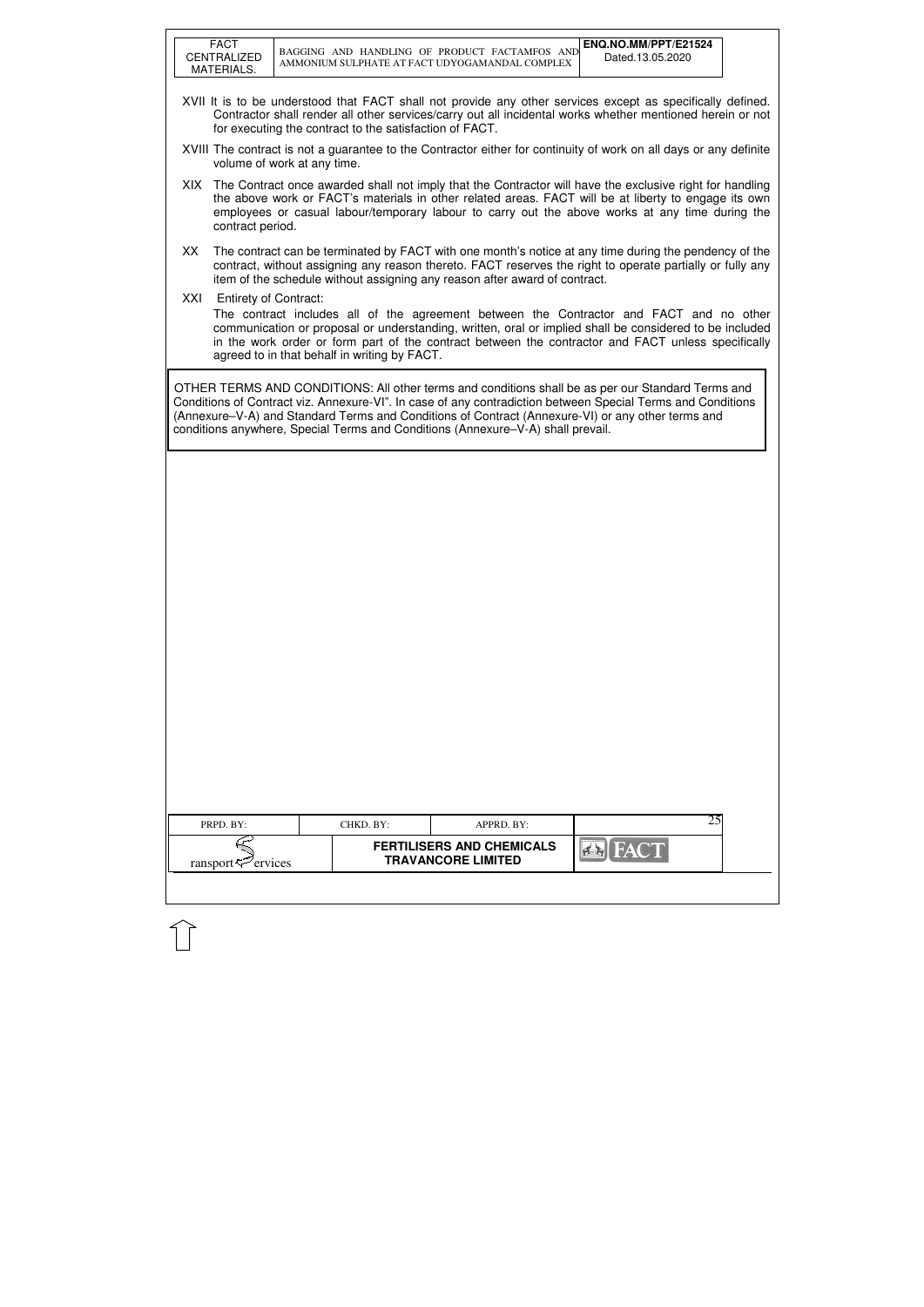| PRPD. BY:               | CHKD. BY: | APPRD. BY:                                                    |  |
|-------------------------|-----------|---------------------------------------------------------------|--|
| ransport $\leq$ ervices |           | <b>FERTILISERS AND CHEMICALS</b><br><b>TRAVANCORE LIMITED</b> |  |
|                         |           |                                                               |  |

### ANNEXURE –V B

## **SPECIAL TERMS AND CONDITIONS (for Ammonium Sulphate)**

# **1. Introduction**

- I. FACT-Udyogamandal Complex proposes to carry out the Bagging of Product Ammonium Sulphate (bagged in HDPE /PP bags of net 50 Kg) from bagging hoppers as per product availability in hoppers in the Ammonium Sulphate (AS) Plant located at Udyogamandal (FACT-UC) on Contract basis. The period of contract shall be for two years. The contractor shall provide the labour work force required and carry out the above operations as per the requirement of FACT.
- II. At Present, Bagging operations in AS Plant is being done with contract workers through two trains (A/B and C/D). The proposed contract is for bagging in both trains.
- III. The estimated quantity for bagging shall be as indicated in the Price Bid format.
- IV. Loading of bagged fertilisers (AMMONIUM SULPHATE) in the plant to Trucks/lorries to Kalamassery Railway siding and to other destinations is outsourced and operated by a separate contract arranged by FACT Traffic Department (UD); hence not covered in this scope of work. However the contractor shall work in close coordination with the loading crew to ensure that the entire activity of bagging and loading are synchronised.

# **2.0 SCOPE OF WORK AND QUANTITY FOR HANDLING:**

## 2.1 **SCOPE OF WORK**

- I. Bagging of Product Ammonium Sulphate in the hoppers of the plant (bagged in HDPE/PP bags of net 50 Kg).
- II. Bagging of fertilisers in AS Plant is required in three shifts (00:00AM to 08.00 AM, 08:00AM to 04:00PM and 04.00PM to 12.00Midnight) on all days including Sundays and Holidays. Contractor has to complete the work in the specified time.
- III. The minimum quantity of the product to be bagged during normal operations is envisaged to be as follows: Minimum 90 MT in each shift and maximum of 430 MT. The quantity to be bagged shall be varied according to the availability in each shift.
- IV. The contractor shall guarantee bagging of product as per the above subject to FACT offering the above quantities. However depending on FACT requirements, FACT may offer higher or lower quantities and the contractor shall be prepared to bag accordingly.
- V. The contractor or his authorized representative/supervisor shall call on the Plant Manager (Sulphate)- UC or his authorized officers every shift viz at 8:00AM, 4:00PM and 12 Midnight in advance and receive instructions regarding the quantity to be bagged in the succeeding shift in AS plant.
- VI. Necessary man power is to be arranged by the contractor and carry out the bagging activities which includes bagging, stitching, hammering, poking of the hoppers to ensure free flowing of product from hoppers to bagging machines, cleaning of weigh scales and below slat conveyor, supply of empty bags to bagging area, checking the number of bags bagged, checking weight of bags at rate of 1 bag in 20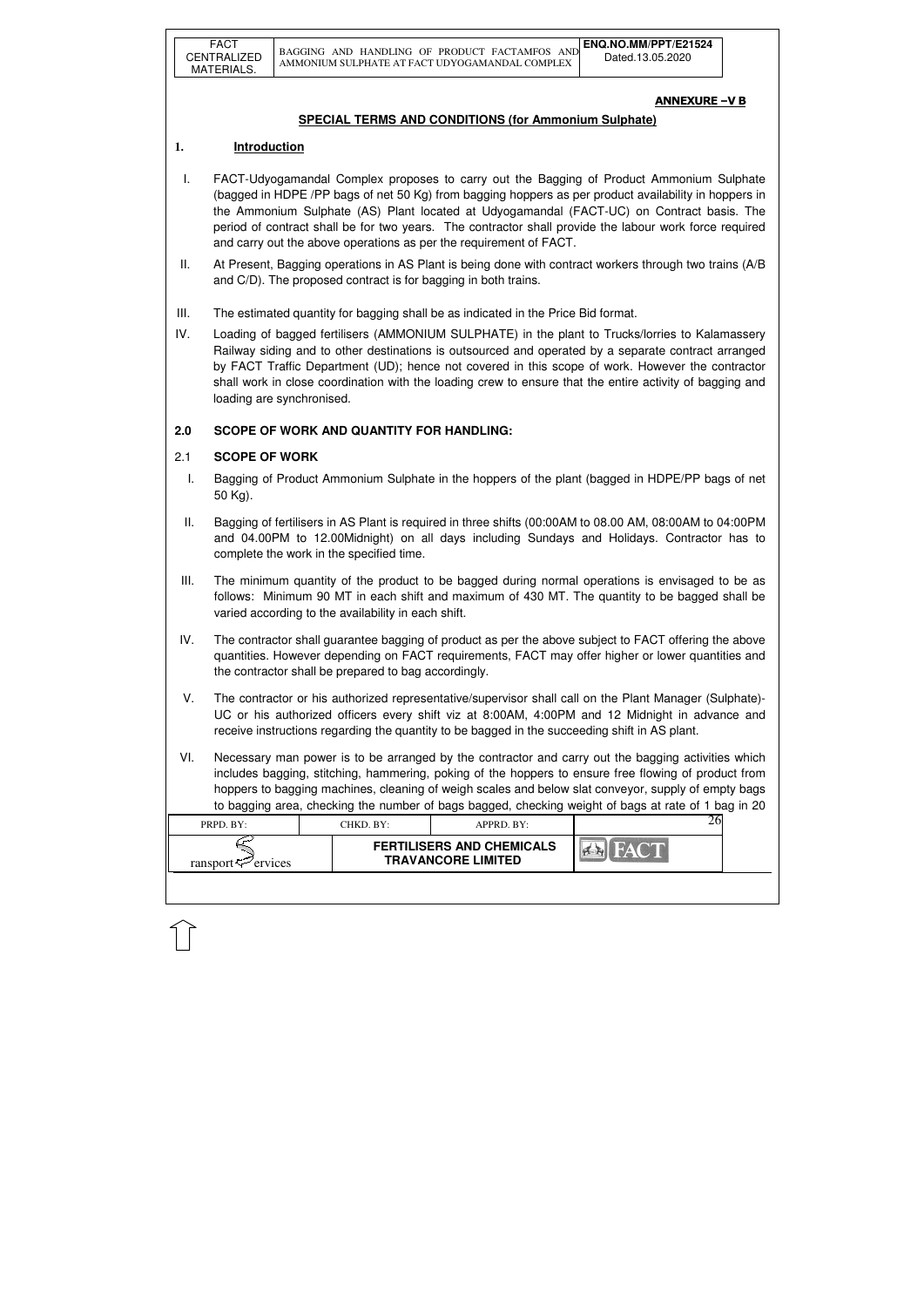| PRPD. BY:               | CHKD. BY: | APPRD. BY:                                                    | ∼ |  |
|-------------------------|-----------|---------------------------------------------------------------|---|--|
| ransport $\leq$ ervices |           | <b>FERTILISERS AND CHEMICALS</b><br><b>TRAVANCORE LIMITED</b> |   |  |

bags or at shorter intervals if required, but if any weight variation noticed, weight checking to be done till the correction is achieved. In case of a choking in rotary valves, dummies to be opened and choking has to be cleared, and the discharged materials should be re-bagged or dissolved. Rebagging/Dissolving of damaged/improperly stitched bags at Loading bay and Conveyors, Wastage generated at the bagging section i.e HDPE wrappings, tying strips, thread spools etc to be cleared, collected at specified wrapping collection bin as per the direction of plant authorised persons.

- VII. Contractor shall deploy adequate number of workers/ labourers on each day of work, as required for carrying out the work as per the instructions from the Plant Manager (Sulphate) or his authorised representative.
- VIII. The Contractor should provide the required tools like Shovels, Wheel barrows, Hand carts, hammers, Safety shoes, Helmets, face masks etc. to contract workers.
- IX. The contractor shall ensure bagging of correct number of bags and maintain shift wise proper records of bags bagged, time wise data of weight checking done, damaged bags, quantity bagged, bags, and threads taken for bagging in shift, which should be certified by shift-in Charge of the shift. Duplicate Copy of all above mentioned data maintained by contractor /contractor's representative, duly & mutually countersigned is also to be submitted to Shift-in Charge on shift basis for records. Each empty bags to be checked before bagging and ensure the bagging of the product in the specified bags
- X. The bagged product should conform to the weight and quality standards and specifications stipulated by FACT from time to time. When weights of bags is found to be non-conforming to requisite specifications stipulated by FACT, the bagging operations should be stopped and the concerned operator/Engineer, Shift-in-charge is to be informed for taking necessary corrective actions to ensure correct weight in bags. Bagging can be resumed only again with the permission of Shift-in-Charge. When product does not conform to Product parameters, the Shift-in Charge will instruct the quantity of bagging to be done for dissolving, which can't be send with the product.
- XI. It may be noted that it is the prime responsibility of the contractor to ensure that all the bags bagged shall have the specified weights and are stitched and handled properly.
- XII. In case the bagged products are to be recycled due to weight variation, improper stitching or any other reason attributed to the contractor, the weight of such bags shall not be considered for assessment of the quantity bagged. Also such recycled bags are to be unloaded, unstitched, products to be rebagged/ dissolved to the system etc by the contractor as instructed by FACT at no extra cost.
- XIII. If the bagged products are to be recycled due to reasons not attributable to the contractor (EX: Product quality problems or others), the weight of such bags shall be considered for assessment of the quantity bagged to facilitate payment. Also such bags shall be unloaded and handled by FACT/other agencies.
	- a. Any problems whatsoever in the items under FACT scope shall be informed immediately on notice by the contractor to FACT's authorised representative assigned by Plant Manager(Sulphate).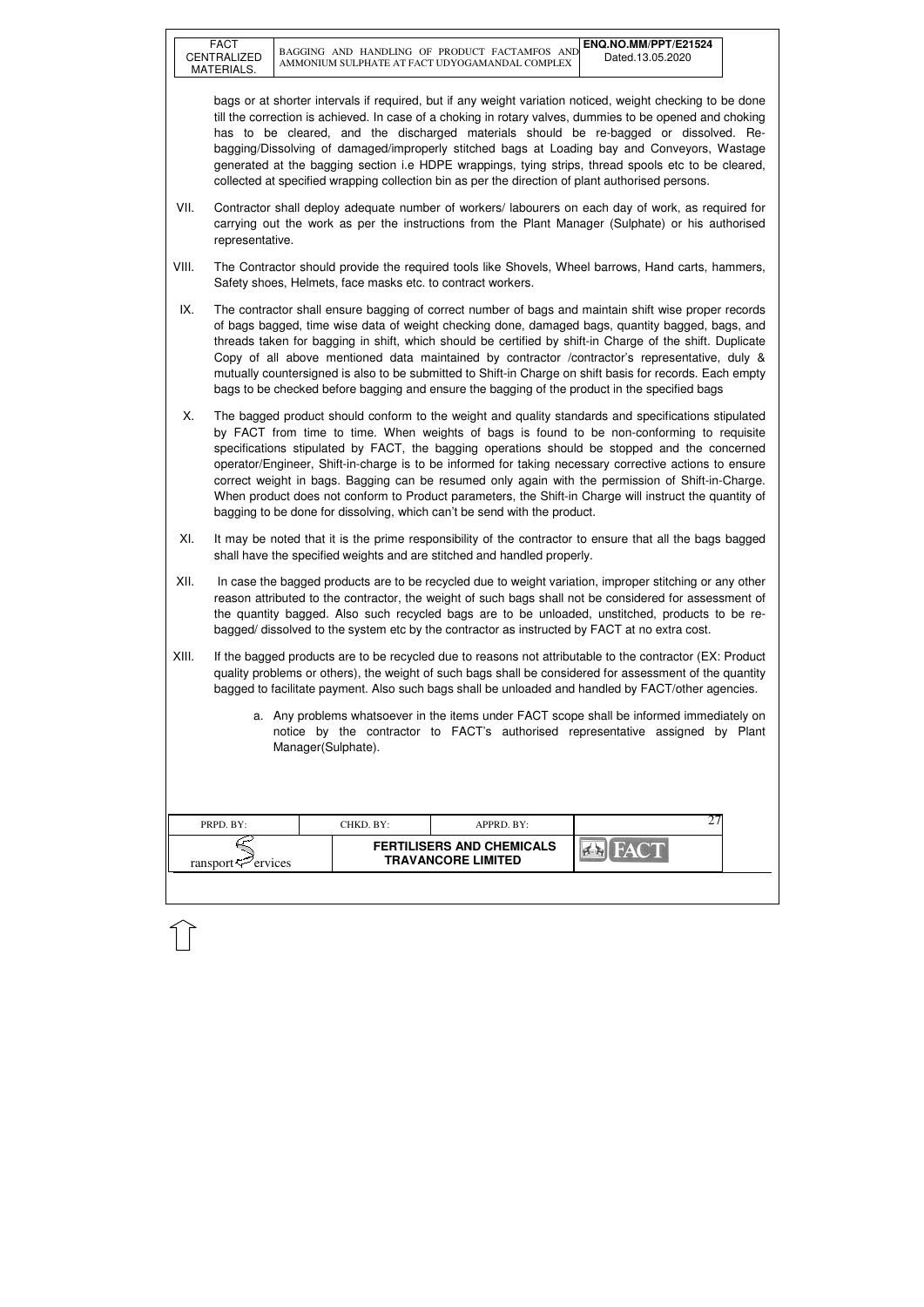FACT

| PRPD. BY:                  | CHKD. BY: | APPRD. BY:                                                    |  |
|----------------------------|-----------|---------------------------------------------------------------|--|
| ransport $\approx$ ervices |           | <b>FERTILISERS AND CHEMICALS</b><br><b>TRAVANCORE LIMITED</b> |  |

- b. The contractor shall not be penalized in this regard for non-performance if he or his authorised supervisor informs timely and promptly to the authorised representative of FACT any such issues which are in the FACT's scope to be addressed by FACT.
- c. Non timely information to the authorised representative of FACT or information to other employees other than the authorised representative of FACT shall not be entertained and the contractor cannot claim any exemption with regard to the penalties imposed as per this contract.
- d. The Contractor shall furnish to FACT a copy of the agreement executed between himself and his labour/workers for the period of contract as and when required.
- e. The contractor shall be responsible for all the goods/materials entrusted to him and will indemnify the Company in all aspects of any damage or loss to the goods while in the contractor's custody and during the various courses of the work.
- f. The contractor shall maintain the work area/ bagging platform/slat conveyor/bags store room and surroundings neat and tidy by regular cleaning for proper housekeeping.
- g. In case of plant shutdown, the Contractor should empty the hoppers for cleaning /inspecting the bins.
- h. The Contractor shall obtain all required license(s) from the Labour Department for employing his labourers before commencement of the work. The Contractor shall also ensure coverage of the labourers under the PF and ESI Acts, as applicable. Contractor shall also get familiarized with prevailing general contract labourer's conditions, terms and agreements.
- i. The Contract shall not mean continuous work for the Contractor. The Contractor is expected to take up the work as and when required by FACT whether or not there is full day's work for his men.
- j. The quantities indicated are only approximate indications and are liable to vary either way.
- k. Hooks shall not be used on bags during any operation or during handling.
- XIV. The contractor shall visit the site to assess the prevailing labour conditions, equipment's available for bagging operations, scope of activities and other prevailing conditions before quoting the work. No future claims will be entertained in this regard.

### 2.2 **QUANTITY**

a. The quantities indicated are only approximate indications and are liable to vary either way depending on the seasonal demands, Govt. policies, monsoon pattern, plant production level, Wagon/Lorry availability, Rail movement, raw material availability etc. The contractor shall be liable to carry out the work as per the actual requirement of FACT and as per instructions from FACT officers from time to time.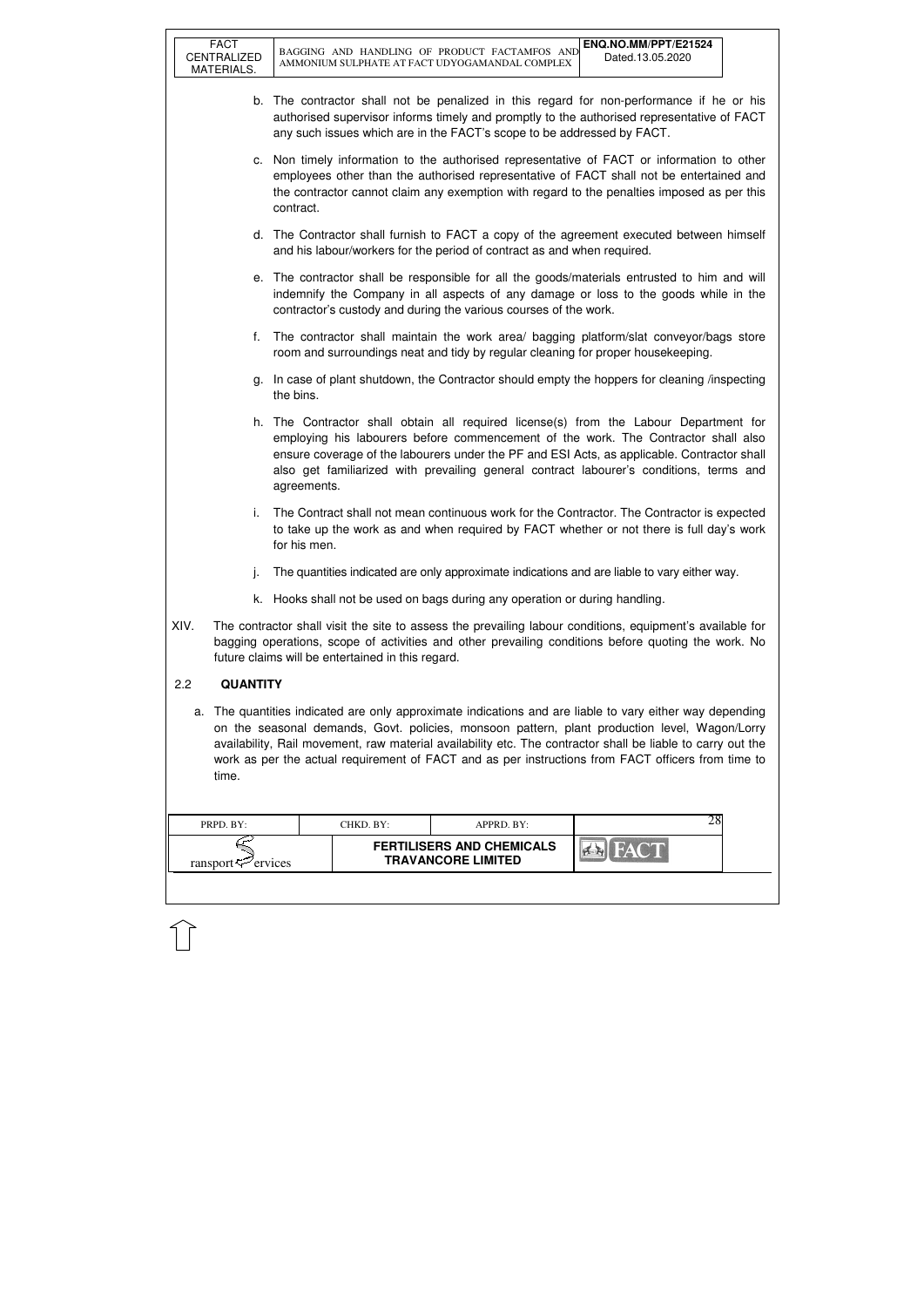FACT

| PRPD. BY:                  | CHKD. BY: | $APPRD$ . BY:                                                 |  |
|----------------------------|-----------|---------------------------------------------------------------|--|
| ransport $\approx$ ervices |           | <b>FERTILISERS AND CHEMICALS</b><br><b>TRAVANCORE LIMITED</b> |  |

- b. FACT reserves the right to reduce or increase the estimated quantity as given above at any time without assigning any reason whatsoever and does not give any guarantee regarding the quantity to be produced/ handled. FACT does not guarantee to the Contractor, either continuity of work or any definite or minimum quantity for production/handling/transportation at any time or during the contract period. The Contractor shall have no right to claim damages including idle time of the labourers engaged by the Contractor or loss of profit on account of reduction in revenue arising out of decrease in quantity made available for the works as above, which may also be due to equipment failure/production shortage.
- c. However prior intimation shall be given by FACT to the contractor to the extent possible regarding loss of production/ break down of equipment etc. (FACT shall mean the Plant Manager (Sulphate) or his authorised representative).

### 2.3 **ASSESSMENT OF QUANTITY:**

The assessment of quantity for releasing payments to the Contractor for the work done shall be based on the quantity executed under each item of work. For assessment of quantity, weight of one bag filled with Ammonium Sulphate will be considered as 50 Kg. The contractor shall get counter signed & authorised from the FACT authorised Representative in the plant of the quantity bagged (number of bags bagged & damaged), weight checking records, bags & thread use data, after each shift. All bags in the slat conveyor at time of stoppage of bagging due to a weight problem may be weight checked individually, after necessary weight correction, bags are to be released for loading.

# 2.4 **SPECIAL NOTES:**

- i. FACT's Scope of supply/service for free usage:
	- a) FACT shall supply bags, stitching machines, bagging machines, threads required for stitching etc.
	- b) Maintenance service of bagging machines and stitching machines shall also be provided by FACT.
	- c) Power connection will be provided by FACT. Free water and Power supply will be provided within 50 Metre from the respective slats.
- ii. The spillages and the product from the damaged bags in the Slat /below slat, loading point, belt conveyors and bagging Hopper in which the contractor is working is to be cleared, as and when generated and re-bagged, standardized, stitched or dissolved into available dissolving pit as per instruction from authorized personnel without any extra cost.
- iii. Bagging and Stitching equipment's/machineries, bin hoppers and other items present in the bagging section and available in "as is where is condition" at the Ammonium Sulphate Plant can be used by the contractor for bagging of products from the Hoppers in Ammonium Sulphate Plant for the specified work. These equipment's/machineries shall be used carefully by the contractor and in the event of any damage caused to them due to the faulty operation/negligence of the contractor, the cost of repairing the same shall be recovered from the contractor.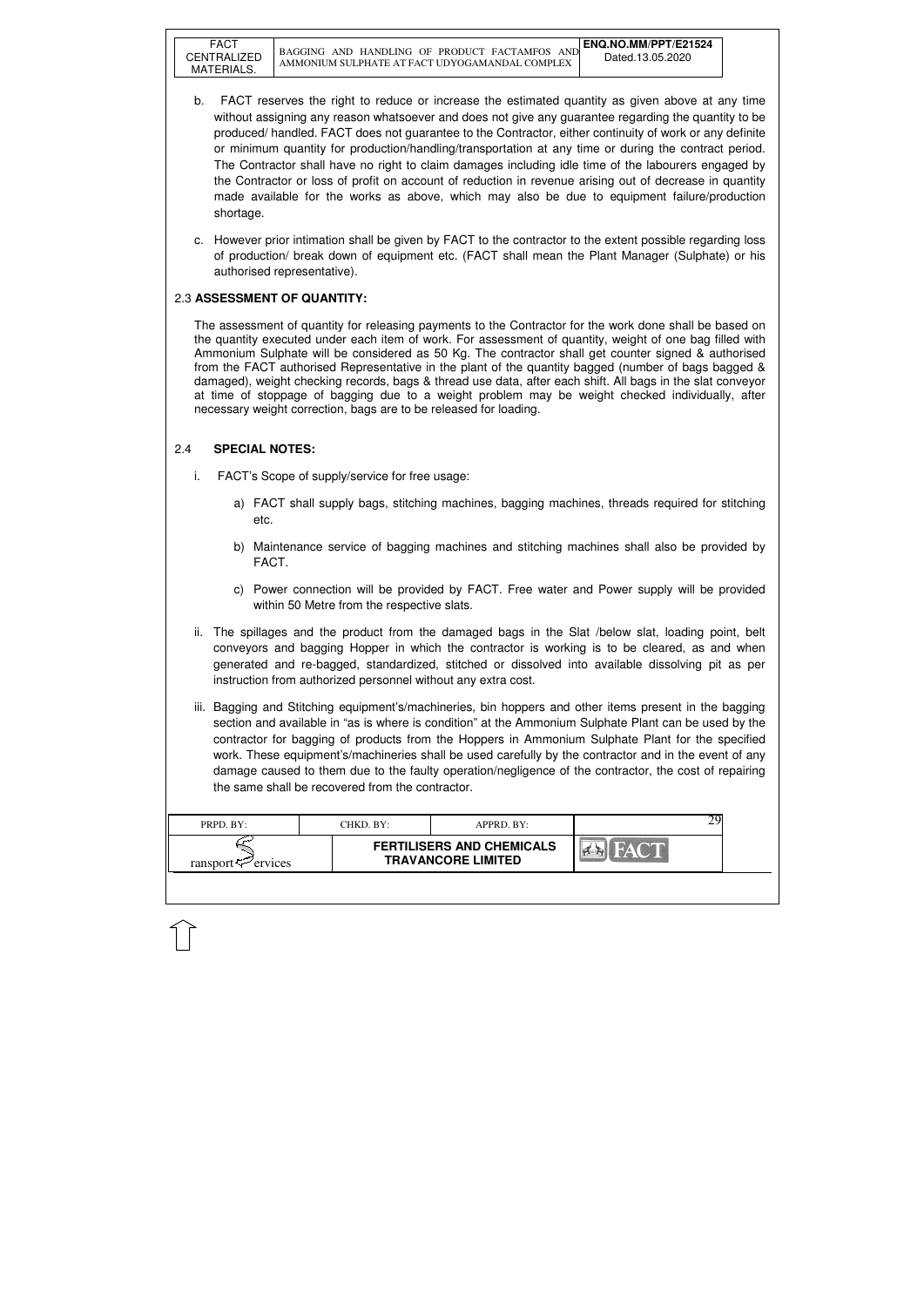| PRPD. BY:           | CHKD. BY:- | $APPRD$ $BY:$                                                 |  |
|---------------------|------------|---------------------------------------------------------------|--|
| ransport<br>ervices |            | <b>FERTILISERS AND CHEMICALS</b><br><b>TRAVANCORE LIMITED</b> |  |

iv. NO OTHER EQUIPMENT/ MACHINERY SUPPORT WILL BE PROVIDED BY FACT for bagging operations specified. However FACT may allow the contractor to use his own equipment's/machinery with the concurrence of FACT representative at his risk and cost.

### **3.0 Rate:**

- a. The rate shall be **per MT** of product as per the Price Bid Format, shall be firm till the complete execution of the contract. For the purpose of assessment of quantity for the work done, weight of one bag will be taken as **50 Kg**.
- b. No claim for extra payment shall be entertained by FACT on account of payments like "kettukooli", "attikooli", "marikooli" etc. i.e., FACT shall not make any payment to the Contractor other than the rates as per the work order.
- c. In case the contractor is requested to carry out any similar extra work not initially covered by the rates given in the contract, during the period of contract, the contractor shall be prepared to undertake such work, at rates mutually agreed upon.

## **4.0 Period of Contract**:

iii. The contractor shall ensure that trained personnel are deployed for bagging and stitching operations, as it is a skilled job. The contractor shall remove any worker/workers due to unsatisfactory performance or increase the number of workers to achieve the desired performance as directed by the plant Manager or his authorized representative.

 The period of contract shall be **two years** from the date of commencement of work. Once commenced, the work has to be executed in three shifts (12/8, 8/4 & 4/12) as per FACT's requirement in each shift including Sundays and Holidays.

### **5.0 Capacity of Contractor**:

I. Contractor shall be able to mobilise sufficient labour (Skilled and Unskilled) to discharge their obligations in respect of the contract issued by FACT. As a purely general guide line, the contractor shall mobilise **15-24 or more labourers per day** depending on the job requirement as per tender.

| The operations shall include in brief but not limited to as follows:<br>Ш. |
|----------------------------------------------------------------------------|
|----------------------------------------------------------------------------|

| 1.0 | Bagging and stitching                                                                                                                                                    | Adequate number of skilled workers to<br>be finalised in consultation with Plant<br>Manager (Sulphate)                                    |
|-----|--------------------------------------------------------------------------------------------------------------------------------------------------------------------------|-------------------------------------------------------------------------------------------------------------------------------------------|
| 2.0 | Cleaning /hammering /weight<br>checking/Poking inside bin/ clearing of<br>chocking in bin/re-bagging/dissolving<br>reporting/coordinating and allied works per<br>shift. | Adequate number of unskilled and<br>skilled workers to<br>be finalised<br>- in<br>with<br>consultation<br>Manager<br>Plant<br>(Sulphate). |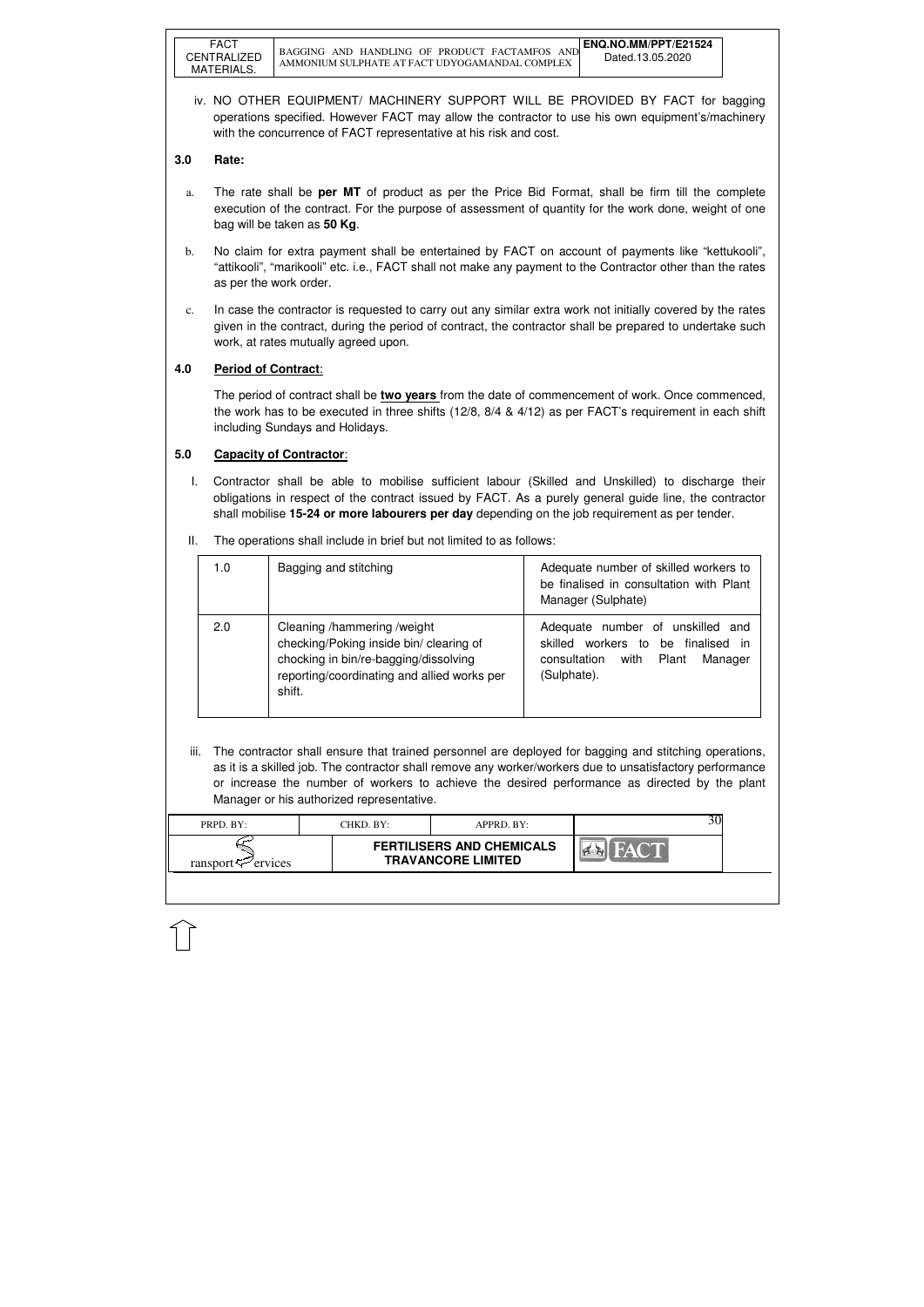| PRPD. BY:               | CHKD. BY:- | $APPRD$ . BY:                                                 |  |
|-------------------------|------------|---------------------------------------------------------------|--|
| ransport $\leq$ ervices |            | <b>FERTILISERS AND CHEMICALS</b><br><b>TRAVANCORE LIMITED</b> |  |
|                         |            |                                                               |  |

### **6.0 Security Deposit:**

 The contractor shall, within **15** days of issue of the work order, remit an amount equal to **5%** (Five Percent) of the total work order value towards Security Deposit by way of Demand Draft or by Bank guarantee from a Nationalised/Scheduled Bank in the prescribed format issued by FACT. No interest shall be payable by FACT on the security deposit. The security deposit shall be released only after the work as per contract is satisfactorily completed and final bills paid, after deducting all amounts, which are due to FACT from the contractor.

### **7.0 Agreement:**

The Contractor shall execute within 15 days from the date of issue of Work Order an Agreement on Non Judicial Stamp paper of value of Rs.500/- in the form prescribed by FACT and shall bear all expenses incidental thereto.

### **8.0 Penalty for Non-performance**:

- a. Contractor shall deploy adequate number of workers/ labourers on each shift of work, as required for carrying out the work as per the contract and based on the instructions from Plant Manager (Sulphate) of FACT-UC or his authorised representative.
- b. If the contractor fails to bag the required quantity in each shift, resulting in reduction in plant load or stoppage of plant due to failure of contractor to deploy the required number of labourers or due to any other reasons attributable to the contractor, the contractor shall pay liquidated damages (LD) to FACT.
- c. The shortfall in bagging the required quantity in each shift will be computed by Plant Manager (Sulphate).The quantity thus informed by the Plant Manager(Sulphate)/ authorised officer in the Sulphate department in each shift would be the basis to assess shortfall.
- d. The rates of liquidated damages per MT of shortfall will be the same rate indicated in the work order for the activity and shall be deducted from the bills of the contractor. Contractor can make up a shift shortfall in subsequent shifts of the day if possible by the plant conditions. The period of time reckoning for the purpose of assessing the shortfall for calculation of LD is 00.00 hours to 24:00 hrs on the day (24 hrs).
- e. A register will be maintained in the Sulphate department to record the quantity informed to the contractor and the quantity bagged. The concerned officer in Sulphate department and contractor/contractor's representative shall sign this register. The recovery towards LD will be effected based on the record.
- f. If the shortage is due to non-availability of sufficient quantity of product due to stoppage of production, failure of bagging machine/stitching machines etc or any other reasons not attributable to the contractor, penalty will be waived proportionately as decided by FACT.
- g. Penalty under this section will not be imposed for the first 10 days from the date of commencement of the work in order to familiarize the bagging and stitching operation.
- h. The maximum LD recovered towards this account shall be limited to 10% of the total contract value. The Penalty under this section shall be independent of other penalties dealt in other sections.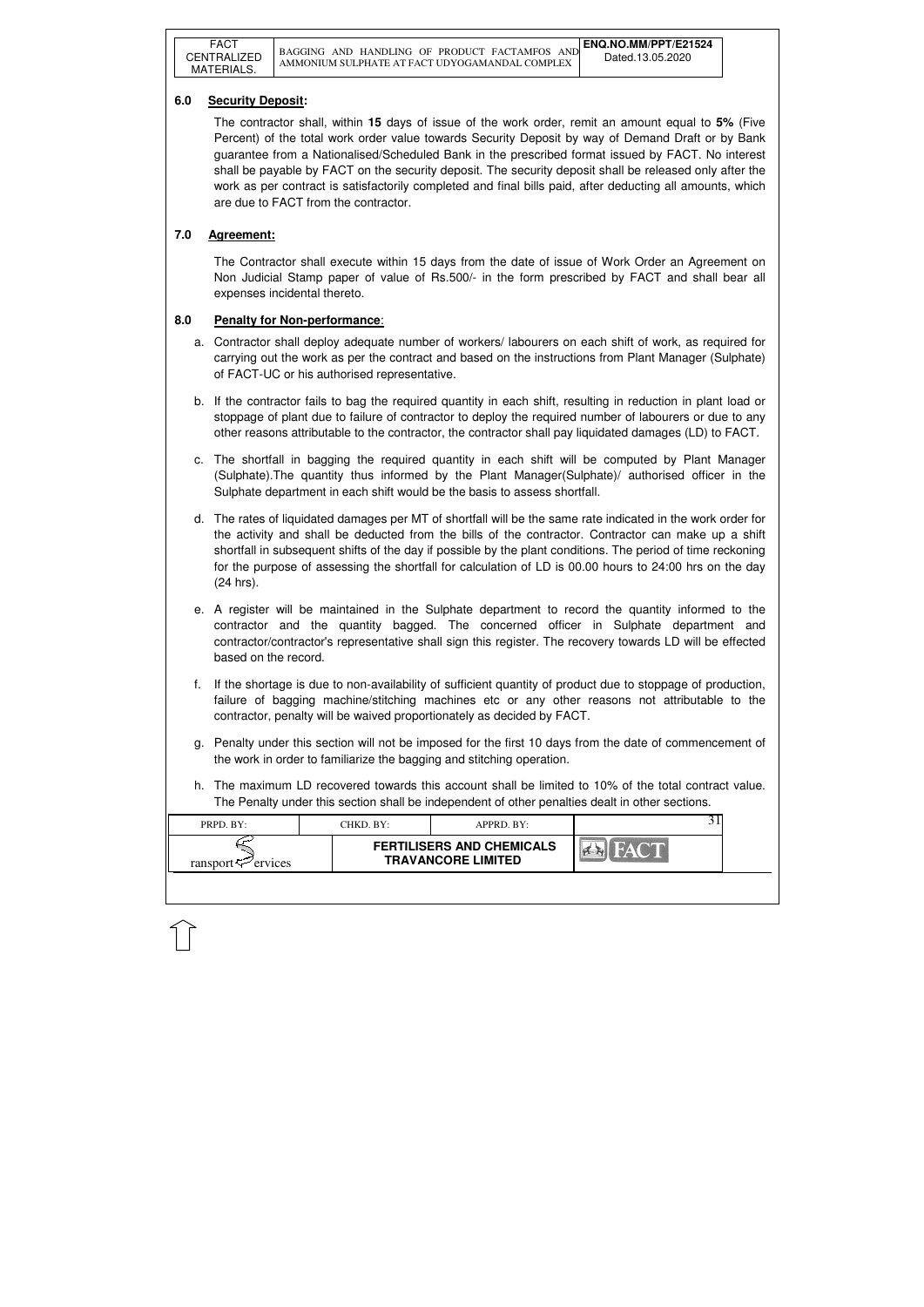| <b>FERTILISERS AND CHEMICALS</b><br><b>TRAVANCORE LIMITED</b> | PRPD. BY:               | CHKD. BY: | $APPRD$ . BY: |  |
|---------------------------------------------------------------|-------------------------|-----------|---------------|--|
|                                                               | ransport $\leq$ ervices |           |               |  |

### **9.0 Penalty due to the damages.**

- a. In case of damages to the bags and material inside the bags due to rough handling of labourers/machinery, the cost of bag and material as fixed by the company from time to time will be recovered from the Contractor's bill.
- b. In the event of any damage caused to the free issue items or other item/property of FACT due to the faulty operation/ negligence or any other act attributable to the contractor or his workforce, the cost of repairing the same or the applicable cost incurred by the company shall be recovered from the contractor.
- c. If the contractor fails to keep the working area in a clean condition as observed and certified by the authorised representative of FACT, or at instances when the work(s) in the scope of the contractor as per this contract had to be done by FACT in spite of request to the contractor, the amount due to the work force engaged by the company for cleaning purpose and other activities as per the above, will be recovered from the bills of the contractor.
- d. In case for any activity under the scope of the contractor other than dealt above and the contractor fails to carry out satisfactorily as per contract and FACT has to carry out the same or FACT becomes responsible for payment for any negligent act of the contractor, the corresponding amount will be recovered from the bills of the contractor.
- e. The Penalty under this section shall be independent of other penalties dealt in other sections.
- f. Liquidated damage will be imposed for production short fall by the contractor or his workers.

## **10. Liability to work**:

- a. The contractor shall post one representative at FACT -UC in each shift for co-ordinating and supervising the work who shall do all liaison work with the Sulphate department and ensure safe and continuous operation of the Bagging. Before commencement of work in each shift, the contractor's representative shall inform the authorised representative in Sulphate dept regarding the number of labourers posted at bagging points, and vehicles/equipment deployed for the work. The contractor or his authorised representative shall inform the officer in Sulphate dept regarding the number of labourers posted at bagging point. The contractor or his authorised representative shall call on the Plant Manager (Sulphate) (UC) or any other officers nominated by him, to receive instructions regarding the execution of work as per the contract and arrange to work accordingly. Orders given to the contractor's representative shall be considered to have the same effect as they have been given to the contractor himself. The appointment of the authorised representative(s) shall be notified by the contractor and got approved by Plant Manager (Sulphate). Plant Manager (Sulphate) shall be the contract administrator for this work.
- b. Before commencing the work, the contractor shall submit all the details of labours/working crew and equipment deployed for the work to the authorised officer at FACT-UC
- c. The contract shall not mean continuous work for the Contractor. There will not be any payment towards idling charges on account of this.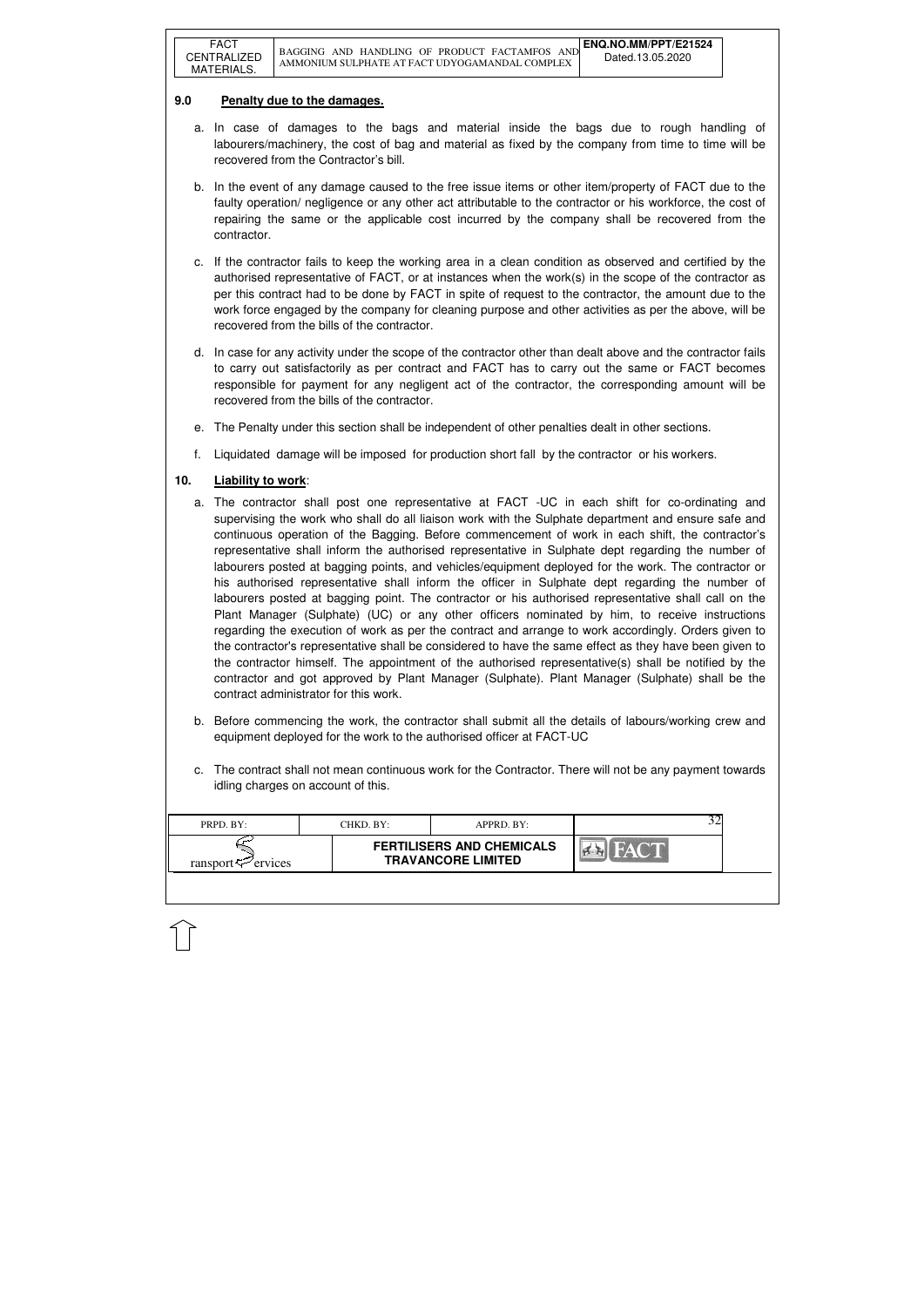| PRPD. BY:               | CHKD. BY: | $APPRD$ . BY:                                                 |  |
|-------------------------|-----------|---------------------------------------------------------------|--|
| ransport $\leq$ ervices |           | <b>FERTILISERS AND CHEMICALS</b><br><b>TRAVANCORE LIMITED</b> |  |

- d. FACT shall have the right to object to any unsafe practice used or resorted to by the Contractor and to direct the Contractor to carry out the job in a manner considered safe by FACT.
- **e.** In case, the contractor fails to carry out the works satisfactorily as per the contract, FACT may give 24 hours' notice in writing to the contractor calling him to make good the failure, neglect or contravention complained of within the said time. In default of compliance of said notice, the company shall have the option and be at liberty without prejudice to its rights, to arrange to complete the work by other means/other agencies and all losses, damages or extra expenditure incurred in this connection shall be to the contractor's account. **FACT will also have the option to put the vendor on" Enquiry Holiday" for a minimum period of two years.**
- f. If the contractor becomes insolvent or in the event of his going into liquidation or winding up his business as the case may be or if in the opinion of the company, fails to fulfil his obligations in the execution of the work to company's satisfaction, the company may forthwith terminate the contract or take it over in whole or in part and employ any other agency or agencies to continue the work or get it done departmentally and forfeit the contractor's security deposit and retention of money without prejudice to the company's rights to claim compensation from the contractor for losses or damages suffered by the company as a result of the above arrangements. The contractor shall have no claim to compensation for any loss that may occur consequent to the above arrangements.
- g. The security and safety of the Contractor's belongings shall be arranged by him at his own responsibility and cost.
- h. Insurance coverage of the Contractor's belongings, personnel deployed for the job shall be arranged by him at his own responsibility and cost.
- i. The Contractor shall exercise care, diligence and promptness in the work and adhere to all rules and regulations, statutory obligations and all other rules and laws that have a bearing on the work. Any damage, or any action legal or otherwise arising on account of the contractor's failure or negligence or breach of the statutory obligations, shall be to the contractor's account. If any loss/expenditure arising from the breach thereof is not satisfactorily met/settled by the contractor, FACT reserves the right to withhold payment of bills/security deposit and discharge the obligations of the contractor without prejudice to the company's right to claim from the contractor full value of damage/compensation. The Account rendered by FACT in this connection shall be treated as final.
- j. The Contractor shall assume all liabilities for, and keep FACT wholly indemnified against, all actions or suits, costs, damages, changes and expenses arising out of or in connection with carrying out of the work covered by the contract with respect to the labourers deployed by the contractor for the work.
- k. Strike etc., by contractor's labour owing to any dispute pertaining to wages or otherwise will not be deemed to be a reason beyond the control of the contractor.

### **11. Settlement of Bills:**

 Payment of bills shall be made after due certification by the Plant Manager (Sulphate)/UC or his authorised representatives. The contractor shall not be eligible for any charges on any account other than that specifically accepted or mentioned in the Work Order. Bills shall be submitted once in a fortnight to the Chief Manager (Finance) through Plant Manager (Sulphate)/UC and payment shall be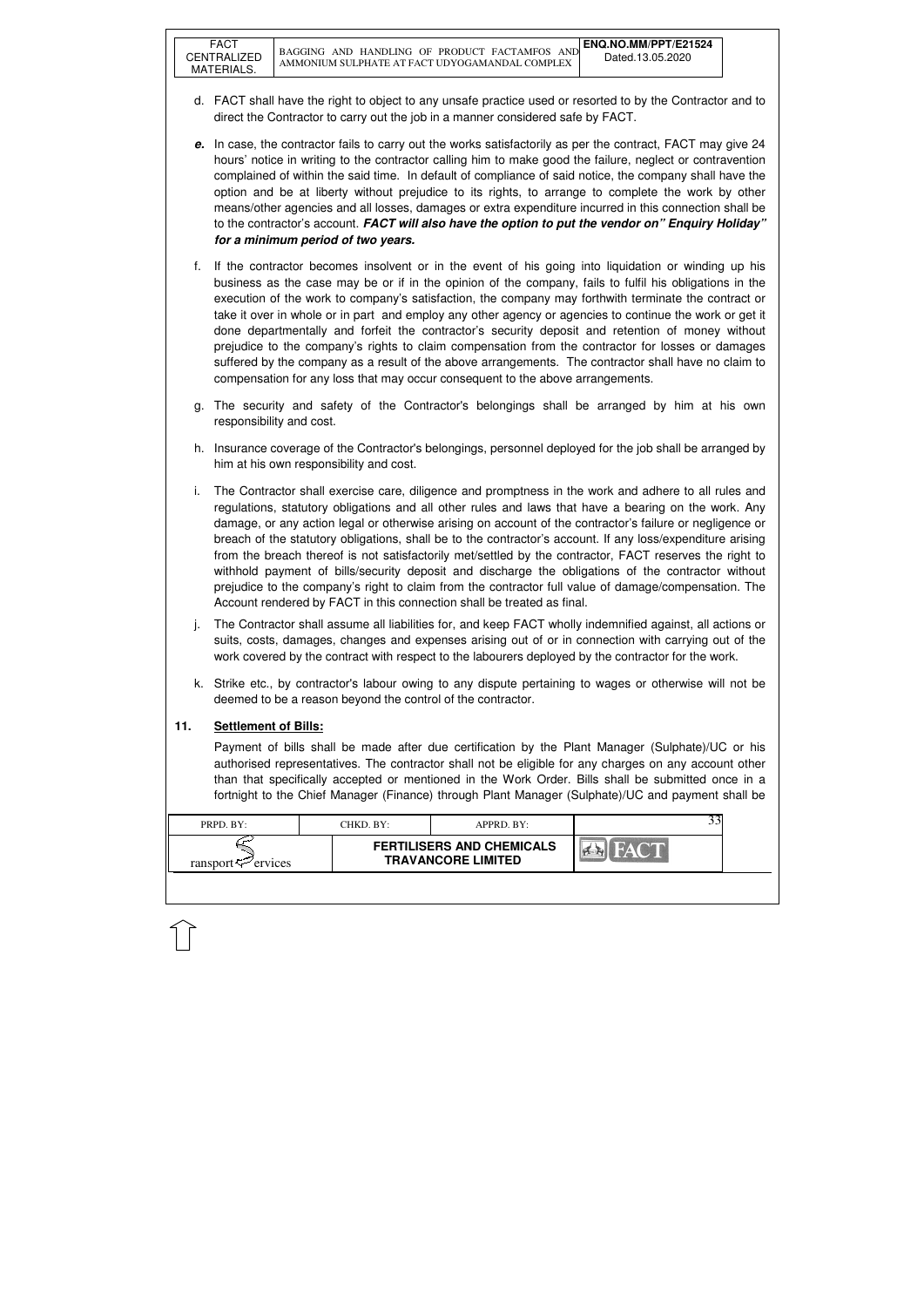| PRPD. BY:               | CHKD. BY: | APPRD. BY:                                                    |  |
|-------------------------|-----------|---------------------------------------------------------------|--|
| ransport $\leq$ ervices |           | <b>FERTILISERS AND CHEMICALS</b><br><b>TRAVANCORE LIMITED</b> |  |

made through NEFT/RTGS within two weeks after submission, subject to compliance with the terms and conditions of the Contract. Statutory deductions towards Income Tax, ESI, PF etc., shall be made from the contractor's bills, as applicable.

## **12. Goods & Service tax (GST)**:

The rate quoted by the Bidder for all the works as per this tender shall be exclusive of GST. GST, if applicable for the work as per any statutory notification, shall be extra. If the GST is to be paid by the Contractor as per the relevant notification, he shall arrange to remit the same to the concerned authority and FACT shall reimburse the same to the Contractor based on documentary evidence. If the same is to be paid by FACT, the above shall be done by FACT directly.

## **13. Working Hours:**

For the purpose of this contract, working in three shifts without interruption is envisaged on all day including on holidays and Sundays.

# **14. LAWS RELATING TO LABOUR**

- a. CONTRACTOR shall comply with all Acts, Rules, Orders, and Regulations. By-laws of Government of India, State Government, Local Bodies or an Office, authority or unit, including BOCW & Companies Acts there under pertaining to employment or labour at SITE and procure any licence that is required for such employment.
- b. CONTRACTOR shall be deemed Employer for these purposes and shall discharge all obligations of Employer. CONTRACTOR shall maintain such registers and records and display such information and notices as are required under these provisions and such registers shall at all time be available for inspection by OWNER. Any information or reports required from CONTRACTOR by OWNER, periodically or otherwise, for discharge of OWNER'S obligations under such laws shall be provided promptly.
- c. Payment of workmen Compensation and implementation of labour laws with regard to workmen employed by CONTRACTOR are CONTRACTOR'S liability and in case, OWNER is compelled to incur any expense or any other amount on behalf of CONTRACTOR'S workmen, OWNER is entitled to recover that amount from any bills payable to CONTRACTOR or in any other manner as deemed fit by FACT.
- d. The workers deployed by the Contractor for the work shall be covered under the PF & ESI Acts. The Contractor shall ensure full compliance to the above Acts. The Contractor shall be responsible for making all payments to his workmen, including ESI and Provident Fund benefits etc., as applicable. Deductions towards PF & ESI contributions on behalf of the workers will be made from the Contractor's bills, and remitted to the concerned Departments by FACT based on wage roll cum attendance roll to be furnished by the Contractor. If the workers are not presently registered with PF & ESI, necessary applications signed by the workers shall be submitted by the Contractor for enabling their registration. It is also made clear that FACT shall not make any payments to the Contractor other than the rates agreed for the work. All extra payments, if any, to be made to the Contractor's workmen during the course of contract period shall be borne entirely by the Contractor. In case the Contractor fails to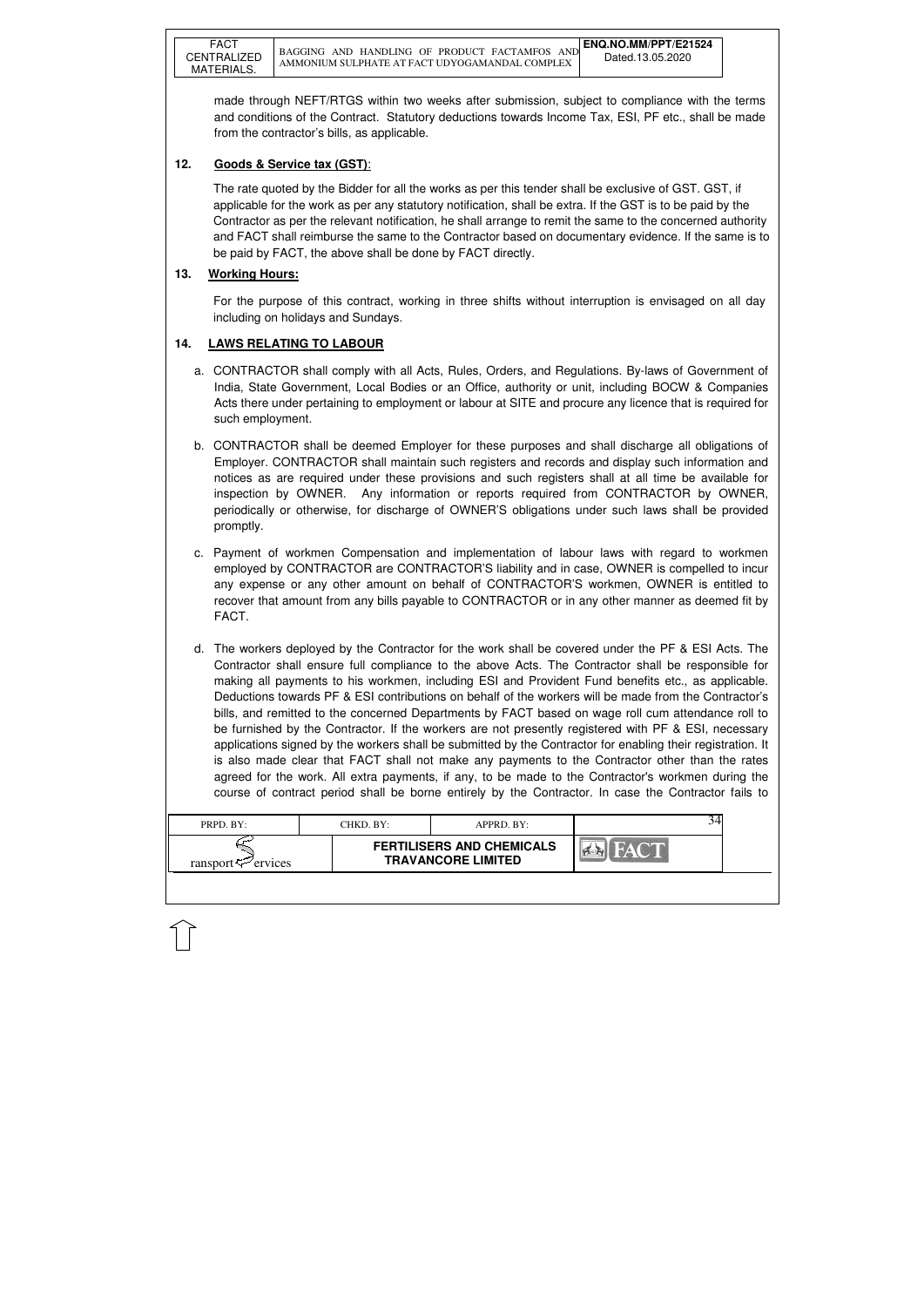| PRPD. BY:                      | CHKD. BY: | APPRD. BY:                                                    |  |
|--------------------------------|-----------|---------------------------------------------------------------|--|
| ransport $\mathcal{P}$ ervices |           | <b>FERTILISERS AND CHEMICALS</b><br><b>TRAVANCORE LIMITED</b> |  |
|                                |           |                                                               |  |

discharge his statutory obligations leading to a situation wherein FACT is to incur any expenditure/loss in their capacity as the Principal Employer, such expenditure/loss shall be realized from the Contractor.

- e. CONTRACTOR indemnifies OWNER against any claims from any person(s) engaged by CONTRACTOR in connection with WORK and in the event OWNER becomes directly liable for any payment consequent to breach or non-observance by CONTRACTOR of the provisions hereof, such amounts shall be payable by CONTRACTOR to OWNER, and OWNER may recover such dues from any amount receivable by CONTRACTOR under CONTRACT without prejudice to any other mode of recovery.
- f. In the event of any dispute between CONTRACTOR and persons engaged by CONTRACTOR at SITE, CONTRACTOR shall amicably resolve and disputes in such a way that WORK can be proceeded with uninterruptedly. In the event such disputes cannot be resolved in the above – said manner, CONTRACTOR shall immediately notify ENGINEER-IN-CHARGE of the existence of such a dispute and the nature thereof, but CONTRACTOR shall himself be responsible to take such measures as are necessary and permissible to have the situation resolved.
- g. Contractor MAY HAVE ACCESS TO OWNER'S / OWNER's qualified first-aid personnel and ambulance in case of accidents where such facility is available. CONTRACTOR shall however provide a first-aid post for attending to minor injuries.
- h. The contractor shall keep Muster Rolls of all the labourers employed by him at the site, noting their daily attendance and wages. The signature or thumb impressions of the employees shall be obtained in respect of wages on rolls. A copy of the attendance and wage register shall be produced to the Finance Department within one week after wage disbursement as per forms supplied by FACT.
- i. The contractor shall employ only those adult workers (above 18 years of age) who are not disabled, or mentally unsound or women in advanced stage of pregnancy or very old persons etc.
- j. The Contractor shall produce the license from the competent authority as per provisions of Contract Labour (Regulation and Abolition) Act, 1970. The Contractor shall obtain a valid license from the Regional Labour Commissioner (Central), Kochi. The contractor shall abide by all the provisions of the various statutes and the rules framed there under in respect of the above.
- k. All contract workers shall be enrolled with Kerala Labour Welfare Fund as per Government of Kerala Order No.3989/B1/2010/LBR. FACT shall deduct both employees and employer's contribution from the contractor's bill and remit the same to the fund.
- l. The contractor shall be liable for payment of all claims, compensation or expenses payable as a result of any accident or injury sustained by workmen employed or hired by the contractor in the execution of the contract, which the contractor is liable to pay by rule, law and order of Government. The expenses, if any, incurred by FACT on the above will be realized from any amount that may be due to the contractor from FACT. Also, the Contractor shall be liable to pay all damages and expenses suffered by the company due to his negligence to perform any of the services mentioned in the contract or due to any action or omission of his employees.
- m. The Contractor shall obtain photo identity badges (Passes) approved and issued by CISF FACT-UD unit for himself, his labourers/workers and representatives for entry inside the premises of FACT -UD.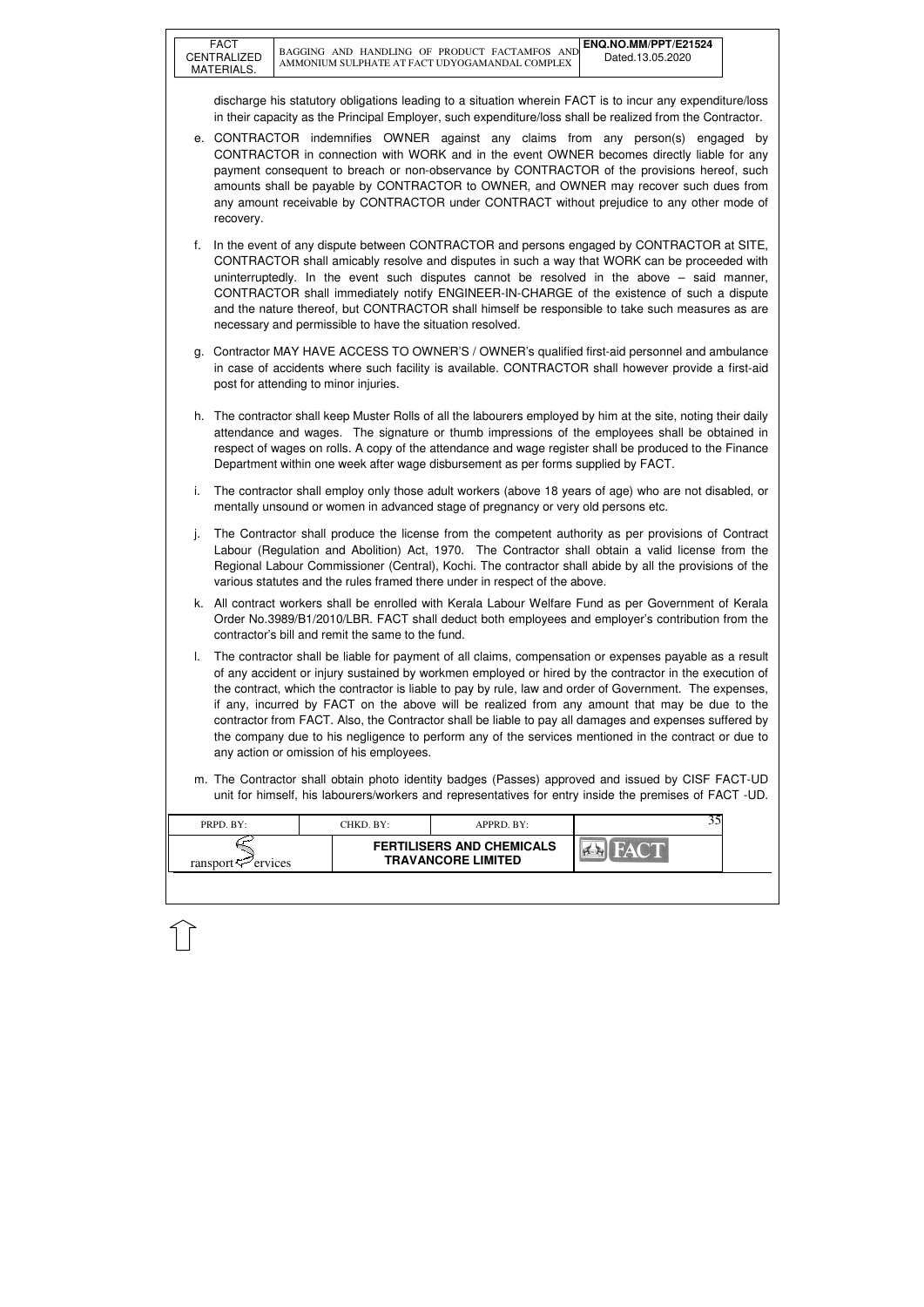| <b>FERTILISERS AND CHEMICALS</b><br><b>TRAVANCORE LIMITED</b><br>ransport $\leq$ ervices |  |
|------------------------------------------------------------------------------------------|--|

Passes are not transferable and shall be renewed on expiry. Passes must be surrendered to FACT's Security Department, when workers/representatives are changed or when the contract is completed/terminated, failing which amount as fixed by the FACT shall be payable for every pass thus not surrendered.

- n. The Contractor and his employees are expected to abide by discipline and traffic regulations as directed by FACT and CISF Personnel from time to time within the Offices or Plant premises. FACT reserves the right to demand the removal of the contractor or his employees who have been declared by FACT as offending its directives, without relieving the contractor from his obligations under the contract.
- o. If any work entrusted with other parties by FACT is obstructed by, interfered with or caused to be interfered, detrimental to FACT's interest by the contractor or his employees, the contract shall be terminated without notice and the remaining work for the un-expired period of the contract shall be arranged by FACT through other parties at the contractor's risk and cost. The matter whether FACT's work has been interfered with or obstructed shall be decided by FACT and its decision shall be final.
- p. The contractor shall maintain the safety practice during the applicable works. Shall ensure that the workers are reported for job with proper PPE's and working dress applicable.
- **15.** It is to be understood that FACT shall not provide any other services except as specifically defined. Contractor shall render all other services/carry out all incidental works whether mentioned herein or not for executing the contract to the satisfaction of FACT.
- **16.** The contract is not a guarantee to the Contractor either for continuity of work on all days or any definite volume of work at any time.
- **17.** The Contract once awarded shall not imply that the Contractor will have the exclusive right for handling the above work or FACT's materials in other related areas. FACT will be at liberty to engage its own employees or casual labour/temporary labour to carry out the above works at any time during the contract period.
- **18.** The contract can be terminated by FACT with one month's notice at any time during the pendency of the contract, without assigning any reason thereto. FACT reserves the right to operate partially or fully any item of the schedule without assigning any reason after award of contract.

### **19. Entirety of Contract**:

 The contract includes all of the agreement between the Contractor and FACT and no other communication or proposal or understanding, written, oral or implied shall be considered to be included in the work order or form part of the contract between the contractor and FACT unless specifically agreed to in that behalf in writing by FACT.

OTHER TERMS AND CONDITIONS: All other terms and conditions shall be as per our Standard Terms and Conditions of Contract viz. Annexure-VI". In case of any contradiction between Special Terms and Conditions (Annexure–V B) and Standard Terms and Conditions of Contract (Annexure-VI) or any other terms and conditions anywhere, Special Terms and Conditions (Annexure–V B) shall prevail.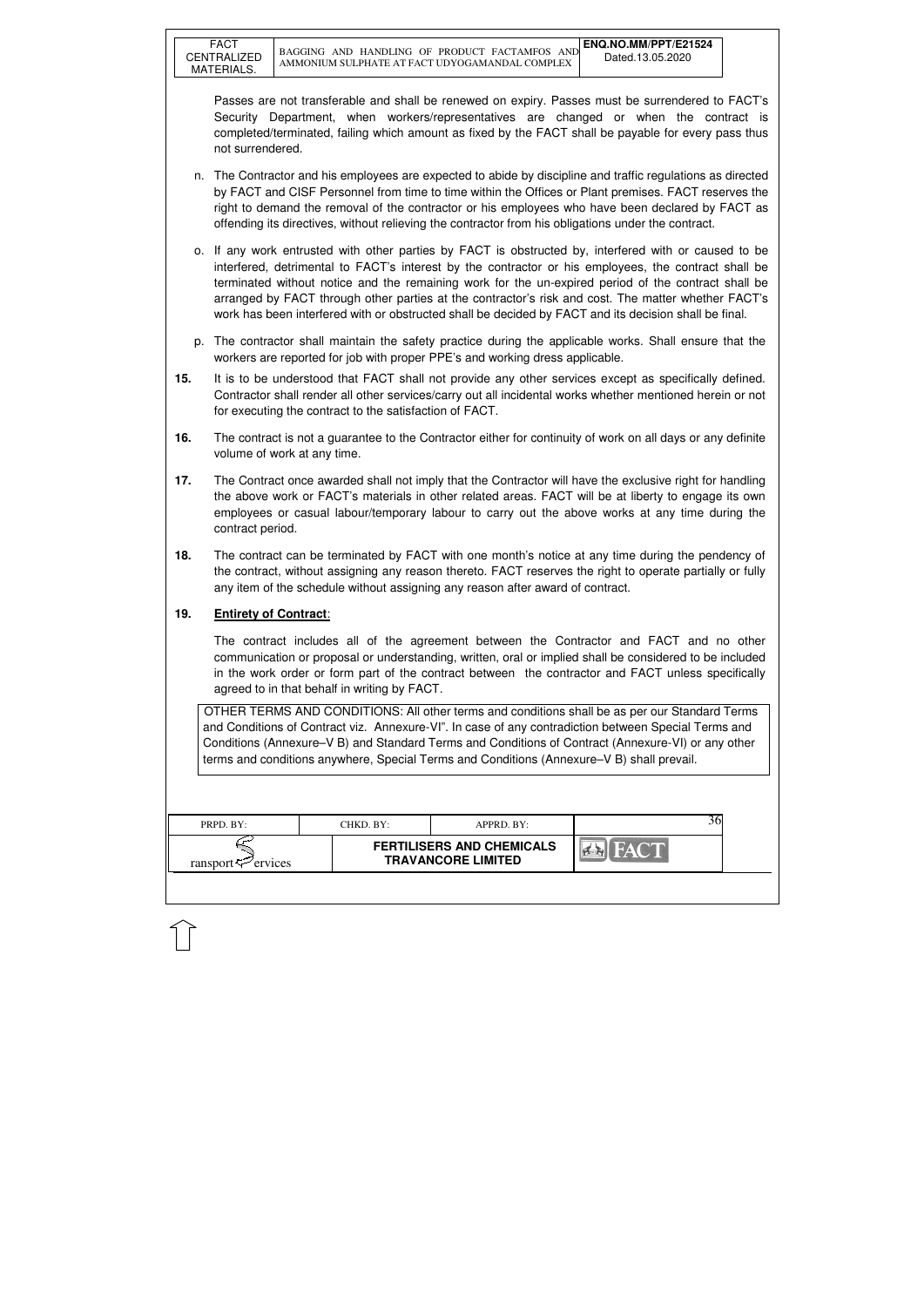|     | <b>FACT</b><br>CENTRALIZED<br><b>MATERIALS.</b>                                                                                                                                                           | ENQ.NO.MM/PPT/E21524<br>BAGGING AND HANDLING OF PRODUCT FACTAMFOS AND<br>Dated.13.05.2020<br>AMMONIUM SULPHATE AT FACT UDYOGAMANDAL COMPLEX                                                                                                                                                                                                                                                                                 |
|-----|-----------------------------------------------------------------------------------------------------------------------------------------------------------------------------------------------------------|-----------------------------------------------------------------------------------------------------------------------------------------------------------------------------------------------------------------------------------------------------------------------------------------------------------------------------------------------------------------------------------------------------------------------------|
|     |                                                                                                                                                                                                           | <u>ANNEXURE - VI</u>                                                                                                                                                                                                                                                                                                                                                                                                        |
|     |                                                                                                                                                                                                           | <b>STANDARD TERMS AND CONDITIONS OF CONTRACT</b>                                                                                                                                                                                                                                                                                                                                                                            |
| 1.0 | <b>CONTENTS:</b>                                                                                                                                                                                          |                                                                                                                                                                                                                                                                                                                                                                                                                             |
|     | <i><b>GENERAL:</b></i><br><b>SECURITY DEPOSIT:</b><br><b>RATES:</b><br><b>PAYMENT:</b><br><b>QUANTITY:</b><br><i><b>DEFAULT</b></i><br><b>TERMINATION:</b><br><b>FORCE MAJEURE:</b><br><b>ASSIGNMENT:</b> | <b>CONTINUITY OF WORK:</b><br><b>RESPONSIBILITY FOR MATERIAL:</b><br><b>SECURITY &amp; SAFETY REGULATIONS</b><br><b>STATUTORY OBLIGATIONS</b><br><b>CONTRACTOR'S WORKMEN</b><br><b>APPLICABLE LAW AND SETTLEMENT OF DISPUTES:</b><br><b>ENVIRONMENT MANAGEMENT SYSTEM:</b><br><b>FRAUD PREVENTION POLICY OF FACT</b><br><b>ENTIRETY OF CONTRACT</b>                                                                         |
| 2.0 | <b>GENERAL:</b>                                                                                                                                                                                           |                                                                                                                                                                                                                                                                                                                                                                                                                             |
| 2.1 |                                                                                                                                                                                                           | "FACT" shall mean the Fertilisers and Chemicals Travancore Limited, with registered office at Udyogamandal<br>and its operating Divisions at Udyogamandal and Udyogamandal.                                                                                                                                                                                                                                                 |
| 2.2 |                                                                                                                                                                                                           | "Contractor" shall mean the firm/company/individual, who has been awarded the work order (Contract)<br>against their bid in response to the enquiry issued by FACT.                                                                                                                                                                                                                                                         |
| 2.3 | mentioned.                                                                                                                                                                                                | The Contractor shall return to FACT the duplicate copy of the work order with terms and conditions duly<br>acknowledged and signed in confirmation of having accepted the order as per terms and conditions                                                                                                                                                                                                                 |
| 2.4 |                                                                                                                                                                                                           | The Contractor shall execute within 15 days from the date of receipt of FACT's Letter of Intent, an agreement<br>in stamp paper in the form prescribed by FACT and shall bear all expenses incidental thereto.                                                                                                                                                                                                              |
| 2.5 |                                                                                                                                                                                                           | The contract once awarded will not imply that the Contractor has exclusive right for the particular job.                                                                                                                                                                                                                                                                                                                    |
| 2.5 |                                                                                                                                                                                                           | The Contractor is deemed to have carefully examined and satisfied himself on the nature and extent of work                                                                                                                                                                                                                                                                                                                  |
| 2.7 |                                                                                                                                                                                                           | to be executed and no claims for any extra payment shall be admissible under any circumstances.<br>FACT shall not in any way be responsible to the Contractor for payment of compensation for hold up of work,<br>if any, due to any situation beyond the control of FACT.                                                                                                                                                  |
| 3.0 | <b>SECURITY DEPOSIT:</b>                                                                                                                                                                                  |                                                                                                                                                                                                                                                                                                                                                                                                                             |
| 3.1 |                                                                                                                                                                                                           | The Contractor shall remit 5% of the total contract value as interest free Security Deposit or furnish a Bank<br>Guarantee from a Nationalised/ Scheduled Bank in the format prescribed by FACT, for equivalent amount<br>within 15 days of award of Letter Of Intent or contract, whichever is earlier. The Bank Guarantee shall be<br>valid till the expiry of the contract with a claim period of six months thereafter. |
|     | PRPD. BY:                                                                                                                                                                                                 | 37<br>CHKD. BY:<br>APPRD. BY:                                                                                                                                                                                                                                                                                                                                                                                               |
|     | ransport $\approx$ ervices                                                                                                                                                                                | <b>FERTILISERS AND CHEMICALS</b><br><b>TRAVANCORE LIMITED</b>                                                                                                                                                                                                                                                                                                                                                               |
|     |                                                                                                                                                                                                           |                                                                                                                                                                                                                                                                                                                                                                                                                             |

 $\widehat{1}$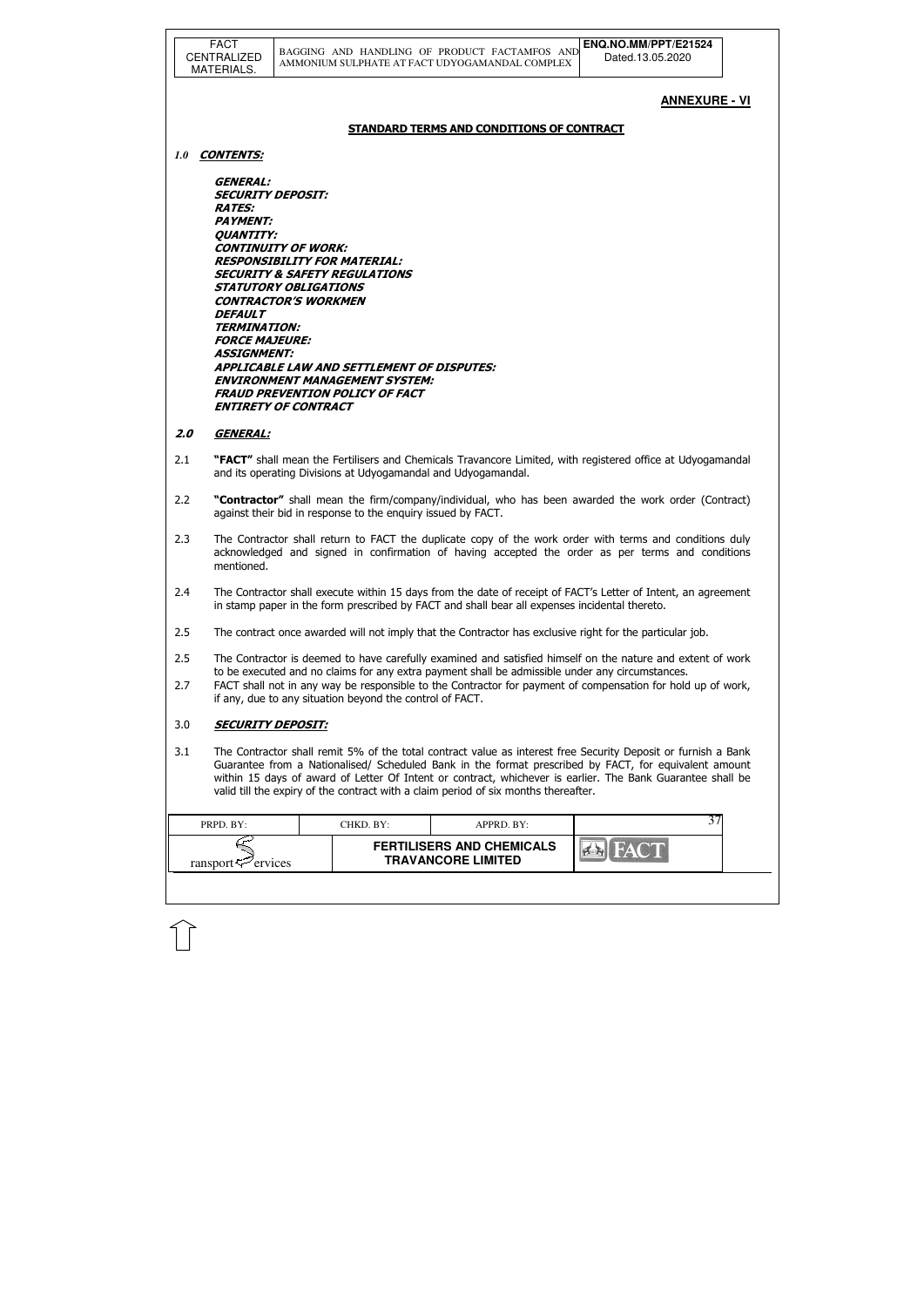| PRPD. BY:                      | CHKD. BY: | APPRD. BY:                                                    |  | 38 |
|--------------------------------|-----------|---------------------------------------------------------------|--|----|
| ransport $\mathcal{P}$ ervices |           | <b>FERTILISERS AND CHEMICALS</b><br><b>TRAVANCORE LIMITED</b> |  |    |

- 3.2 The EMD remitted by the Contractor can be adjusted towards security deposit, if so desired by him. EMD shall be returned only on remittance of requisite Security Deposit.
- 3.3 The Security Deposit shall not be released until the work as per the Contract is satisfactorily completed and accepted and final bills paid. Any amount due from the Contractor to FACT shall be deducted from the Security Deposit without prejudice to FACT's right to claim balance amount, if any, from the Contractor.
- 3.4 The violation of any of the terms and conditions of Contract by the Contractor shall be liable to forfeiture of the Security Deposit and disqualification from further work with FACT without prejudice to FACT's right to avail other remedies.

### 4.0 RATES:

The rates shall be inclusive of all incidental and other charges, which may have to be incurred by the Contractor in execution of the work as per this contract.

The rates shall be firm for the period of contract.

### 5.0 PAYMENT:

Payment shall be effected, on presentation of the bills to DGM (Fin)-Bills duly certified by the authorised person specified in the special conditions attached. Final settlement of contractors bill shall be made after deduction of (1) amounts due from them to FACT on account of shortage / damages / loss to the goods entrusted to them, (2) statutory levies such as PF liability, Income Tax etc. if any and (3) any other amount due from the contractor for any other reason. If the amount due from the contractor is more than the amount due to the contractor, the contractor shall arrange to pay FACT the difference without delay.

#### 6.0 QUANTITY:

Quantity given in the contract is only an approximate indication and FACT does not guarantee the total quantity to be transported. FACT reserves the right to reduce or increase the quantity at any time without assigning any reason whatsoever and does not give any guarantee regarding the quantity. The Contractor has no right to claim loss / loss of profit on account of reduction in revenue arising out of variation in quantity made available for transport.

#### 7.0 CONTINUITY OF WORK:

 The contract shall not mean continuity of work for the Contractor. The Contractor shall contact the authorised representatives of FACT for obtaining instructions. The instructions given over telephone have also to be complied with.

#### 8.0 RESPONSIBILITY FOR MATERIAL:

 The Contractor shall be responsible for the material entrusted to him and shall compensate FACT for any shortage or damage while the goods are in his custody.

#### 9.0 SECURITY & SAFETY REGULATIONS:

- 9.1 The Contractor shall strictly observe the Security and Safety Regulations of FACT. Any loss or damage incurred by FACT, on account of the neglect or failure of the Contractor or the Contractor's employees, representatives including the crew of the vehicles/tankers to observe the security and safety regulations shall be to the Contractor's account.
- 9.2 Smoking and carrying smoking material (including matches) inside FACT premises is prohibited due to safety reasons and the Contractor shall ensure that his employees, representatives and crew comply with this.
- 9.3 Any damage caused to any of FACT's buildings, equipment, vehicles, crafts etc. and that of any other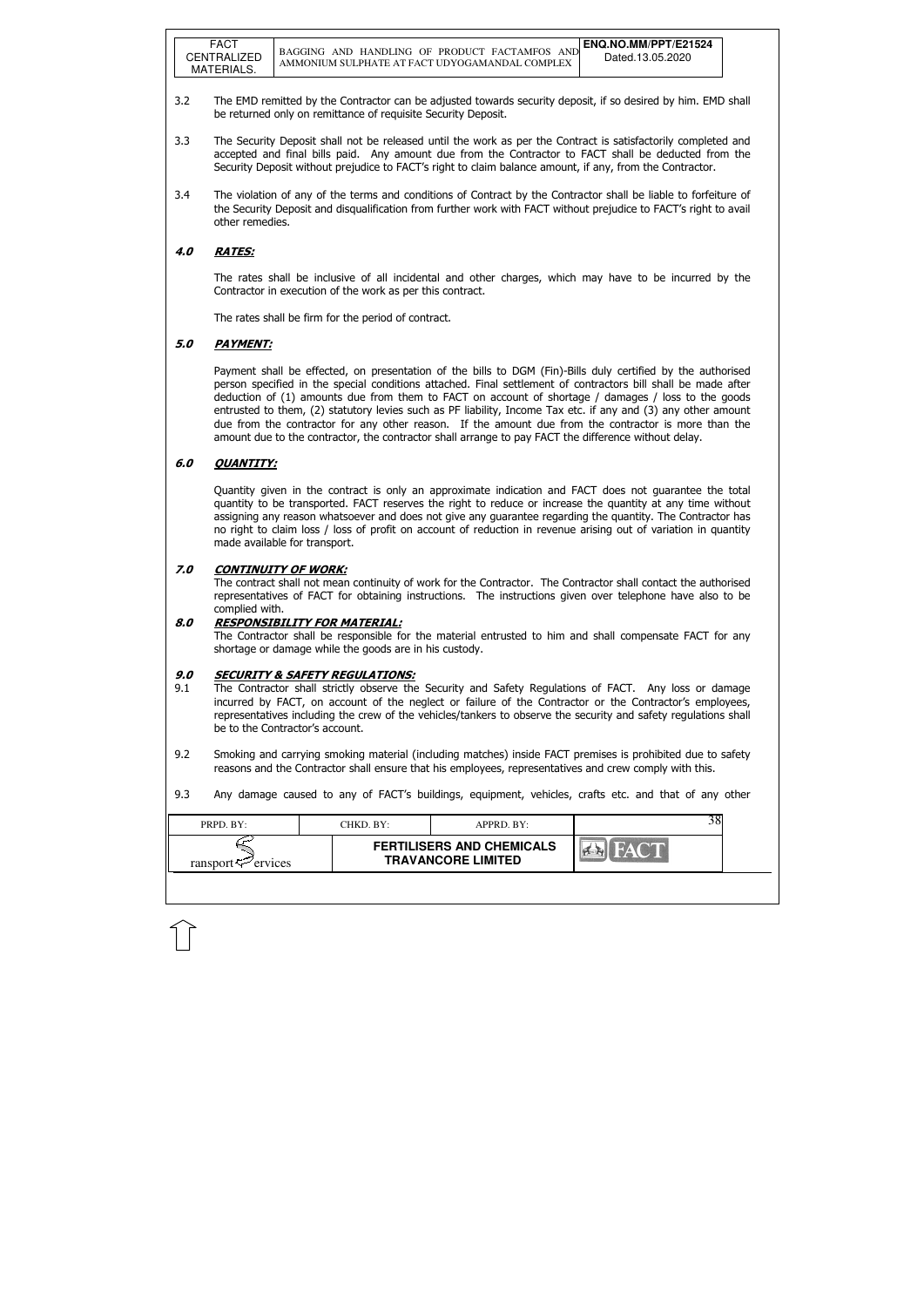FACT

| PRPD. BY:           | CHKD. BY:- | $APPRD$ . BY:                                                 |  |
|---------------------|------------|---------------------------------------------------------------|--|
| ransport<br>ervices |            | <b>FERTILISERS AND CHEMICALS</b><br><b>TRAVANCORE LIMITED</b> |  |

contractor/s due to the negligence of the Contractor, his employees, his representatives and crew shall be to the account of the Contractor and FACT shall be indemnified and compensated in all such respects by the Contractor.

- 9.4 All precautions in transporting and handling whether stipulated or not shall be adhered to by the Contractor. The Contractor shall exercise care, diligence and promptness in the work and adhere to transport Rules and regulations, statutory obligations and all other Rules and Laws that have a bearing on the work. Any damages/shortages/penalties or any action legal or otherwise arising out of the Contractor's delay or failure or negligence or breach of statutory obligations shall be to the Contractor's account. If any loss/expenditure arising from the breach thereof is not met satisfactorily by the Contractor, FACT reserves the right to withhold payment of bills/Security Deposit and discharge the obligations of the Contractor without prejudice to FACT claiming from the Contractor full value of damages/compensation. The account rendered by FACT in this connection shall be treated as final.
- 9.5 The vehicles/tankers, if any, employed during the course of the execution of the Contract, shall have valid permits for carrying out the intended task.
- 9.6 Due safety requirements in handling and transporting hazardous chemicals like liquid Sulphuric Acid, Sulphuric Acid etc. filled in tankers, as provided vide Motor Vehicles Act 1988 and the Central Motor Vehicle Rules 1989 and regulations formulated from time to time by the proper authority, shall be adhered to by the Contractor at his own expense. The vehicles shall be legibly and conspicuously marked with an emergency information panel, as applicable, in each of the three places as per Rule 134 of the Central Motor Vehicle Rules 1989. Further any person driving the vehicle employed in the work as per the Contract shall have the ability to read and write at least one Indian language as per rule 9 of the Central Motor Vehicle Rules 1989 and Rules 4 of the Central Motor Vehicles (amended) Rules 1993
- 9.7 The vehicles shall be equipped with all the necessary safety appliances/equipment for emergency and rescue purpose as stipulated in Motor Vehicles Act 1988 and rules thereto.

#### 10.0 STATUTORY OBLIGATIONS

- 10.1 The Contractor shall comply with the requirements of all Local, State and Central Govt. Acts, Rules Regulations, By-Laws, Orders etc, in force from time to time and in particular Indian Factories Act, Workmen's Compensations Act, Contract Labour (regulations and abolition) Act 1970, Minimum Wages Act 1936, The Mines Act 1952, The Explosives Act 1884 and all other relevant Acts and Laws as amended from time to time in so far as they are or may be applicable to the execution of works as per this contract.
- 10.2 The Contractor shall obtain at his cost all permits, license and other authorisation, as required for his work, from Govt. authorities. The Contractor shall maintain proper records & registers as required by the concerned statutes and submit them to FACT as and when required.
- 10.3 Proper records of payment of wages to workers/labourers/crew etc. engaged in the work shall be maintained by the Contractor and produced for inspection when required by FACT.
- 10.4 The Contractor shall be responsible for all payments to his workmen including Employees State Insurance and Provident Fund benefits etc., if any, i.e. FACT shall not make any payments to the Contractor other than the rates agreed for the work. All extra payments, if any, to be made to the Contractor's workmen during the course of contract period shall be borne entirely by the Contractor.
- 10.5 In case the Contractor fails to discharge his statutory obligations leading to a situation where in FACT is to incur any expenditure/loss in their capacity as the Principal Employer such expenditure/loss shall be realised from the Contractor.

#### 11.0 CONTRACTOR'S WORKMEN

FACT shall have no dealing with the Contractor's workmen or their Union. FACT reserves the right to debar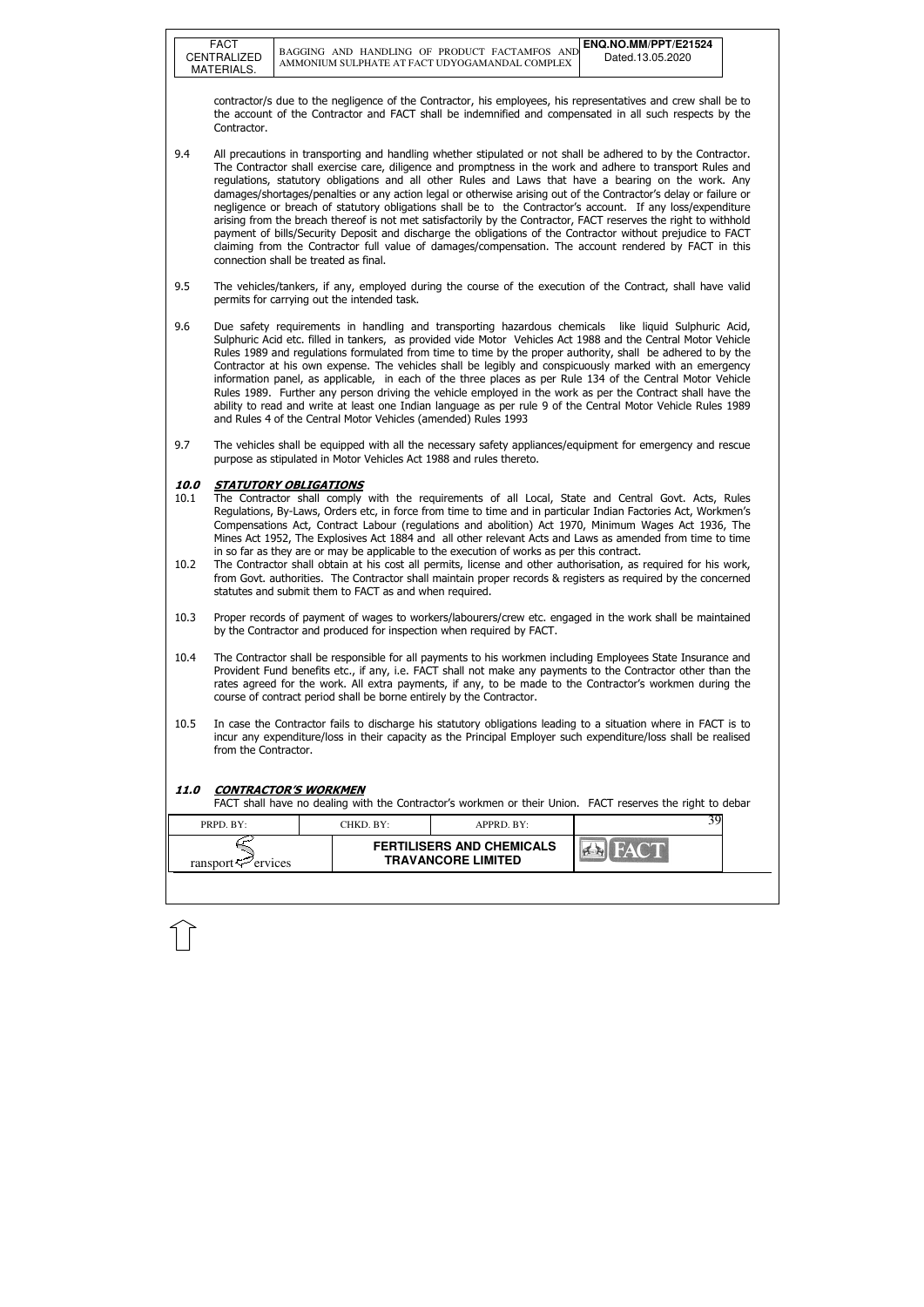| PRPD. BY:               | CHKD. BY: | APPRD. BY:                                                    |  |
|-------------------------|-----------|---------------------------------------------------------------|--|
| ransport $\leq$ ervices |           | <b>FERTILISERS AND CHEMICALS</b><br><b>TRAVANCORE LIMITED</b> |  |

any of the contractor's employees/workmen/crew from entering FACT premises for whatever reason FACT deems fit.

#### 12.0 DEFAULT:

 In the event of failure on the part of the Contractor to execute the Contract to FACT's satisfaction, FACT may, at their option, either recover from the Contractor liquidated damages as prescribed in the "Special Conditions", if any, or at the risk and cost of the Contractor and without prejudice to FACT's other rights as per the Contract, terminate the Contract wholly or partially and carry out the work through other contractors or by themselves.

#### 13.0 TERMINATION:

- 13.1 If any work entrusted with other contractors by FACT is obstructed by, interfered with or caused to be interfered with by the Contractor, his employees, his representatives or crew, the contract shall be terminated without notice and the remaining work for the unexpired portion of the contract arranged by FACT through others at the Contractor's risk and cost.
- 13.2 The contract can be terminated by FACT with one month's notice at any time during the pendency of the contract.

#### 14.0 FORCE MAJEURE:

 Neither the Contractor nor FACT shall be considered in default in the performance of their obligations under the Work Order so long as the performance is prevented or delayed because of Force Majeure conditions like war or hostilities, riots or civil commotion, earth quake, flood or tempest, drought, accident, fire or explosion, labour strike or lock-out or Act-of-God or because of any law and order proclamation, regulation or ordinance of Government or subdivision thereof and situation arising out of our plant break downs. Notice of a Force Majeure situation shall be given by the affected party to the other party within one week of its occurrence. Should such a delay be for more than three months, FACT shall have the right to cancel the Work Order at no charge to FACT and FACT shall be entitled to reimbursement of any amount due from the Contractor.

#### 15.0 ASSIGNMENT:

The Contractor shall not assign, transfer or sub-let this work order without the prior written approval of FACT.

#### 16.0 APPLICABLE LAW & SETTLEMENT OF DISPUTES:

- 16.1 This contract shall be subject to and shall in all respects be governed by Indian law.
- 16.2 If any dispute(s) arises out of or in connection with this contract, or in respect of any defined legal relationship associated therewith or derived therefrom, the parties agree to submit the disputes to arbitration under the ICADR (International Centre for Alternative Dispute Resolution) Arbitration Rules 1996. The authority to appoint the Arbitrator shall be the International Centre for Alternative Dispute Resolution. The number of Arbitrator shall be one and the language of the arbitration proceedings shall be English. The place of arbitration proceedings shall be Ernakulam in Kerala.
- 16.3 Any legal proceedings relating to this contract shall be limited to courts of law under the jurisdiction of the Kerala High Court at Ernakulam.

#### 17.0 ENVIRONMENT MANAGEMENT SYSTEM :

FACT is a company having Environmental Management System according to ISO 14001 standard. The Contractor shall ensure that none of their activities cause damage to the environment.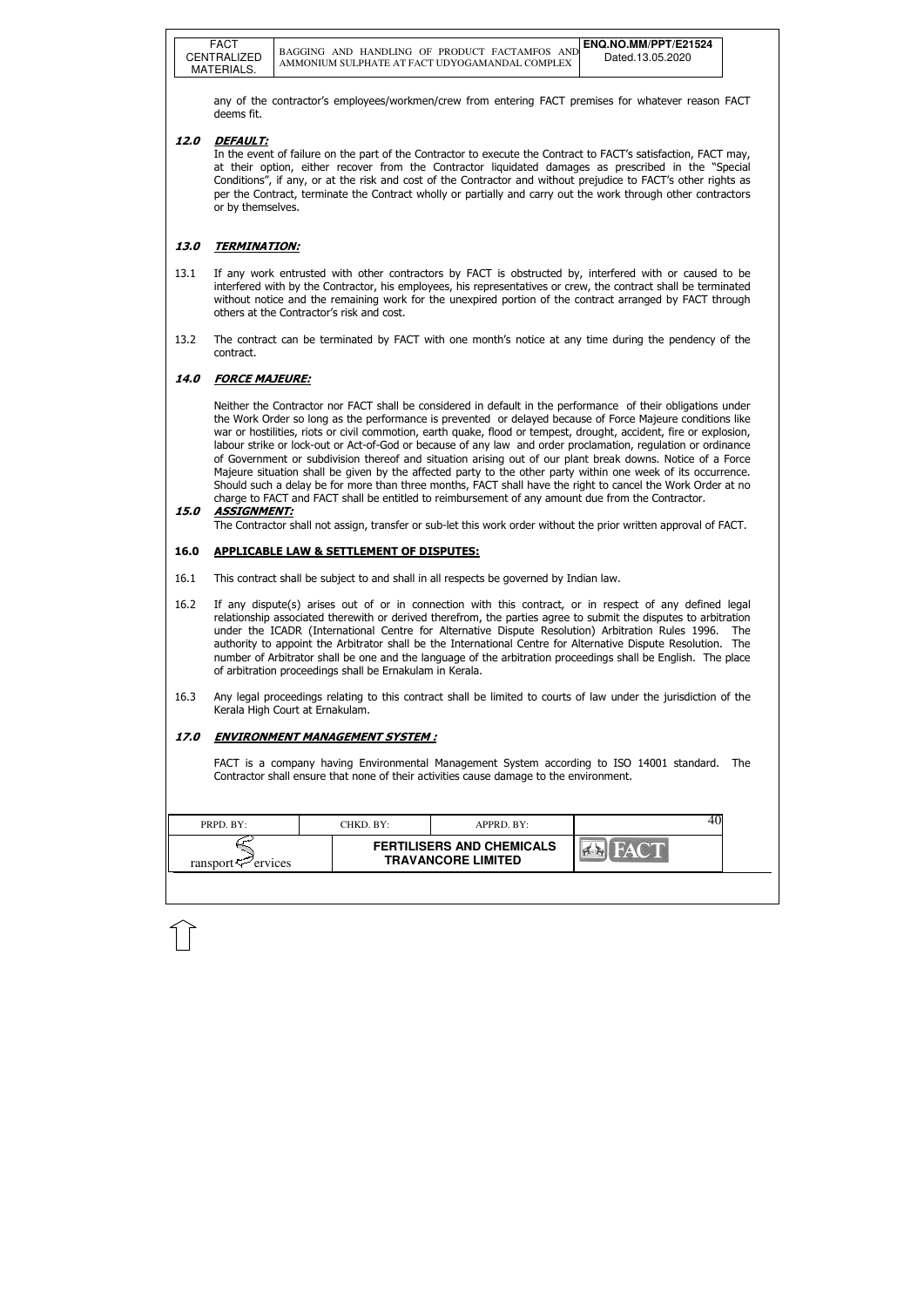### 18.0 FRAUD PREVENTION POLICY OF FACT:

|                                                         | PRPD. BY: | CHKD. BY:<br>APPRD. BY:          |  |
|---------------------------------------------------------|-----------|----------------------------------|--|
| <b>TRAVANCORE LIMITED</b><br>ransport $\approx$ ervices |           | <b>FERTILISERS AND CHEMICALS</b> |  |

FACT a Central Public Sector Undertaking (PSU) follows Corporate Governance principles proactively and has formulated a Fraud Prevention Policy. Details of Fraud Prevention Policy of FACT-2012 can be viewed in FACT's Website *www.fact.co.in*. Contractors shall make themselves aware and also ensure compliance of the same.

### 19.0 ENTIRETY OF CONTRACT :

All of the terms agreed to between the Contractor and FACT are included in the Work Order and no other communication, written, oral, or implied shall be considered to be included in the Work Order or form part of the Work Order, unless specifically agreed to in writing by FACT.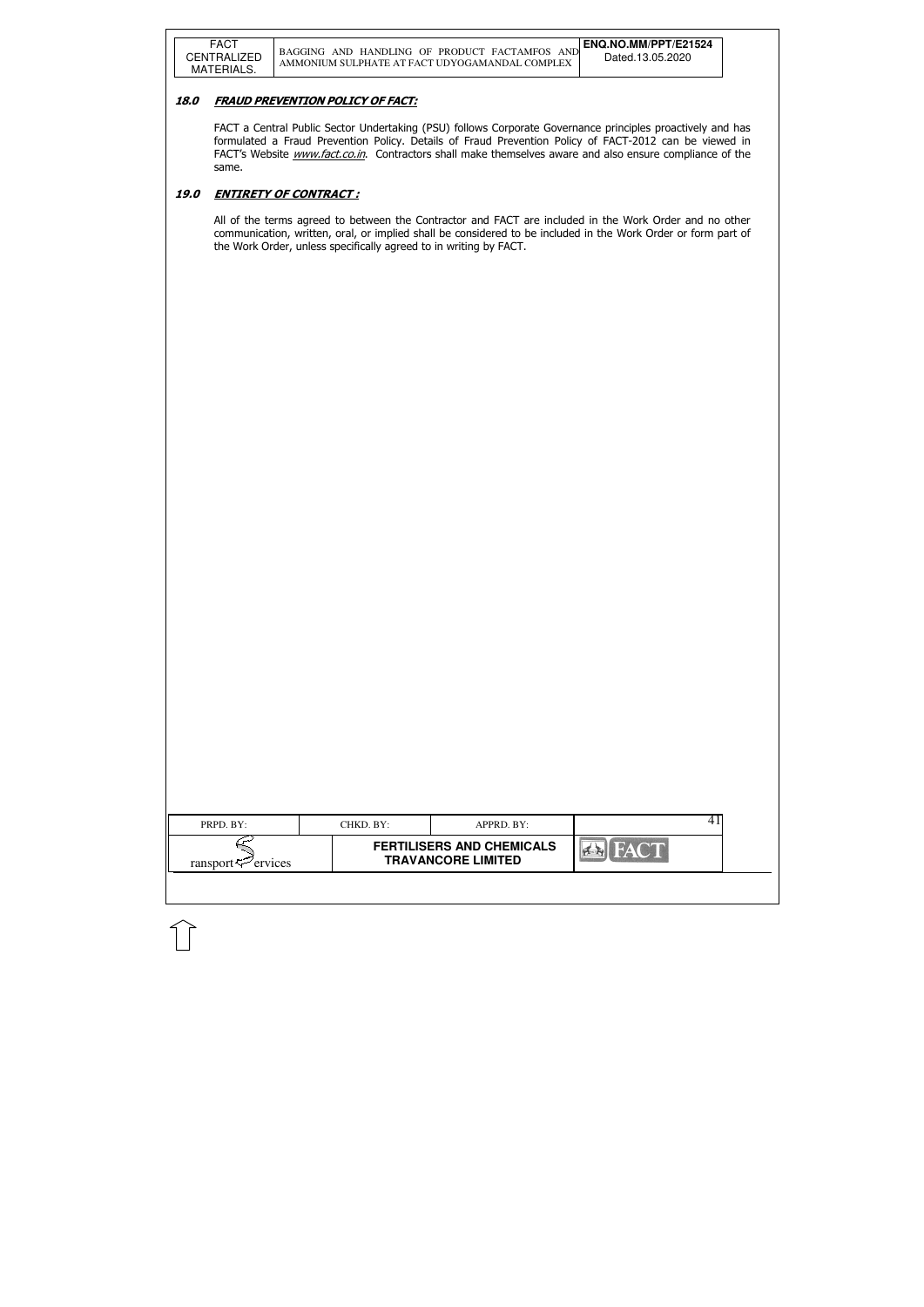**ANNEXURE - VII** 

#### PROFORMA OF UNPRICED COPY OF PRICE BID

(To be submitted with Part-A Bid)

### Sub: Bagging of Product Factamfos and Ammonium Sulphate at Udyogamandal plants for Two years as per Enquiry MM/PPT/E21524 dated 13.05.2020.

Note: Please do not fill in Rates in this format. Please fill in "Quoted" in the blank column provided against each.

 We here by quote our competitive rate as below for all the items of work cited above in compliance with the enquiry documents without any deviation

| SI.No.         |                                                                                                                                                                                                                                                                                                               | <b>Description</b>                                                                                                                                                                                                                                                                               | <b>UOM</b>                                                    | Qty.      | <b>All-Inclusive</b><br>rate<br>excluding<br><b>GST</b><br>(Rs./MT) | <b>Amount</b><br>(INR)   |    |  |  |
|----------------|---------------------------------------------------------------------------------------------------------------------------------------------------------------------------------------------------------------------------------------------------------------------------------------------------------------|--------------------------------------------------------------------------------------------------------------------------------------------------------------------------------------------------------------------------------------------------------------------------------------------------|---------------------------------------------------------------|-----------|---------------------------------------------------------------------|--------------------------|----|--|--|
|                |                                                                                                                                                                                                                                                                                                               |                                                                                                                                                                                                                                                                                                  |                                                               |           |                                                                     | <b>Indicate "Quoted"</b> |    |  |  |
| 1              | period of two years                                                                                                                                                                                                                                                                                           | Bagging of Factamfos fertiliser, product of Ammonium<br>Phosphate plants in FACT-UC (bagged in HDPE/PP bags<br>of net 50 Kg) (product taken from the hoppers of<br>bagging bins) as per the Special terms & Conditions,<br>Standard Terms & Conditions and others enclosed for a                 |                                                               | <b>MT</b> | 4,00,000                                                            |                          |    |  |  |
| $\overline{2}$ | Bagging of Ammonium Sulphate fertiliser, product of<br>Ammonium Sulphate plant in FACT-UC (bagged in<br>HDPE/PP bags of net 50 Kg) (product taken from the<br>hoppers of bagging bins) as per the Special terms &<br>Conditions, Standard Terms & Conditions and others<br>enclosed for a period of two years |                                                                                                                                                                                                                                                                                                  |                                                               |           |                                                                     |                          |    |  |  |
|                |                                                                                                                                                                                                                                                                                                               | <b>TOTAL (INR)</b>                                                                                                                                                                                                                                                                               |                                                               |           |                                                                     |                          |    |  |  |
|                |                                                                                                                                                                                                                                                                                                               | GST shall be extra as applicable based on statutory notifications.<br>This bid is submitted in compliance with the enquiry documents and accepting all the requirements, instructions, terms and<br>conditions, proforma of bank guarantee and proforma of agreement etc. without any deviation. |                                                               |           |                                                                     |                          |    |  |  |
| (Signed by)    |                                                                                                                                                                                                                                                                                                               |                                                                                                                                                                                                                                                                                                  |                                                               |           | Authorised Signatory:                                               |                          |    |  |  |
|                |                                                                                                                                                                                                                                                                                                               |                                                                                                                                                                                                                                                                                                  |                                                               |           |                                                                     |                          |    |  |  |
|                |                                                                                                                                                                                                                                                                                                               |                                                                                                                                                                                                                                                                                                  |                                                               |           |                                                                     |                          |    |  |  |
|                | (Stamp)                                                                                                                                                                                                                                                                                                       |                                                                                                                                                                                                                                                                                                  |                                                               |           |                                                                     |                          |    |  |  |
|                |                                                                                                                                                                                                                                                                                                               |                                                                                                                                                                                                                                                                                                  |                                                               |           |                                                                     |                          |    |  |  |
|                | PRPD. BY:                                                                                                                                                                                                                                                                                                     | CHKD. BY:                                                                                                                                                                                                                                                                                        | APPRD. BY:                                                    |           |                                                                     |                          | 42 |  |  |
|                | ransport $\leq$ ervices                                                                                                                                                                                                                                                                                       |                                                                                                                                                                                                                                                                                                  | <b>FERTILISERS AND CHEMICALS</b><br><b>TRAVANCORE LIMITED</b> |           | $\leq$                                                              | <b>IFACT</b>             |    |  |  |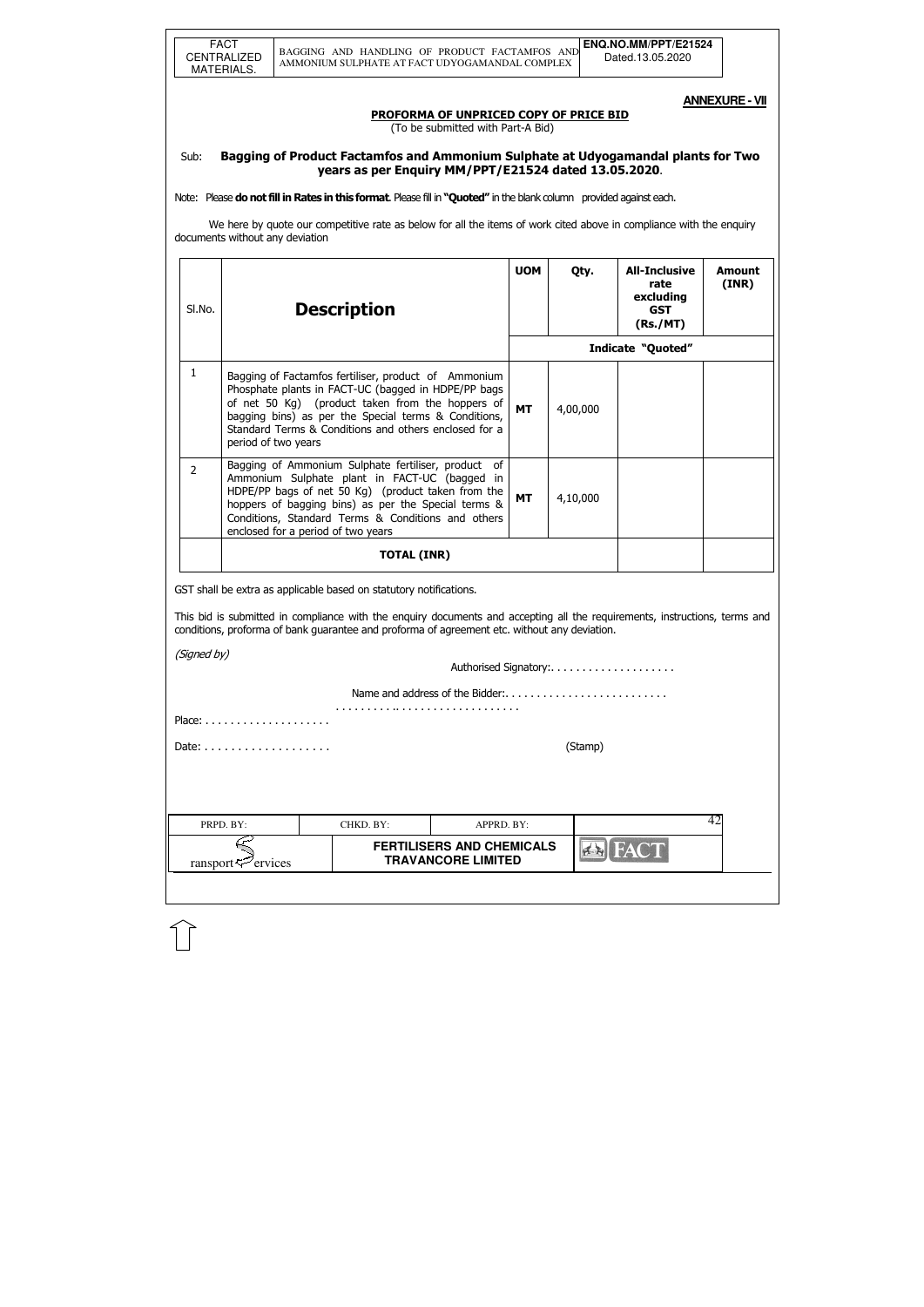| <b>FACT</b><br>CENTRALIZED<br>MATERIALS. |           | BAGGING AND HANDLING OF PRODUCT FACTAMFOS AND<br>AMMONIUM SULPHATE AT FACT UDYOGAMANDAL COMPLEX | ENQ.NO.MM/PPT/E21524<br>Dated.13.05.2020                                                                                 |                       |
|------------------------------------------|-----------|-------------------------------------------------------------------------------------------------|--------------------------------------------------------------------------------------------------------------------------|-----------------------|
|                                          |           |                                                                                                 |                                                                                                                          | <b>ANNEXURE: VIII</b> |
|                                          |           |                                                                                                 |                                                                                                                          |                       |
|                                          |           |                                                                                                 |                                                                                                                          |                       |
|                                          |           | $Part - B$                                                                                      |                                                                                                                          |                       |
|                                          |           | <b>PROFORMA OF PRICE BID</b>                                                                    |                                                                                                                          |                       |
|                                          |           |                                                                                                 |                                                                                                                          |                       |
|                                          |           | EXCEL SHEET)                                                                                    | Please visit <b>https://eprocure.gov.in</b> and search using the tender ID under FACT Tenders to see the price Bid (BOQ- |                       |
|                                          |           |                                                                                                 |                                                                                                                          |                       |
|                                          |           |                                                                                                 |                                                                                                                          |                       |
|                                          |           |                                                                                                 |                                                                                                                          |                       |
|                                          |           |                                                                                                 |                                                                                                                          |                       |
|                                          |           |                                                                                                 |                                                                                                                          |                       |
|                                          |           |                                                                                                 |                                                                                                                          |                       |
| PRPD. BY:                                | CHKD. BY: | APPRD. BY:                                                                                      | 43                                                                                                                       |                       |
| ransport <sup>52</sup> ervices           |           | <b>FERTILISERS AND CHEMICALS</b><br><b>TRAVANCORE LIMITED</b>                                   | <b>Ex FACT</b>                                                                                                           |                       |
|                                          |           |                                                                                                 |                                                                                                                          |                       |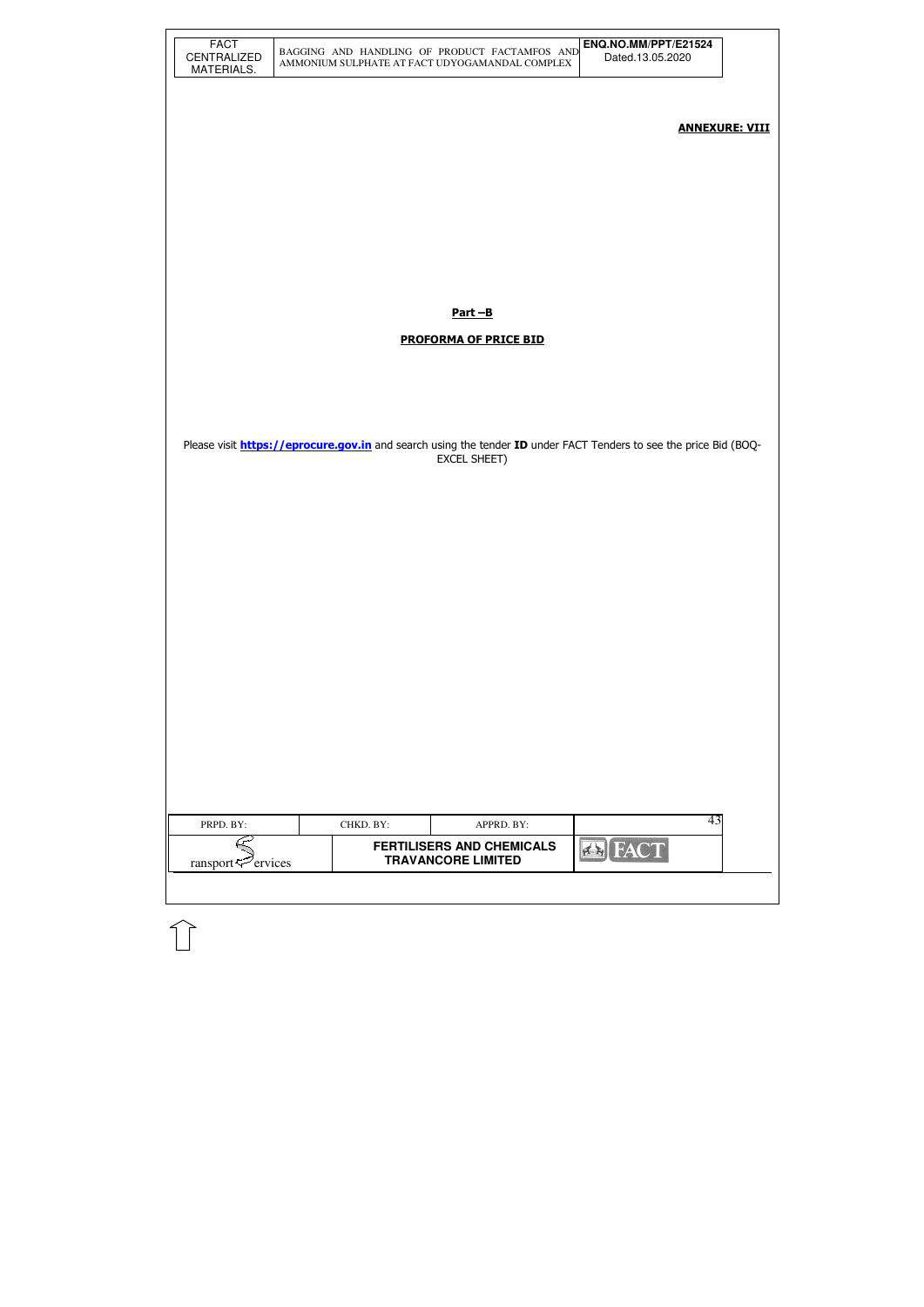| <b>FACT</b>        |
|--------------------|
| <b>CENTRALIZED</b> |
| MATERIALS.         |

| PRPD. BY:               | CHKD. BY: | $APPRD$ . BY:                                                 |  |
|-------------------------|-----------|---------------------------------------------------------------|--|
| ransport $\leq$ ervices |           | <b>FERTILISERS AND CHEMICALS</b><br><b>TRAVANCORE LIMITED</b> |  |

#### ANNEXURE-IX

#### PROFORMA OF BANK GUARANTEE FOR FURNISHING SECURITY DEPOSIT

(TO BE OBTAINED FROM A INDIAN NATIONALISED/SCHEDULED BANK ON STAMP PAPER WORTH Rs.500/-)

The Fertilisers and Chemicals Travancore Ltd., Udyogamandal Cochin-683 501.

Whereas FACT , Udyogamandal P.O., Kerala (hereinafter called referred to as the Company) has placed a work order no. ............... dated ............ with M/S.........................(hereinafter called the Contractor) for the work of .......................and whereas it is one of the conditions of the said work order that the Contractor shall either remit a sum of Rs.............. (Rupees..........................only) or furnish a Bank Guarantee for Rs............ (Rupees...........................only) as security deposit for the due fulfillment of the said work order by the said Contractor.

In consideration of the Company having agreed to accept a Bank Guarantee from us towards such security deposit in lieu of the cash deposit in accordance with the terms and conditions of the above work order, we................. the Bank (hereinafter referred to as the Bank) do hereby undertake to pay the Company merely on demand any sum or sums from time to time demanded by the Company up to a maximum of Rs.................. (Rupees..........................only) being the amount of the security deposit against any loss or damage caused to or suffered by or would be caused to or suffered by the Company by reason of any breach by the said Contractor of any of the terms and conditions contained in the said work order.

We, the said Bank, do hereby undertake to pay the amount so demanded by the Company without any demur merely on a demand from the Company stating that the amount claimed is due by way of loss or damage caused to or suffered or would be caused to or suffered by the Company by reason of breach by the said Contractor of any of the terms and conditions contained in the said contract. Any such demand made on the Bank shall be conclusive as regards the amount due and payable by the Bank under this guarantee.

We undertake to pay to the Company any money so demanded notwithstanding any dispute or disputes raised by the said Contractor in any suit or proceeding pending before any court or Tribunal relating thereto our liability under this present being absolute and unequivocal.

The payment so made by us under this Guarantee shall be a valid discharge of our liability for payment thereunder and the said Contractor shall have no claim against us for making such payment.

We.......................... further agree that the guarantee herein contained shall remain in full force and effect during the period that would be take for the performance of the said contract and that it shall continue to be enforceable till all the dues of the Company under or by virtue of the said contract have been fully paid and its claim satisfied or discharged or till the Company certifies that the terms and conditions of the said contract have been fully and properly carried out by the said contractor and accordingly discharges this guarantee.

We............................. further agree with the said company that they shall have the fullest liberty without our consent and without affecting in any manner our obligations hereunder to vary any of the terms and conditions of the said contract or to extend time of performance by the said Contractor or to postpone for any time and from time to time any of the powers exercisable by it against the said Contractor and either to enforce or forebear from enforcing any of the terms and conditions governing the said contract or securities available to the Company and the said Bank shall not be released from its liability under these presents by any exercise by the Company of the liberty with reference to the matters aforesaid or by reason of time being given to the said Contractor or any other forbearance, act or omission on the part of the Company or any indulgence by the Company to the said Contractor or any other matter of thing whatsoever which under the law relating to sureties, but for this provision, have the effect of so relieving us.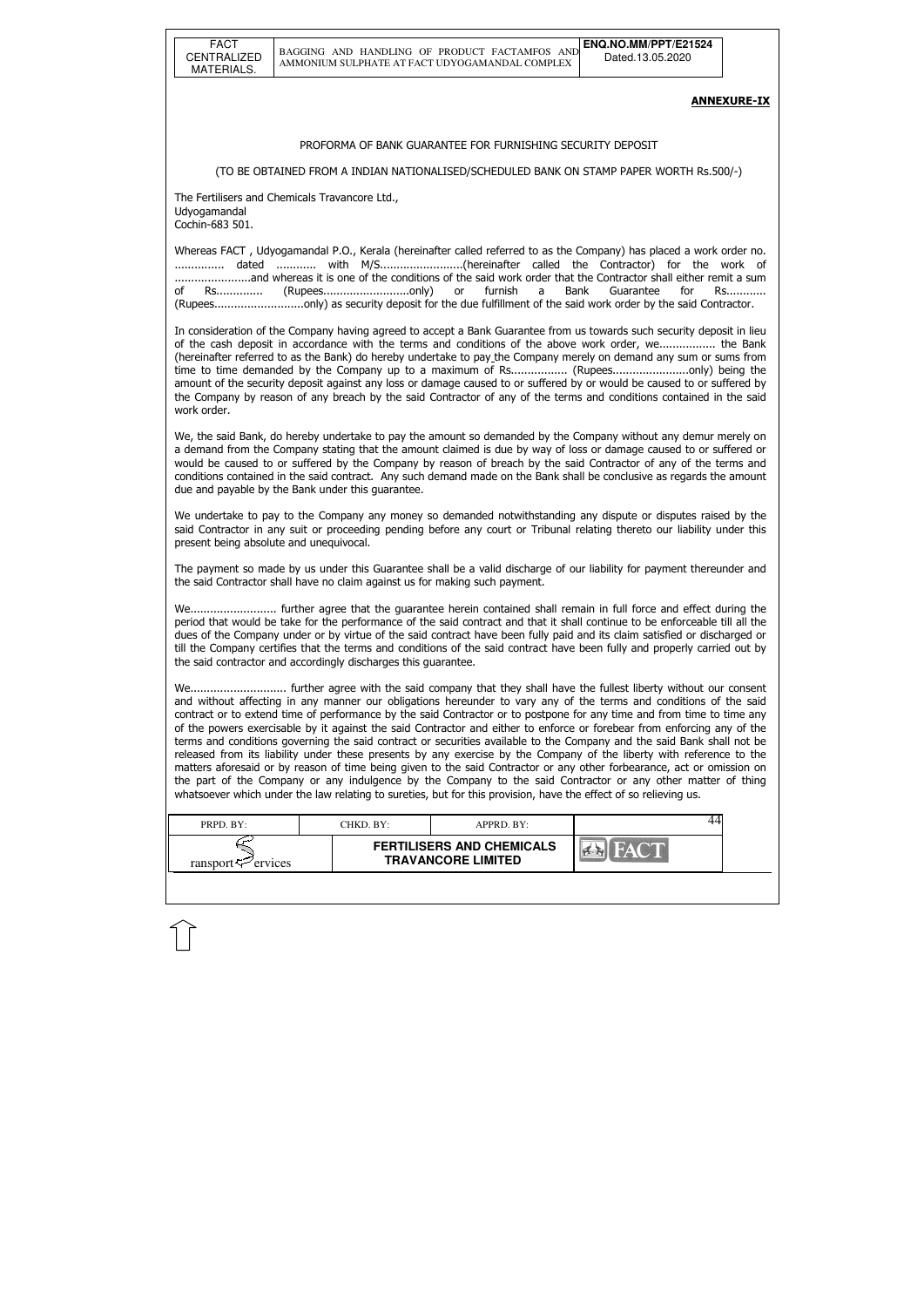| FACT        |
|-------------|
| CENTRALIZED |
| MATERIALS.  |

| PRPD. BY:               | CHKD. BY: | $APPRD$ . BY:                                                 |  |
|-------------------------|-----------|---------------------------------------------------------------|--|
| ransport $\leq$ ervices |           | <b>FERTILISERS AND CHEMICALS</b><br><b>TRAVANCORE LIMITED</b> |  |

This guarantee shall not be affected by any change in the constitution of the Bank or the Company or the said Contractor nor shall this guarantee be affected by any change in the constitution of the Company or the said Contractor by absorption with any other body or corporation and this guarantee shall be available to or enforceable by such body or corporation.

Our guarantee shall remain in force until................. Unless a claim or demand is made within six months after the expiry of the above date, all the Company's rights under the guarantee shall be deemed as waived/forfeited and we shall be relieved and discharged from all liabilities there under. Notwithstanding anything contained hereinbefore, our liability under this guarantee shall be limited to an amount not exceeding Rs.................... (Rupees.............................. only).

Any notice by way of request, demand or otherwise hereunder may be sent by post to the Bank addressed as aforesaid and if sent by post, it shall be deemed to have been given at the time when it would be delivered in due course of post and in proving such notice when given by post, it shall be sufficient to prove that the envelope containing the notice was posted and certificate signed by an officer of the Company that the envelope was so posted shall be conclusive.

Disputes/differences, if any, relating to or arising out of this Bank Guarantee, shall be settled by courts having jurisdiction over Udyogamandal, in Kerala State, where the registered office of the company is situated and no other court shall have jurisdiction in the matter.

We........................................ Bank lastly undertakes not to revoke this guarantee during its currency except with the previous consent of the Company in writing.

Dated this ........................ day of ................................ Two thousand and seventeen.

| For (Name of Bank)  |   |
|---------------------|---|
| Authorised Official |   |
| Name                | ٠ |
| Designation         |   |

Place:

Full address of the Branch issuing this guarantee: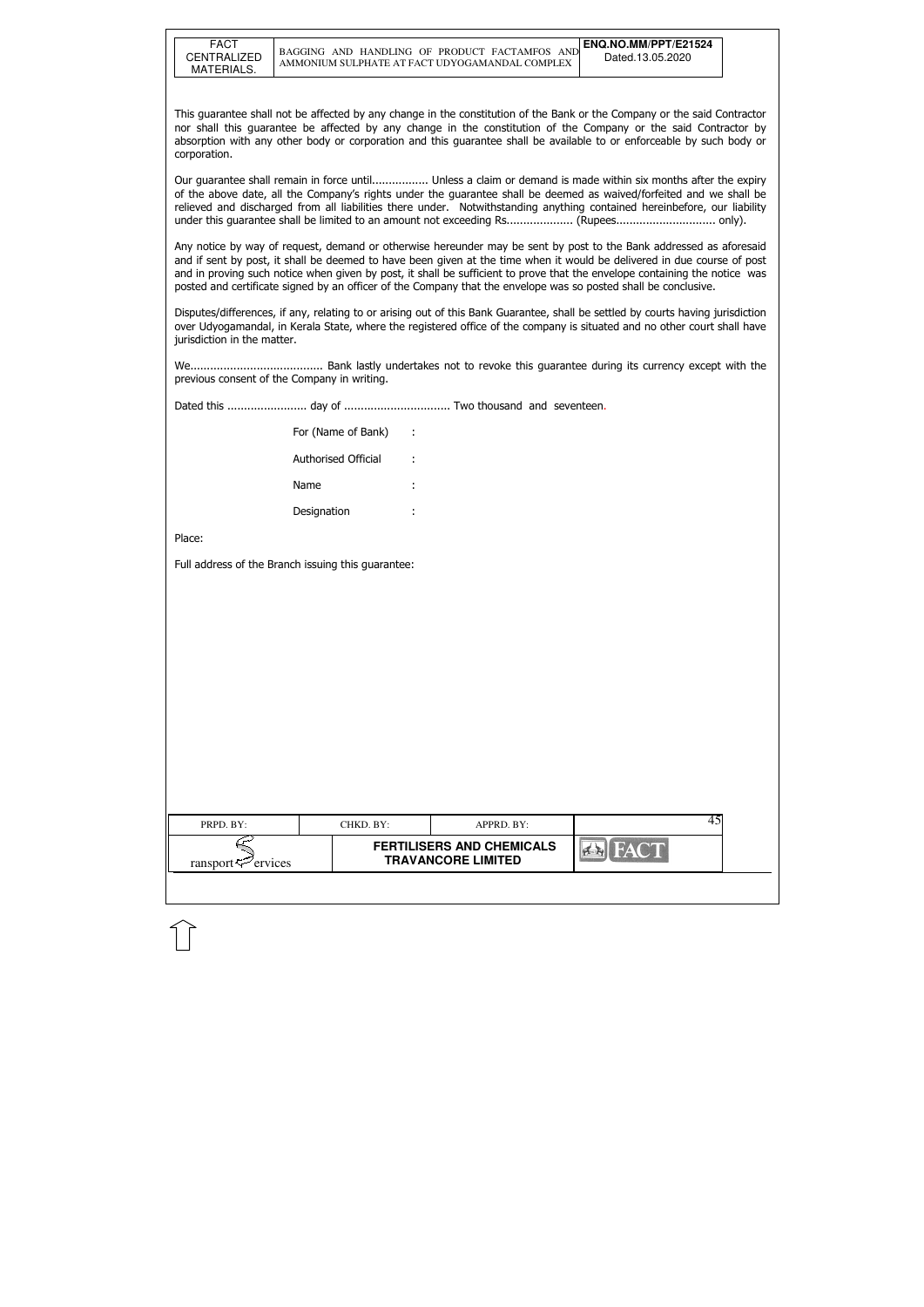#### ANNEXURE-X

#### **AGREEMENT**

(Proforma of Agreement to be executed in Rs.500/- Non Judicial stamp paper)

ARTICLES OF AGREEMENT made this day the …. Between THE FERTILISERS AND CHEMICALS TRAVANCORE LIMITED, a Company registered under the Travancore Companies ACT IV of 1114(Malayalam Era) and having its registered office at Eloor, Udyogamandal P O Ernakulam District, Kerala State(hereinafter called the FACT) on the one part and M/s…. (hereinafter called the Contractor) which expression shall where the context so admits or applies be deemed to include their heirs, executors, administrators, successors interest and legal representatives as well) on the other part.

WHEREAS the Contractor has agreed with M/s FACT for the due performance of work as set forth in the Work Order No. dt… and accompaniments upon the terms and conditions therein mentioned as accepted vide their endorsements in the aforesaid work order.

| For<br>In the presence of witnesses:<br>1.<br>2. |           |                                                               |                          |  |
|--------------------------------------------------|-----------|---------------------------------------------------------------|--------------------------|--|
| In the presence of witnesses:<br>1.<br>2.        |           | for and on behalf of the Company.                             |                          |  |
| PRPD. BY:                                        | CHKD. BY: | APPRD. BY:                                                    | 46                       |  |
| ervices<br>ransport                              |           | <b>FERTILISERS AND CHEMICALS</b><br><b>TRAVANCORE LIMITED</b> | $\mathbf{E}$<br>$\sigma$ |  |
|                                                  |           |                                                               |                          |  |

NOW THESE PRESENT WITNESS THAT in consideration of the payments to be made by M/s FACT mentioned in the aforesaid Work Order no. dt. and accompaniments thereunto the Contractor shall duly perform the said works, fulfill and keep all conditions in the work order which will be deemed and taken to be part of this contracts as if the same had been fully set-out herein and FACT hereby agree that if the Contractor shall duly perform the said works in the manner aforesaid and observe and keep the said terms and conditions, FACT will pay to the Contractor at the time and in the manner set forth in the aforesaid work order and in the Annexure thereunto as accepted by Contractor vide his endorsement in the aforesaid work order, the amount or amounts calculated at the rate mentioned and as per terms stipulated therein as payment for the work. This agreement shall be in force up to …

THE SAID CONDITIONS shall be read and construed as forming part of this Agreement and the parties thereto will respectively abide by and submit themselves to the conditions and stipulations and perform the agreement on their parts respectively.

UPON THE TERMS AND CONDITIONS of this Agreements being fulfilled and performed to the satisfaction of Officer of the Company empowered by the Company in this behalf, the Security Deposit remitted by the Contractor or such position thereof as he may be entitled to under the said condition shall be returned to the contractor.

IN WITNESS thereof the Contractor, M/s…. and The Asst. General Manager (Materials)T&S of M/s The Fertilisers and Chemicals Travancore Ltd, For and on behalf of the Company have hereunto set their hands this day and year first above written.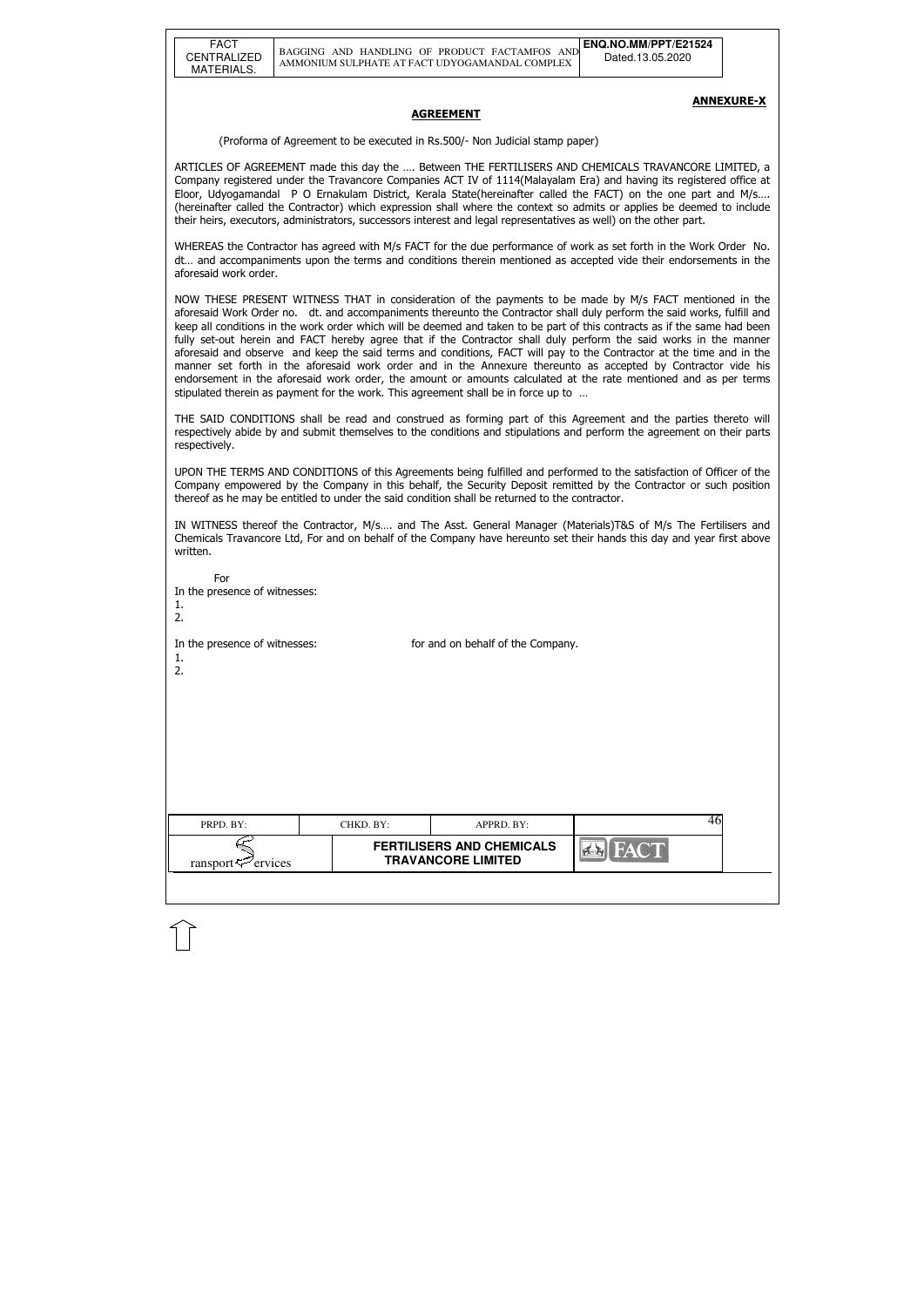| PRPD. BY:           | CHKD. BY:-                                                    | APPRD. BY: |  |
|---------------------|---------------------------------------------------------------|------------|--|
| ransport<br>ervices | <b>FERTILISERS AND CHEMICALS</b><br><b>TRAVANCORE LIMITED</b> |            |  |

## ANNEXURE-XI

### **(To be executed on** ₹ 500**/- Non-judicial Stamp Paper)**

## **INTEGRITY PACT**

#### **Between**

The Fetilizers and Chemicals Travancore Limited (FACT), a company formed and registered under the Travancore Companies Act IX to 1114 (Companies Act, 2013) and having its registered office at Eloor, Udyogamandal-683501, Kochi, Ernakulam District, Kerala, hereinafter referred to as "The Principal".

#### **And**

.................................. hereinafter referred to as "The Bidder/ Contractor".

### **Preamble**

The Principal intends to award, under laid down organization procedures, contract/s for .......................... The Principal values full compliance with all relevant laws and regulations, and the principles of economic use of resources, and of fairness / transparency in its relations with its Bidder(s) and or/Contractor(s).

In order to achieve these goals, the Principal will appoint an Internal External Monitor (EIM), who will monitor the tender process and execution of the contact for compliance with the principle mentioned above.

### **Section 1 - Commitments of the Principal**

(1) The Principal commits itself to take all measures necessary to prevent corruption and to observe the following principles:

a) No employee of the Principal, personally or through family members, will in connection with the tender, or the execution of the contract, demand, take a promise for or accept, for self or third person, any material or immaterial benefit which the person is not legally entitled to.

b) The Principal will, during the tender process, treat all Bidder(s) with equity and reason. The Principal will in particular, before and during the tender process, provide to all Bidder(s) the same information and will not provide to any Bidder(s) confidential / additional information through which the Bidder(s) could obtain an advantage in relation to the tender process or the contract execution.

c) The Principal will exclude from the process all known prejudiced/interested persons.

(2) If the Principal obtains information on the conduct of any of its employees which is a criminal offence under the India Penal Code / Prevention of Corruption Act, or if there be a substantive suspicion in this regard, the Principal will inform the Vigilance Officer and in addition can initiate disciplinary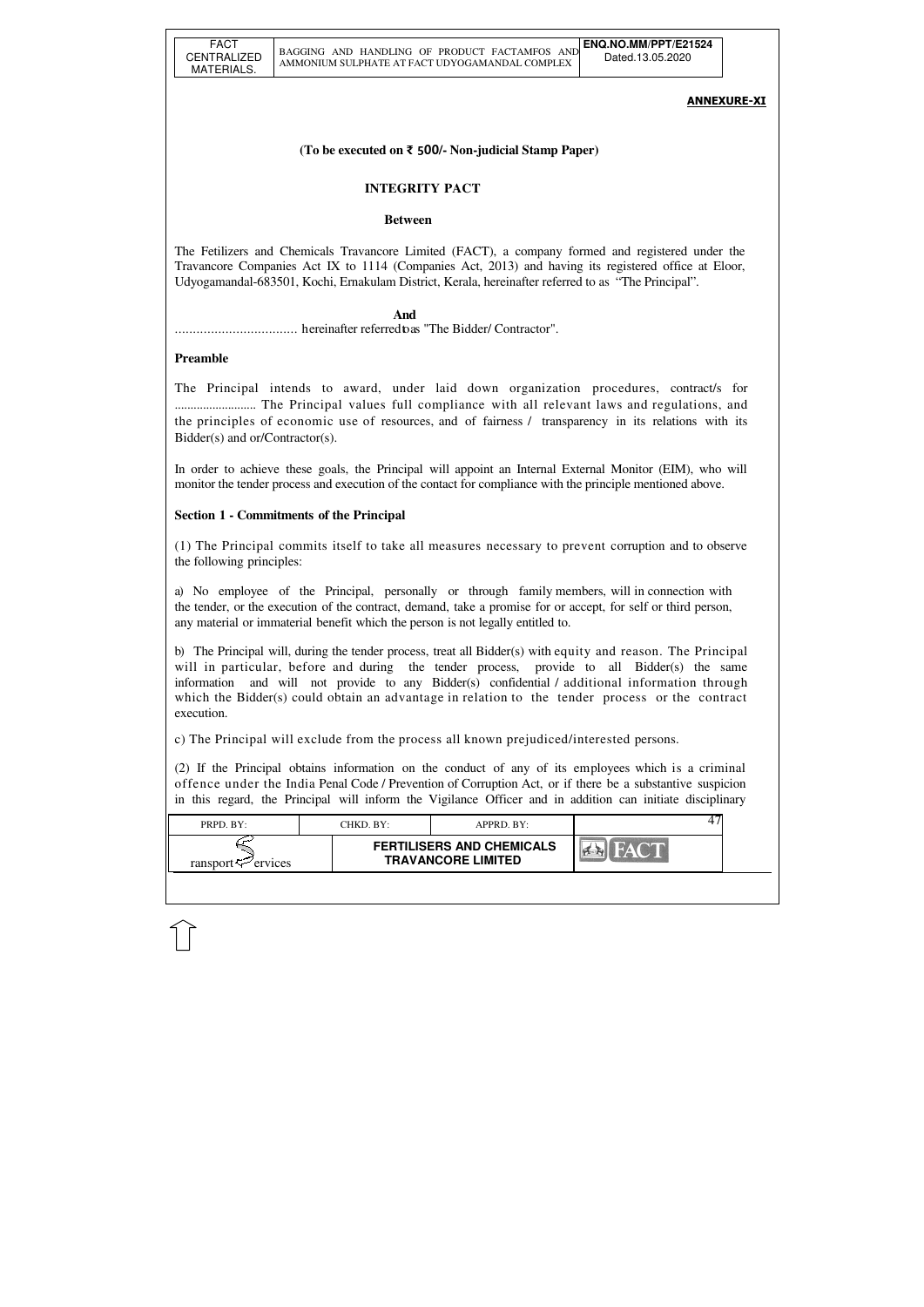| PRPD BY:            | CHKD. BY:- | $APPRD$ $BY:$                                                 |  |
|---------------------|------------|---------------------------------------------------------------|--|
| ransport<br>ervices |            | <b>FERTILISERS AND CHEMICALS</b><br><b>TRAVANCORE LIMITED</b> |  |

#### actions.

### **Section 2 - Commitments of the Bidder(s) / Contractor(s)**

(1)The Bidder(s) / Contractor(s) commits themselves to take all measures necessary to prevent corruption. He commits himself to observe the following principles during his participation in the tender process and during the contract execution.

a) The Bidder(s) / Contractor(s) will not, directly or through any other person or firm, offer, promise or give to any of the Principal's employees involved in the tender process or the execution of the contract or to any third person, any material or immaterial benefit which he/she is not legally entitled to, i n order to obtain in exchange, any advantage of any kind whatsoever during the tender process or during the execution of the contract.

b) The Bidder(s) / Contractor(s) will not enter with other Bidders into any undisclosed agreement or understanding, whether formal or informal. This applies in particular to prices, specifications, certifications, subsidiary contracts, submission or non-submission of bids or any other actions to restrict competitiveness or to introduce cartelisation in the bidding process.

c) The Bidder(s) / Contractor(s) will not commit any offence under the relevant IPC/PC Act; further the  $Bidder(s)/Contractor(s)$  will not use improperly, for purposes of competition or personal gain, or pass on to others, any information or document provided by the Principal as part of the business relationship, regarding plans, technical proposals and business details, including information contained or transmitted electronically.

d) The Bidder(s) / Contractor(s) of foreign origin shall disclose the name and address of the Agents / Representatives in India, if any. Similarly, The Bidder(s) / Contractor(s) of Indian Nationality shall furnish the name and address of the foreign principals, if any. All the payments made to the India agent/representative have to be in Indian rupees only.

e) The Bidder(s) / Contractor(s) will, when presenting his bid, disclose any and all payments he has made, is committed to, or intends to make to agents, brokers or any other intermediaries in connection with the award of the contract.

(2) The Bidder(s) / Contractor(s) will not instigate third persons to commit offences outlined above or be an accessory to such offences.

### **Section 3 - Disqualification from tender process and exclusion from future contracts**

If the Bidder(s)/Contractor(s), before award or during the execution of has committed a transgression through a violation of Section 2 above or in any other form such as to put his reliability or credibility in question, the Principal is entitled to disqualify the Bidder(s)/ Contractor(s) from the tender process or to terminate the contract, if already signed, for such reason.

### **Section 4 - Compensation for Damages**

(1) If the Principal has disqualified the Bidder(s) from the tender process prior to the award according to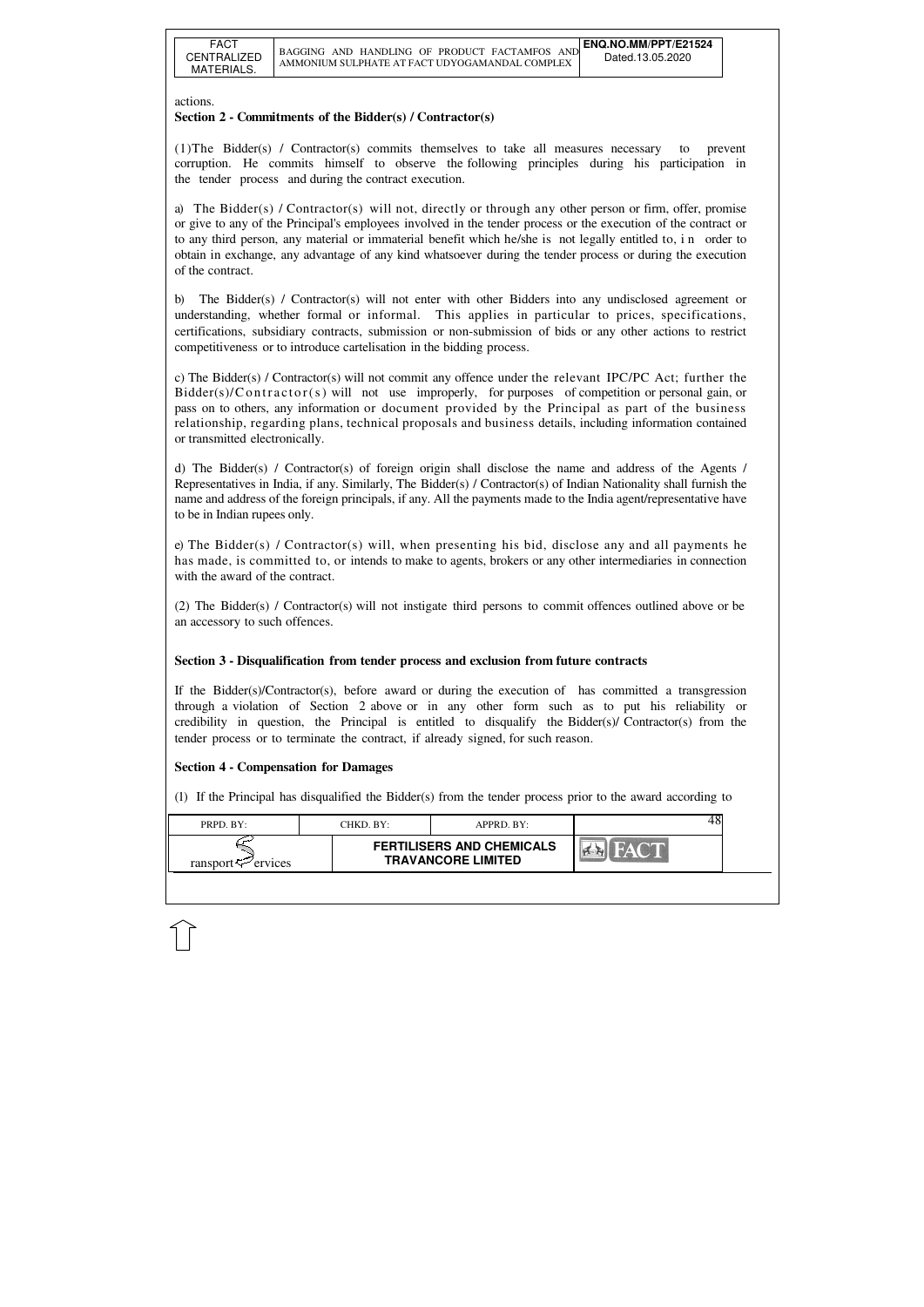| PRPD. BY:                     | CHKD. BY:- | $APPRD$ . BY:                                                 |  |  |
|-------------------------------|------------|---------------------------------------------------------------|--|--|
| ransport $\leftarrow$ ervices |            | <b>FERTILISERS AND CHEMICALS</b><br><b>TRAVANCORE LIMITED</b> |  |  |

Section 3, the Principal is entitled to demand and recover the damages equivalent to Earnest Money Deposit/Bid Security.

(2) If the Principal has terminated the contract according to Section 3, or if the Principal is entitled to terminate the contract according to Section 3, the Principal shall be entitled to demand and recover from the Contractor l iquidated damages of the contract value or the amount equivalent to Performance Bank Guarantee.

## **Section 5 - Previous Transgression**

(1) The Bidder declares that no previous transgression occurred in the last 3 years with any other Company in India conforming to the anti-corruption approach including Public Sector Enterprise in India that could justify his exclusion from the tender process.

(2) If the Bidder makes incorrect statement on this subject, he can be disqualified from the tender process and appropriate action can be taken including termination of contract, if already awarded, for such reason.

## **Section 6 - Equal treatment of all Bidders / Contractors / Subcontractors**

(1)The Bidder(s)/Contractor(s) undertakes(s) to demand from all subcontractors a commitment in conformity with this Integrity Pact, and to submit it to the Principal before contract signing.

(2) The Principal will enter into agreements with identical conditions as this one with all Bidders, Contractors/Suppliers and Subcontractors.

(3) The Principal will disqualify from the tender process all Bidders who do not sign this Pact or violate its provisions.

### **Section 7 – Criminal charges against violating Bidder(s) / Contractor(s) /Subcontractor(s)**

If the Principal obtains knowledge of conduct of a Bidder, Contractor or Subcontractor, or of an employee or a representative or an associate of a Bidder, Contractor, or Subcontractor which constitutes corruption, or if the Principal has substantive suspicion in this regard, the Principal will inform the same to the Chief Vigilance Officer.

### **Section 8 - Independent External Monitor/Monitors**

(1)The Principal appoints competent and credible Independent External Monitor for this Pact. The task of the Monitor is to review independently and objectively, whether and to what extent the parties comply with the obligations under this agreement.

(2) The Monitor is not subject to instructions by the representatives of the parties and performs his functions neutrally and independently. It will be obligatory for him to treat the obligations and document of the Bidder(s)/Contractor(s) as confidential. He reports to the Chairperson and managing Director, FACT.

(3) The Bidder(s)/Contractor(s) accepts that the Monitor has the right to access without restriction to all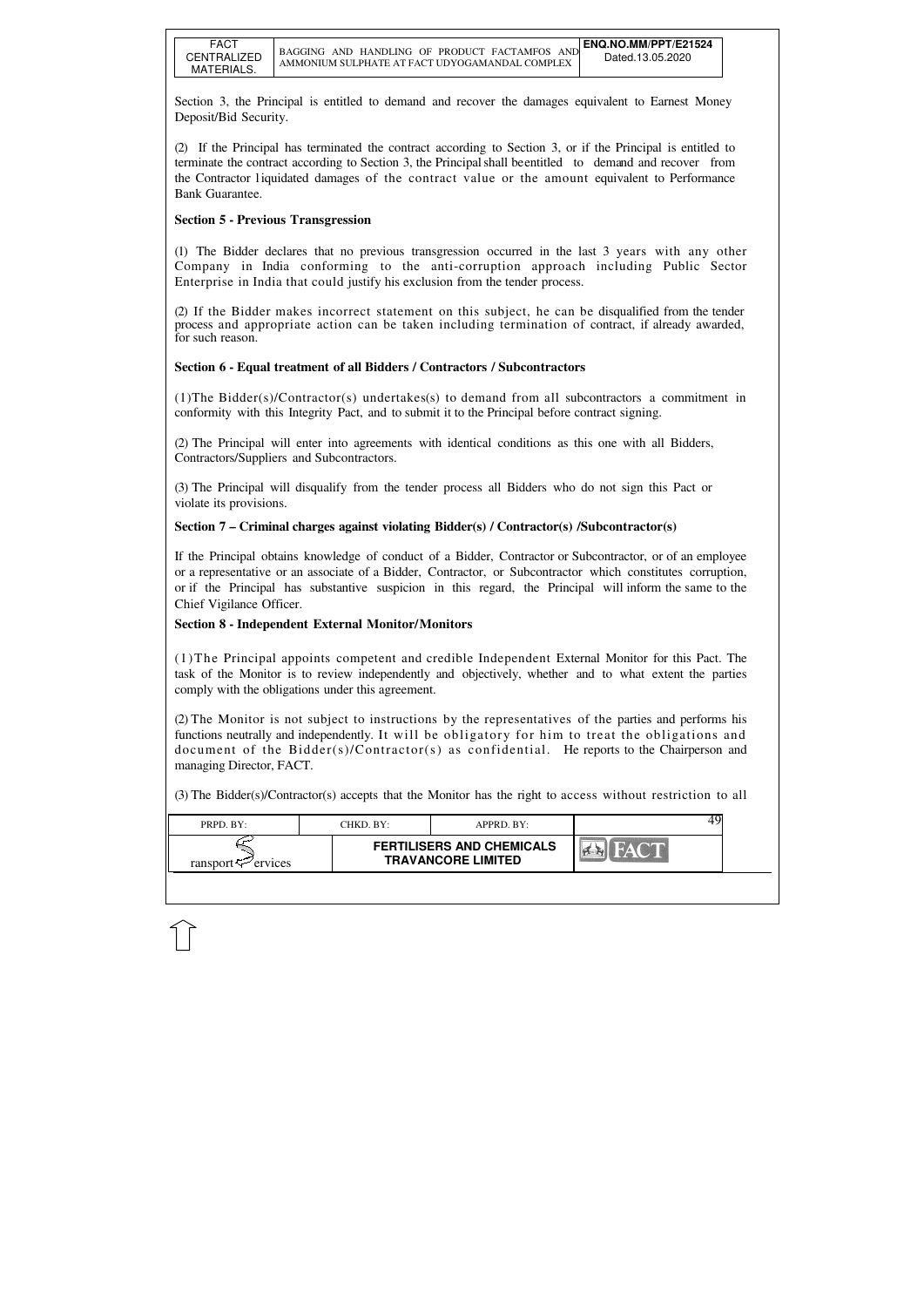| $PRPD$ $BY:$            | CHKD. BY:- | APPRD. BY:                                                    |  |  |
|-------------------------|------------|---------------------------------------------------------------|--|--|
| ransport $\leq$ ervices |            | <b>FERTILISERS AND CHEMICALS</b><br><b>TRAVANCORE LIMITED</b> |  |  |

Project documentation of the Principal including that provided by the Contractor. The Contractor will also grant the Monitor, upon his request and demonstration of a valid interest, unrestricted and unconditional access to this project documentation. The same is applicable to Subcontractors. The Monitor is under contractual obligation to treat the information and documents of the Bidder(s)/Contractor(s)/ Subcontractor(s) with confidentially.

(5) As soon as the Monitor notices, or believes to notice, a violation of this agreement, he will so inform the Management of the Principal and request the Management to discontinue or to take corrective action, or to take other relevant action. The Monitor can in this regard submit non-binding recommendation. Beyond this, the Monitor has no right to demand from the parties that they act in a specific manner, refrain from action or tolerate action.

(4) The Principal will provide to the Monitor sufficient information about all meetings among the parties related to the Project provided such meetings could have an impact on the contractual relations between the Principal and the Contractor. The parties offer to the Monitor the option to participate in such meetings.

(6) The Monitor will submit a written report to the Chairman and Managing Director, FACT within 8 to 10 weeks from the date of reference or intimation to him by the Principal and, should the occasion arise, submit proposals for correcting problematic situations.

(7) Monitor shall be entitled to compensation on the same terms as being extended to / provided to Independent Director on FACT Board.

(8) If the M o n i t o r has reported to the Chairman and Managing Director, FACT, a substantiated suspicion of an offence under relevant IPC/PC Act, and the Chairman and Managing Director, FACT has not, within reasonable time, taken visible action to proceed against such offence or reported it to the Chief Vigilance Officer, the Monitor may also transmit this information directly to the Central Vigilance Commissioner.

(9) The word 'Monitor' would include both singular and plural.

### **Section 9 - Pact Duration**

This Pact begins when both parties have legally signed it. It expires for the Contractor 12 months after the last payment under the contract, and for all other Bidders 6 months after the contract has been awarded.

If any claim is made / lodged during this time, the same shall be binding and continue to be valid despite the lapse of this pact as specified above, unless it is discharged / determined by the Chairman and Managing Director, FACT

#### **Section 10** - **Other provisions**

**(1)**This agreement is subject to Indian Law. Place of performance and jurisdiction is the Registered Office of the Principal, i.e. Udyogamandal, Kerala.